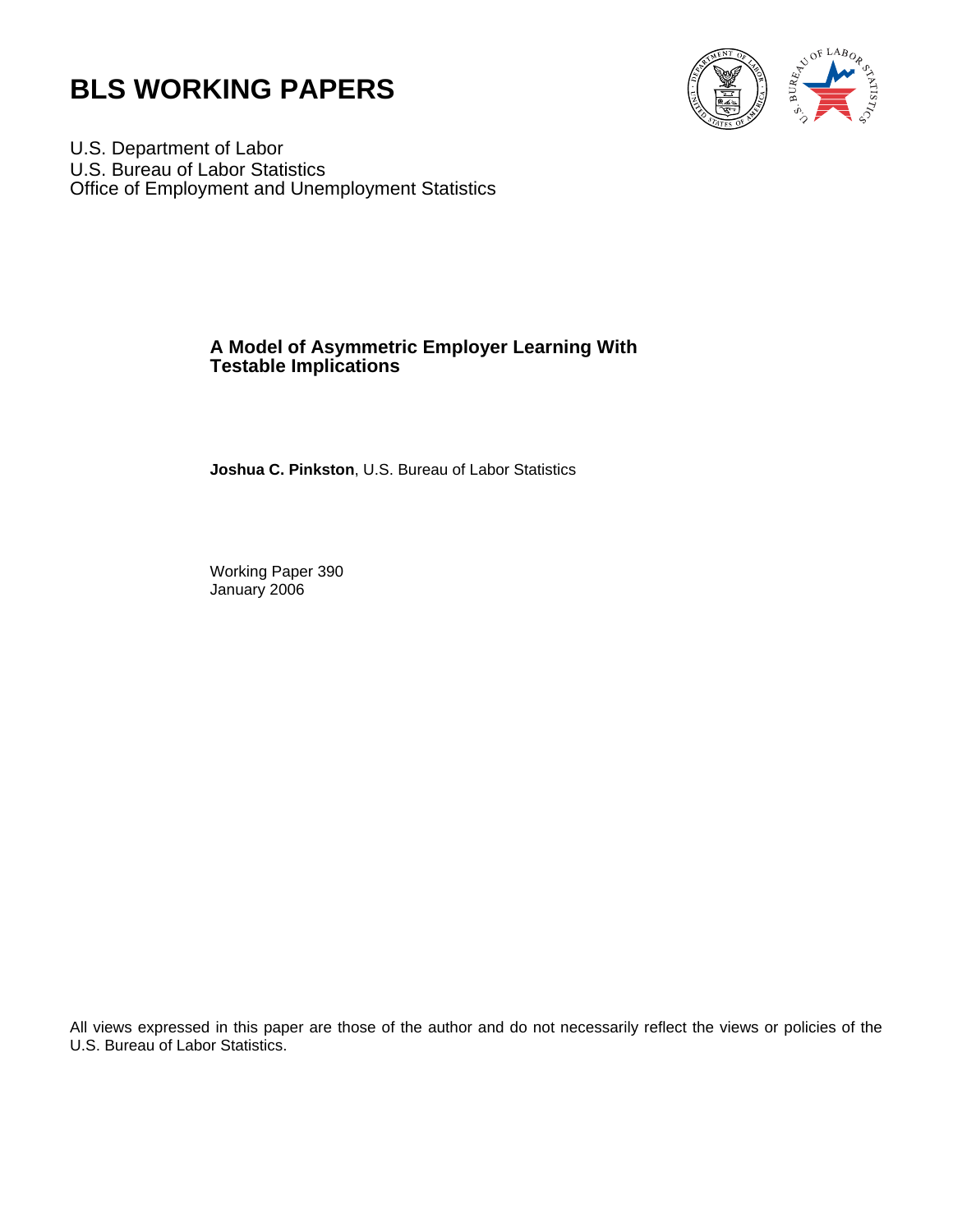# A Model of Asymmetric Employer Learning With Testable Implications<sup>\*</sup>

Joshua C. Pinkston Bureau of Labor Statistics

## May, 2005

Abstract: This paper develops and tests a unique model of asymmetric employer learning. The model relaxes the informational assumptions used in most of the previous literature and assumes firms compete for workers through bidding wars. As a result, outside firms can profitably compete for an employed worker who is equally productive in any firm, despite the current employer's informational advantage. The model in this paper is the first in the literature to predict either wage growth without changes in publicly observed information (e.g., promotions) or mobility between firms without firm- or match-specific productivity. The bidding through which firms compete for a worker produces a sequence of wages that converges to the current employer's conditional expectation of the worker's productivity. This convergence of wages allows the model to be tested using an extension of previous work on employer learning. Wage regressions estimated on a sample of men from the NLSY produce evidence consistent with the model's predictions.

**JEL:** J3, M5, D82, D83, D44

-

<sup>U</sup>**Keywords:**U Asymmetric Employer Learning, Wage and Performance Relationship, Applications of Auction Theory

<sup>&</sup>lt;sup>\*</sup>I would like to thank Joseph Altonji, Todd Elder, Mark Loewenstein, Dale Mortensen, Jim Spletzer, Jay Stewart, Christopher Taber, Michael Waldman, Charles Zheng and seminar participants at the Bureau of Labor Statistics, the Census Bureau, and the Federal Reserve Board. All mistakes and opinions are my own. No statement in this paper is intended to reflect opinions or policies of the Bureau of Labor Statistics or the Department of Labor.

A previous version of this paper is available as BLS Working Paper #365.

Mailing address: Bureau of Labor Statistics, 2 Massachusetts Ave., NE, Suite 4945, Washington, D.C. 20212. Phone: (202) 691-7403. Fax: (202) 691-6425. Email: Pinkston.Josh@bls.gov.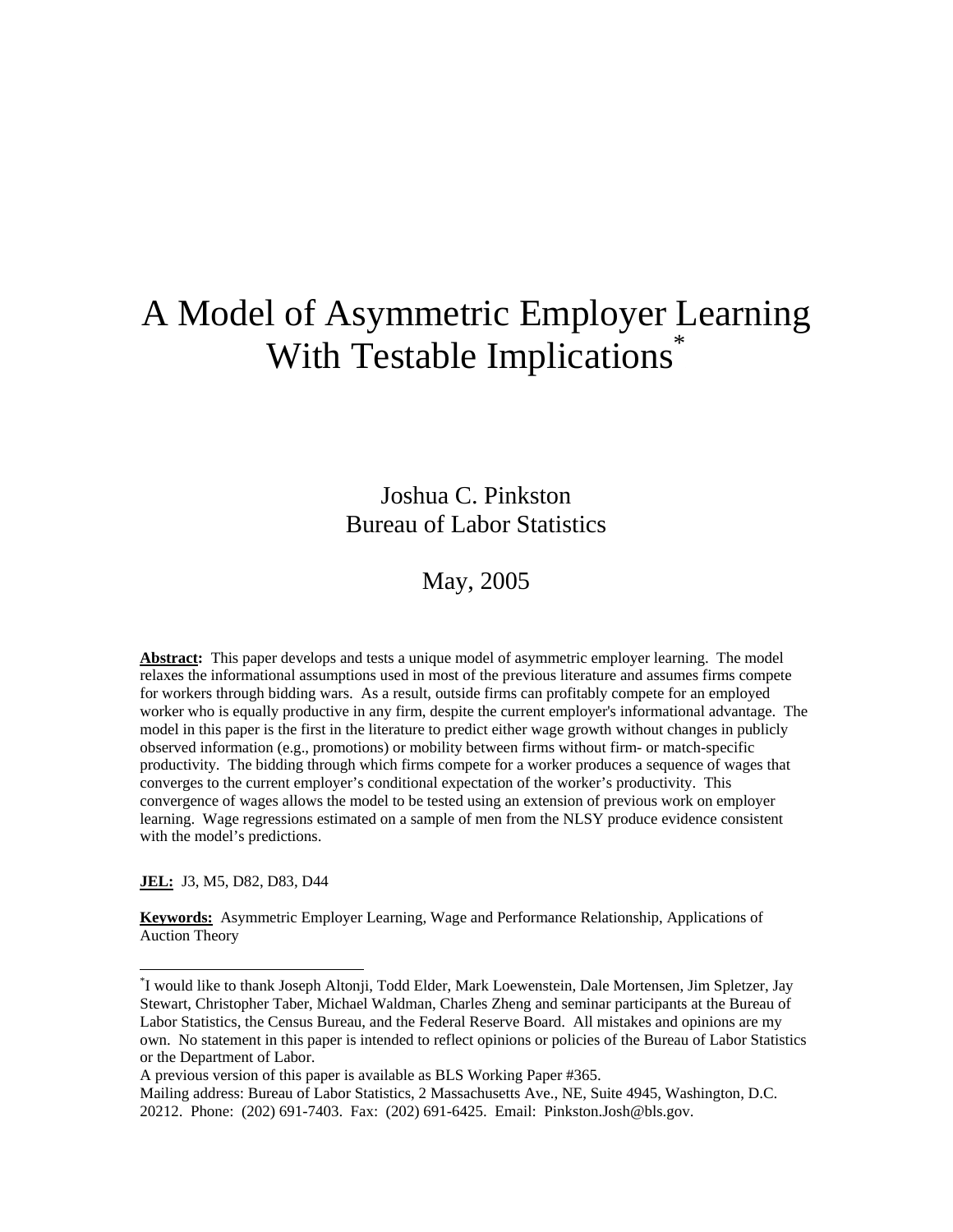This paper develops and tests a unique model of asymmetric employer learning. The model allows all firms that encounter a worker to receive a private signal of the worker's productivity; however, the worker's current employer is able to accumulate more private information than outside firms. Firms are also assumed to compete for workers through bidding wars. Despite the current employer's informational advantage, this assumption allows less well-informed firms to profitably bid for an employed worker even when the worker is equally productive in any firm. This competition causes wages in the model to converge to the employer's expectation as the worker's employment spell increases in length, and results in workers with the same publicly observable signals having different wages.

The convergence of wages to the employer's expectation also allows the model to be tested empirically with a simple extension of the work of Altonji and Pierret (2000) and Farber and Gibbons (1996) on public learning. They show that as wages become more correlated with productivity due to employer learning, the coefficients in wage regressions on variables that are correlated with productivity but difficult for employers to observe will increase. The model in this paper implies that employer learning that occurs publicly is reflected as learning with experience in the labor market, while employer learning that occurs privately is reflected as learning over the current employment spell.

Most of the previous literature on asymmetric employer learning has been theoretical, focusing primarily on the relationship of wages to task assignment. Waldman (1984) develops a basic model of task assignment under asymmetric information. He assumes that the current employer becomes perfectly informed after one period of tenure, and outside firms learn about the worker only by observing her task assignment at the current firm. Wages do not rise unless a promotion signals higher ability to outside firms, implying that workers in the same job (with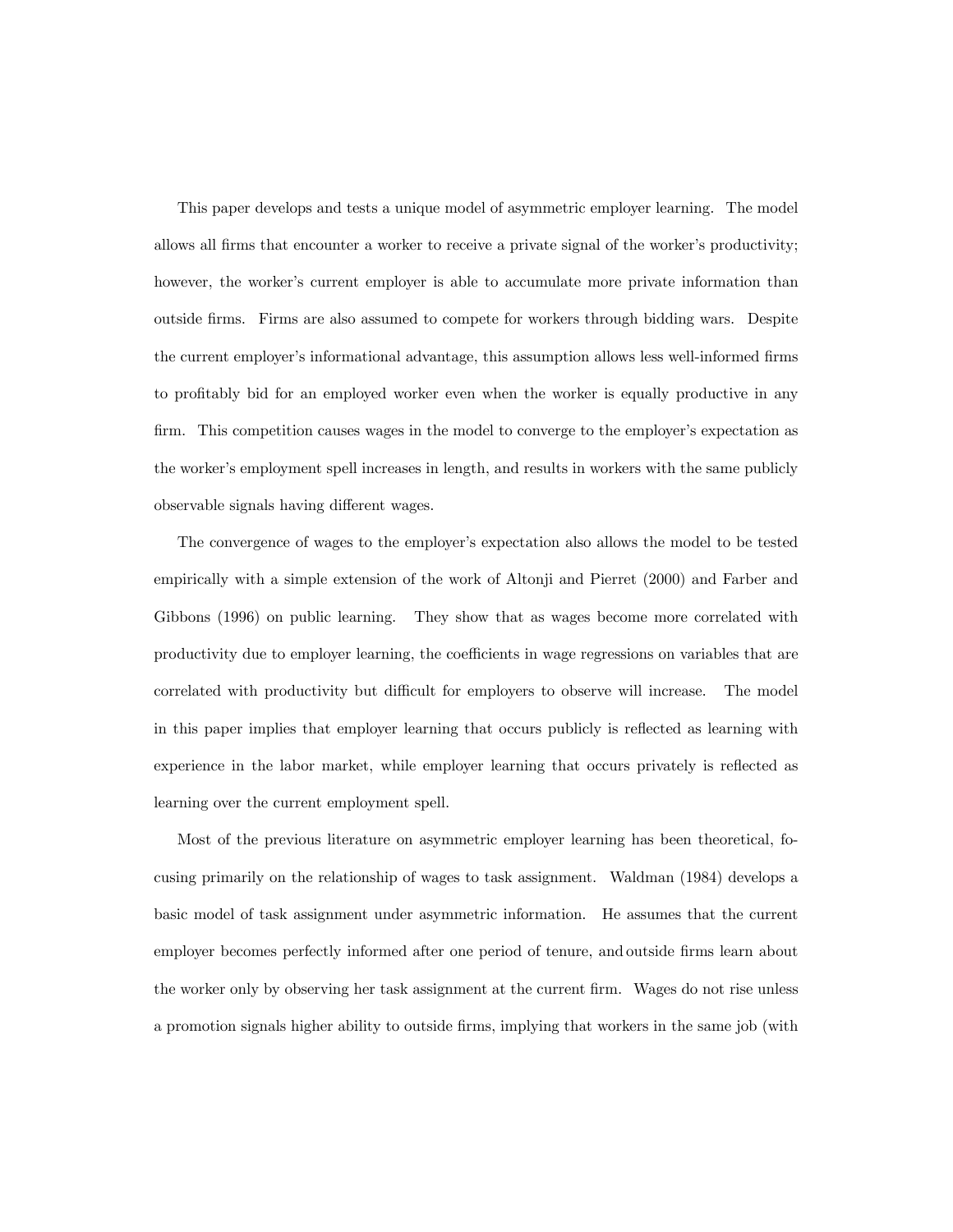the same publicly observable characteristics) have the same wage. Workers are inefficiently assigned to jobs as firms determine assignment strategically. Several later papers, including Milgrom and Oster (1987), Bernhardt (1995) and Scoones and Bernhardt (1998), expand on this basic model<sup>1</sup>.

Most of these previous models assume that outside firms possess no information that the current employer does not also possess. Typically, the current employer is perfectly informed and other firms receive information only by observing the employer's actions. This implies that outside firms cannot profitably bid for workers in the absence of match-specific productivity. As a result, there is no mobility between jobs without match- (or firm-) specific productivity and no wage growth without promotions or some other change in publicly observed information. This last point is the major criticism that Gibbons and Waldman (1999) make of the literature, and is one of the shortcomings this paper addresses.

The only previous paper in this literature that does not assume the current employer knows everything competing firms know is Waldman (1990). In his model of "up-or-out" contracts, the market observes a signal of the worker's productivity that the employer does not; however, when outside firms compete for the worker their bid reveals their information to the current employer. Because the current employer can then counter knowing the value of both the market's signal and its own, a severe winner's curse problem causes the market to condition its bid on the minimum employer signal sufficient to generate a promotion. As a result, the worker is always retained. In essence, the bidding mechanism in Waldman (1990) prevents outside firms from

<sup>1</sup> Milgrom and Oster (1987) develop a model of labor market discrimination in a setting where a promotion makes a worker completely "visible" to outside firms. Bernhardt (1995) focuses on promotion "fast tracks". Scoones and Bernhardt (1998) include match-specific productivity and show that workers may invest in an inefficiently large amount of firm-specific human capital in order to increase their chances of being promoted and possibly bid away.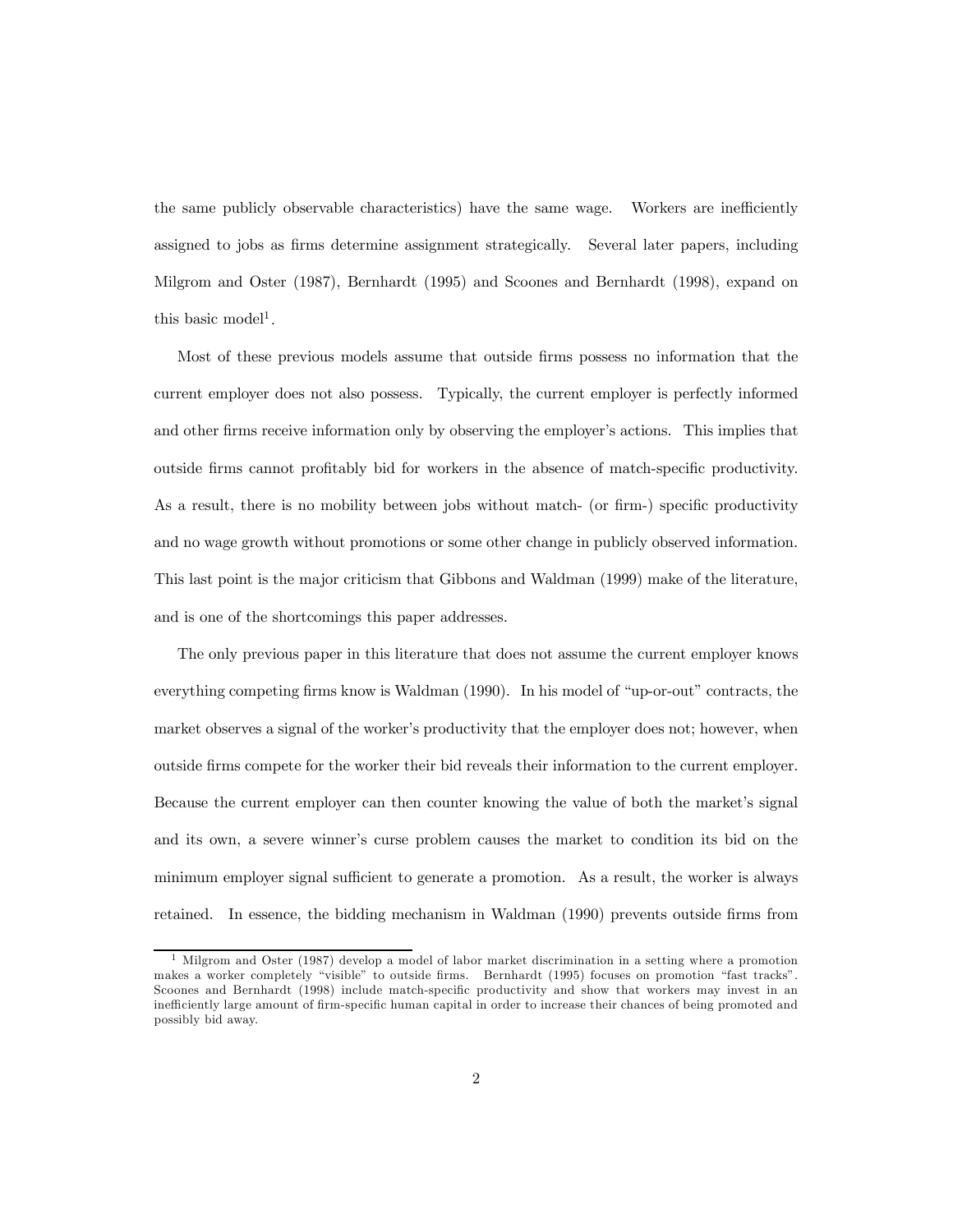competing for workers in a way that could generate wage growth without promotions or mobility between jobs.

The model developed in this paper shows that there can be wage growth that reflects private employer learning and mobility between jobs in the face of asymmetric employer learning, even when the worker is equally productive in any firm. I assume that the current employer only becomes perfectly informed in the limit as the length of the current employment spell approaches infinity, and I allow outside firms to receive noisy private signals from interviews or other firmspecific evaluations. I also allow outside firms to compete for workers through bidding wars (ascending bid auctions). Because the winning bidder pays the highest losing bid, bidding wars avoid the winner's curse that affects Waldman (1990) and others. As a result, outside firms can profitably bid for employed workers as long as they have some private information. This bidding causes wages to converge to the employer's expectation even when there are no promotions or other signals of the employer's private information, and workers who otherwise appear identical to the market have different wages.

Although this literature was originally motivated by studies of personnel records<sup>2</sup>, Gibbons and Katz (1991) is the only previous paper to develop and test a model of asymmetric employer learning. In their model, layoffs signal to the market that the worker is of lower ability. Because displacement by a plant closing should not contain the same negative signal, workers who are laid off are compared to those who are displaced by a plant closing to control for the effects of displacement. Their estimation using CPS data supports their predictions.

The current paper is one of a few recent papers that attempt to further bridge the gap

<sup>2</sup> See, for example, Medoff and Abraham (1980, 1981), and Baker, Gibbs and Holmstrom (1994a, 1994b).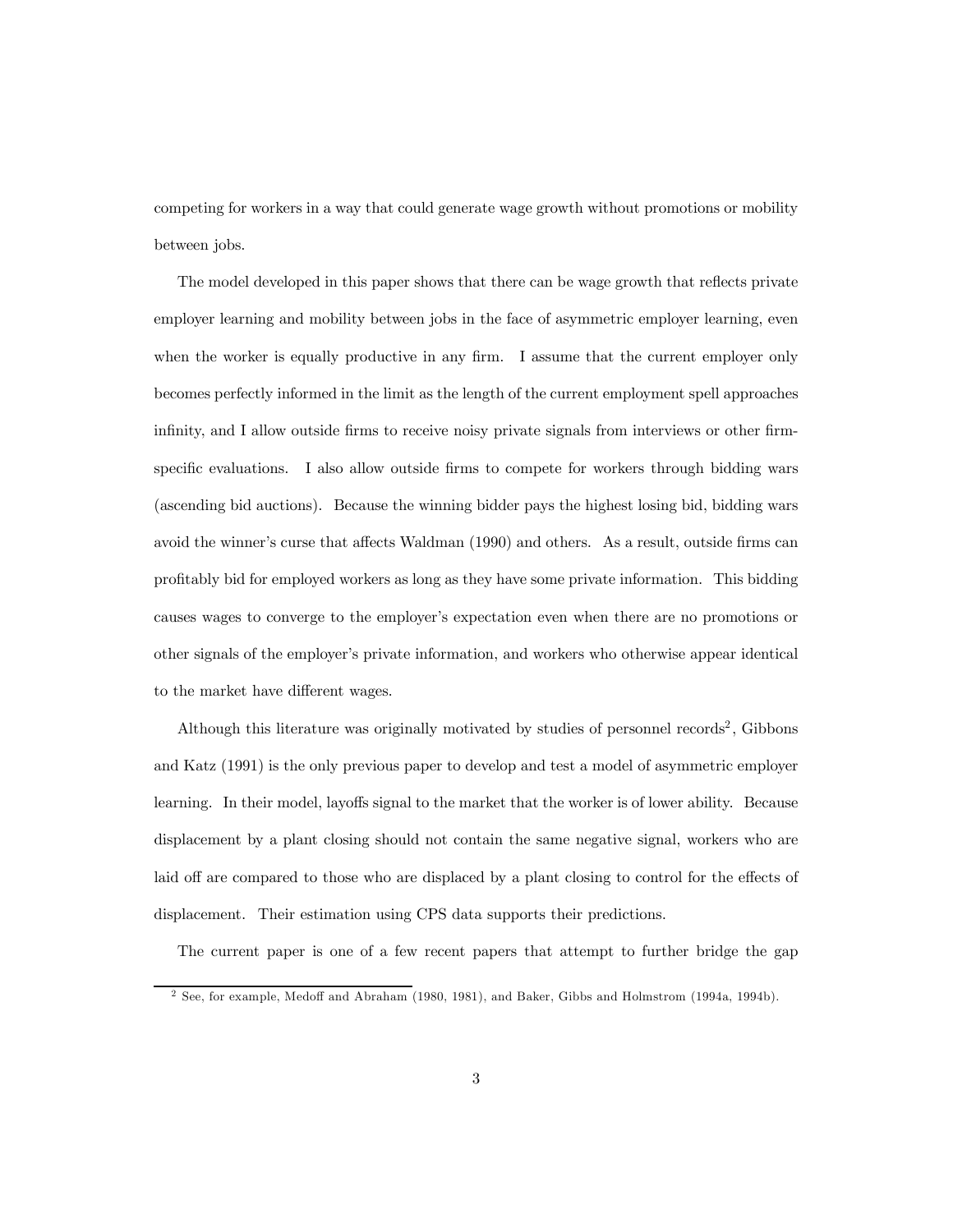between theory and evidence in this literature<sup>3</sup>. The model of asymmetric learning that is developed in the next section implies that wage regressions will reflect evidence of asymmetric employer learning as the length of the worker's current employment spell increases, in addition to evidence of public learning with experience. This implication is tested using data from the NLSY, and the estimation results suggest that wages during an employment spell are affected at least as much by asymmetric learning as they are by public learning.

The next section develops the model of asymmetric employer learning. In Section 2, I discuss the empirical test of my model. Section 3 describes the data I use and Section 4 presents the estimation results. Section 5 concludes and discusses avenues for future research.

## 1. The Asymmetric Learning Model

Turning to the theoretical contribution of this paper, I first describe the basic assumptions of my model. I then describe the equilibrium bidding strategies of firms that encounter the worker. In Section 1.3, I describe the current employers' private information and the information contained in a worker's wage. This section then concludes with a discussion of the sequence of wages produced by the model, which shows that wages converge to the current employer's expectation as the length of the employment spell increases.

<sup>&</sup>lt;sup>3</sup>The other two are DeVaro and Waldman (2004), who empirically investigate the value of promotions as signals; and Schoenberg (2004), who performs tests that also extend earlier work on public learning. Schoenberg's work will be discussed later in the paper as the empirical results are presented.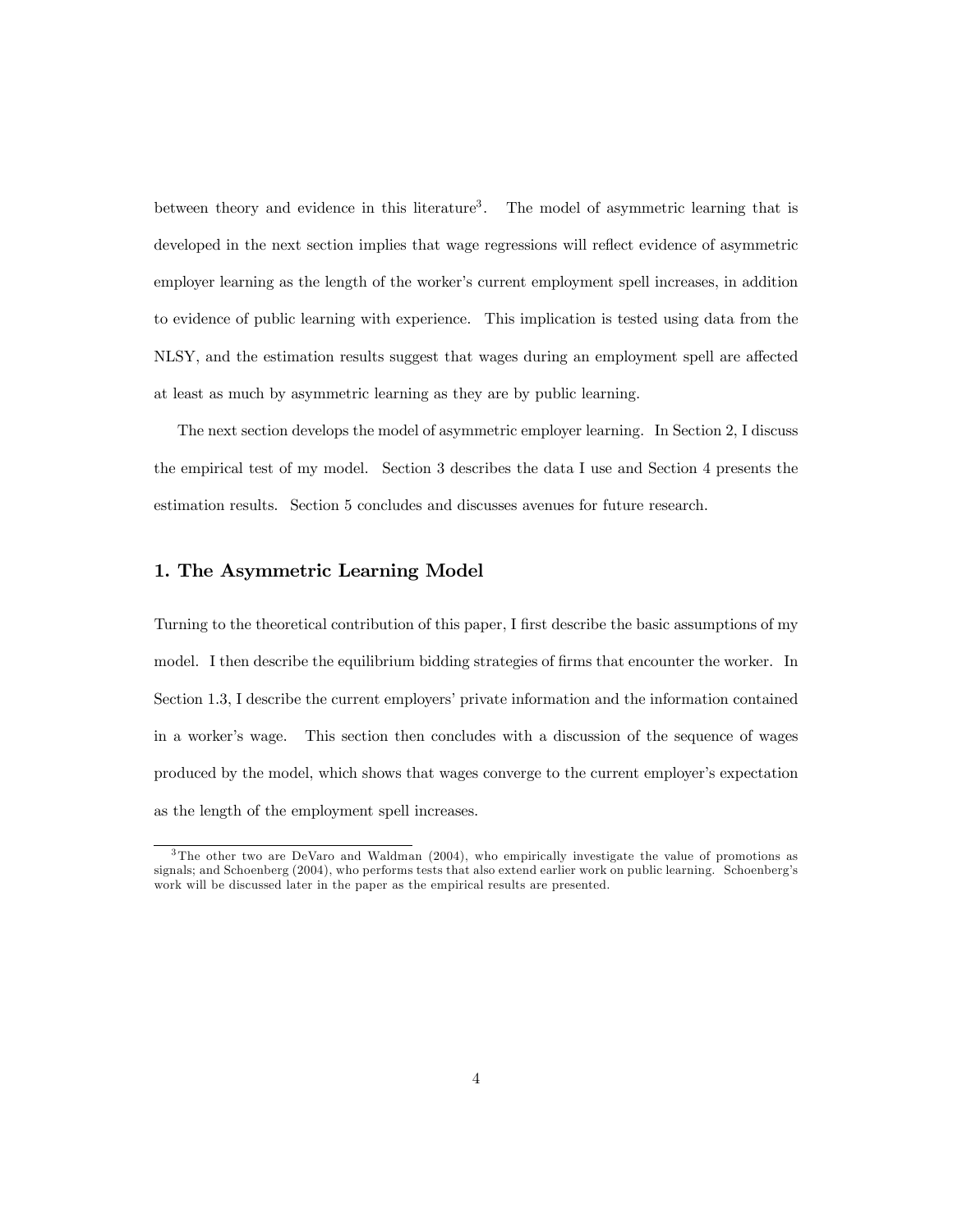### 1.1. Basic Assumptions

I assume workers are known to be heterogeneous with worker-specific productivity,  $\mu_i$ , having a normal distribution:

$$
\mu \sim N\left(m,\sigma_{\mu}^{2}\right).
$$

In what follows,  $x = 1, 2, \dots$  indexes periods of the worker's labor market experience. Periods of time during a spell in which the worker is continuously employed, regardless of whether he changes employers, are indexed by t. Periods of tenure with the current employer are indexed by  $\tau$ .

Workers are assumed to transition from employment to unemployment due to an exogenous rate of job destruction. This ensures that the length of the current employment spell and experience are not generally the same, while avoiding the added complication of modelling transitions into unemployment<sup>4</sup>.

## 1.1.1. Timing and Informational Assumptions

Market Learning over Experience I assume that some learning about a worker's productivity is public so that my model will nest the learning models of Altonji and Pierret (2000) and Farber and Gibbons (1996) (AP and FG in what follows) in which all learning is public. At any level of experience x let  $S_x$  summarize the market's information. I assume  $S_x$  is an unbiased estimate of the worker's true productivity:

$$
S_x = \mu + \eta_x,
$$

<sup>4</sup>Previous versions of this paper assumed that wages were downwardly rigid and workers were fired if their expected productivity fell below the wage.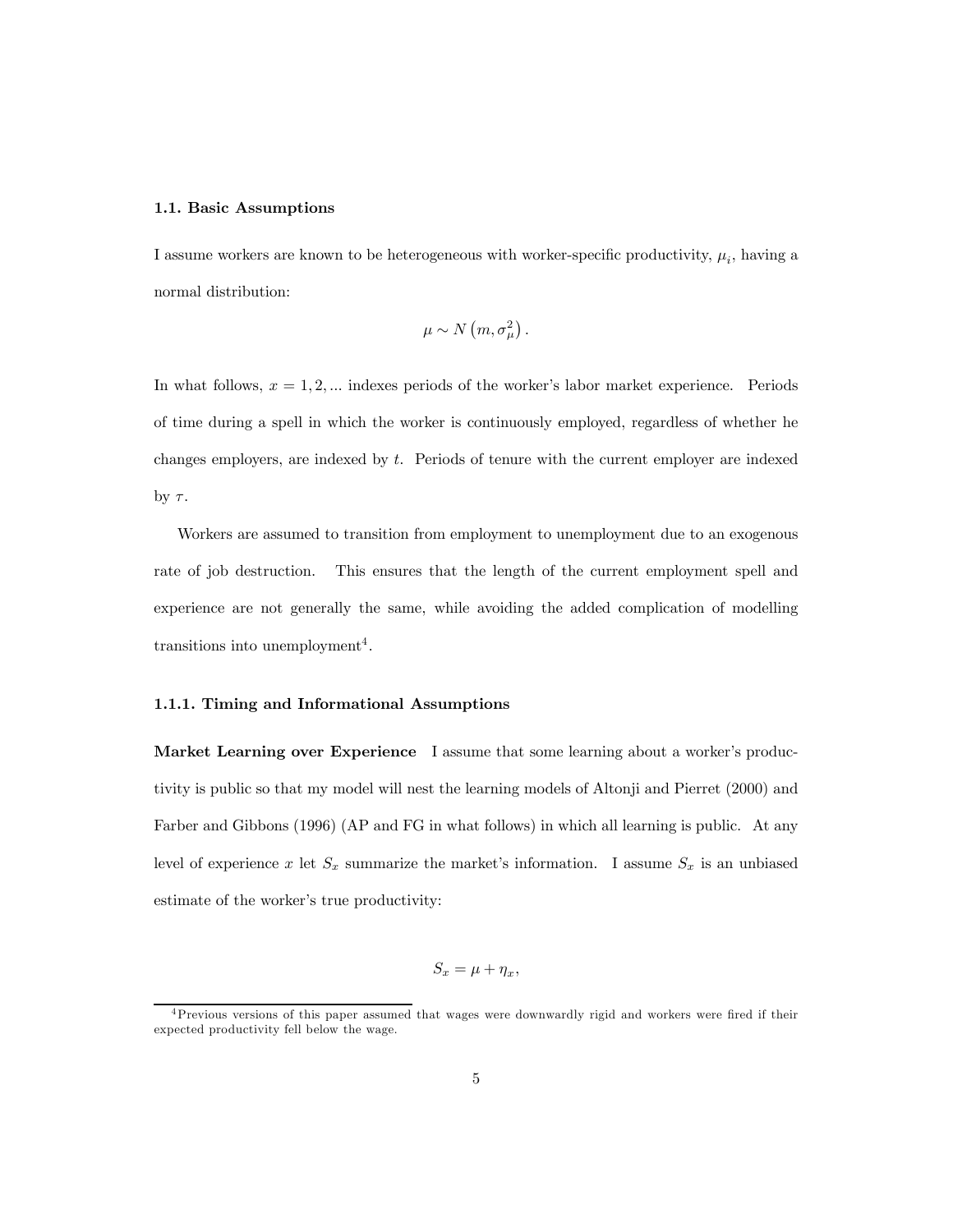where  $\eta_x \sim N(0, \sigma_x^2)$  and  $\sigma_x^2$  is decreasing in experience. In other words, the market's information about a worker grows more precise with experience<sup>5</sup>.

Intuitively, the market's information can be thought of as the information contained in a worker's resume (e.g., what jobs he has held, the duration of each and the duration of past unemployment spells). It will be important later in the paper to distinguish the market's information from information that will appear public from the viewpoint of the two firms involved in a bidding war in a given period. For example, both of those firms will observe the worker's current wage in my model; but the market as a whole will not observe that wage or the worker's wage history, and the wage will not enter into  $S_x$ . Although this assumption may at first seem unusual, I believe it is realistic: A firm that wants to hire a worker is likely to know that worker's current wage and something of her experience, but is not likely to have observed every single wage innovation over a worker's career.

**Time During an Employment Spell** First, I assume that any firm  $f$  that encounters worker i for the first time in any period receives a private signal,  $\nu_{fi}$ , from an interview or other evaluation:

$$
\nu_{fi} = \mu_i + e_{fi},\tag{1}
$$

where  $e_{fi} \sim N(0, \sigma_{\nu}^2)$ . The distribution of  $\nu_{fi}$  is common knowledge. For simplicity, the worker is assumed never to encounter a firm she has worked for or been interviewed by in the past: Firms are sampled at random without replacement.

At  $t = 0$ , the worker is unemployed and randomly encounters two firms. Each firm interviews

 $5S_x$  is easily derived using a standard Bayesian updating argument; i.e.,  $S_x$  is a variance-weighted sum of all signals the market has received up to period  $x$ .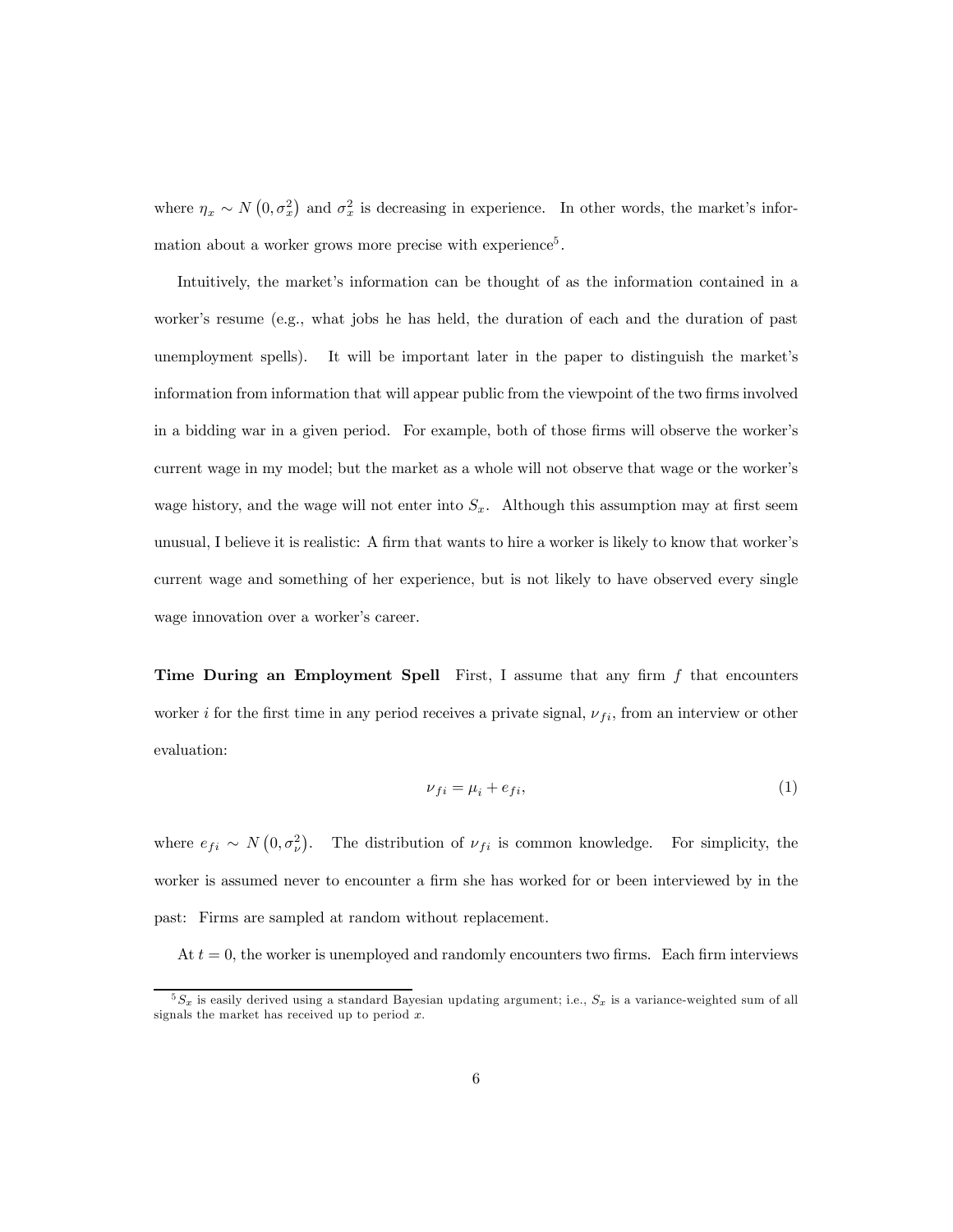the worker and receives a private signal,  $\nu_{fi}$ . The firms then engage in a bidding war for the worker and the worker agrees to become employed by the winner<sup>6</sup>.

In each later period,  $t \geq 1$ , of the employment spell, the worker is assumed to encounter one new firm. The worker reveals her current wage to the new firm, and that firm draws its own private signal described by equation (1). If the new firm is willing to pay more than the worker's current wage, it engages in a bidding war with the current employer. As before, the worker becomes employed by the winning bidder.

I assume there are never more than two firms bidding for the worker in any period for simplicity. I discuss relaxing that assumption to allow more bidders below.

As will be discussed shortly, bidding wars result in the winner observing any private information possessed by a losing bidder. This implies that the current employer's information at  $t = 1$  includes its own signal and that of the losing firm in  $t = 0$ . At  $t = 2$ , it includes the signals of the losing bidders in  $t = 0$  and  $t = 1$ . In any period, the current employer always knows the values of all signals received by losing firms in all previous periods of the current employment spell in addition to its own. (The evolution of  $S_t$  will be discussed in greater detail later in this section.)

Finally, I assume that the current employer lowers the wage so that  $w_{xt} = E(\mu|S_x, S_t)$  if  $S_x$ or  $S_t$  fall enough that the worker's expected productivity would otherwise fall below the current wage.

 $6$ I'm assumming that any reservation wages unemployed individuals might have are low enough not to matter in order to simplify the presentation.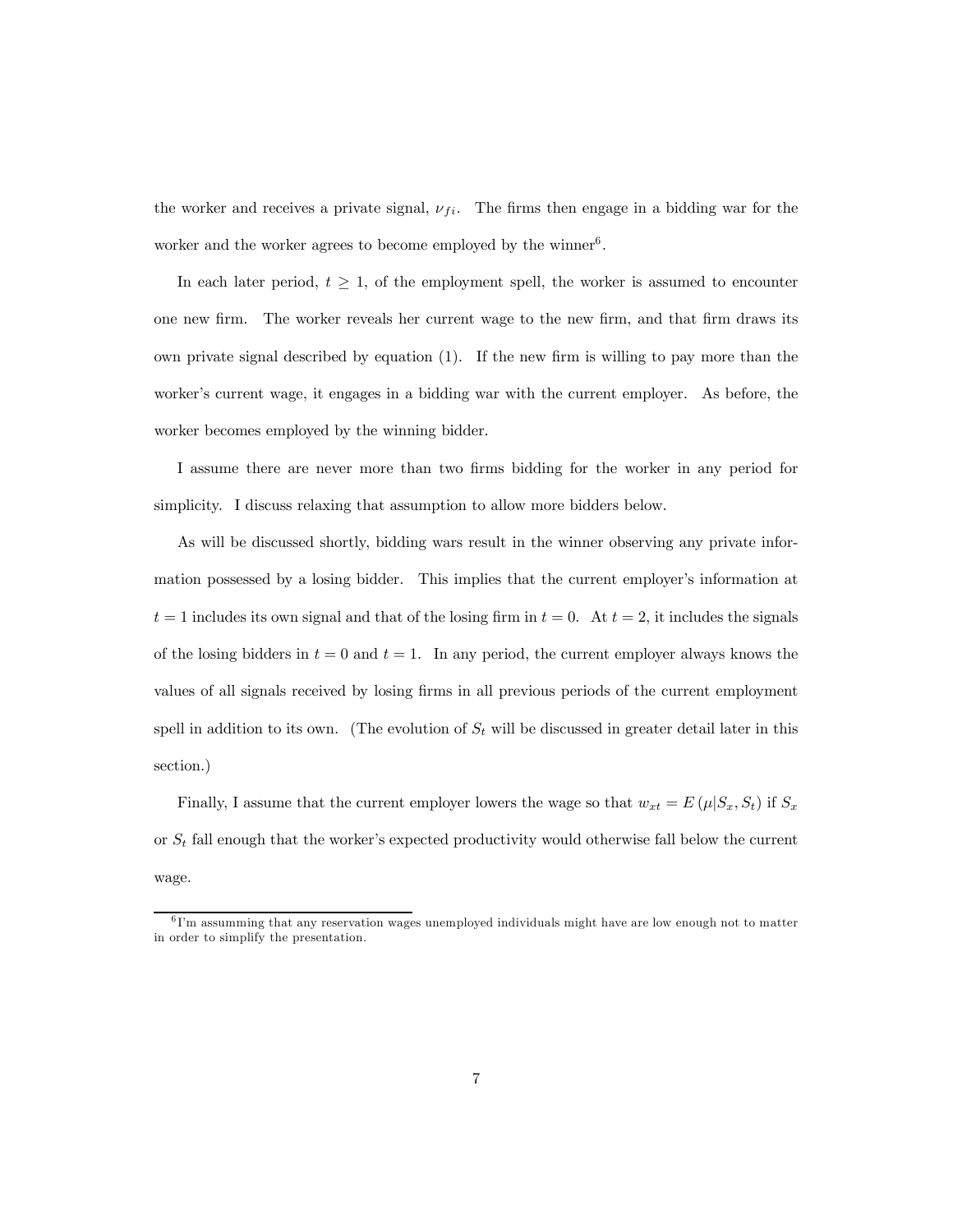### 1.1.2. The Assumption of Bidding Wars

As mentioned above, I model wages as the outcomes of a series of bidding wars (English auctions), each of which has two bidders. One firm offers the worker a wage, another firm makes a counteroffer, and so on until one firm drops out. The remaining firm then hires the worker at the wage where the losing firm dropped out, which will be less than the remaining firm's ex post expectation of the worker's productivity.

This bidding process allows me to exploit standard results from the auction literature<sup>7</sup>. making it very tractable, while also providing intuitively appealing results that are useful when modelling bidding under asymmetric information. Bidding wars result in winning firms observing the signals of losing firms, allowing employers to learn about a worker by observing the intensity with which other firms compete for that workers' services as in Lazear (1986). Bidding wars also result in the employer paying the worker her outside option, a result that is key, for example, in Scoones and Bernhardt (1998).

More importantly, bidding wars allow outside firms to bid profitably for workers under a wider range of assumptions than other bidding mechanisms  $d\delta^8$ . The winning firm in a bidding war pays the worker the highest wage that the losing firm was willing to pay. This means that the winning firm pays a wage that is less than its  $\epsilon x$  post expectation of the worker's productivity as long as it possesses some private information about the worker, even if the losing bidder had private information that was more precise. In contrast, assuming that the current employer makes one final counteroffer after an outside firm reveals its bid results in such a severe winner's curse for the outside firm that it can never do better than earn zero profits, even under symmetric

<sup>7</sup> See McAffee and McMillan (1987) and Klemperer (1999) for readable surveys.

<sup>&</sup>lt;sup>8</sup>Although it is difficult to justify any specific bidding assumption empirically, we at least know that bidding wars for workers do take place. Examples can be found in academic labor markets.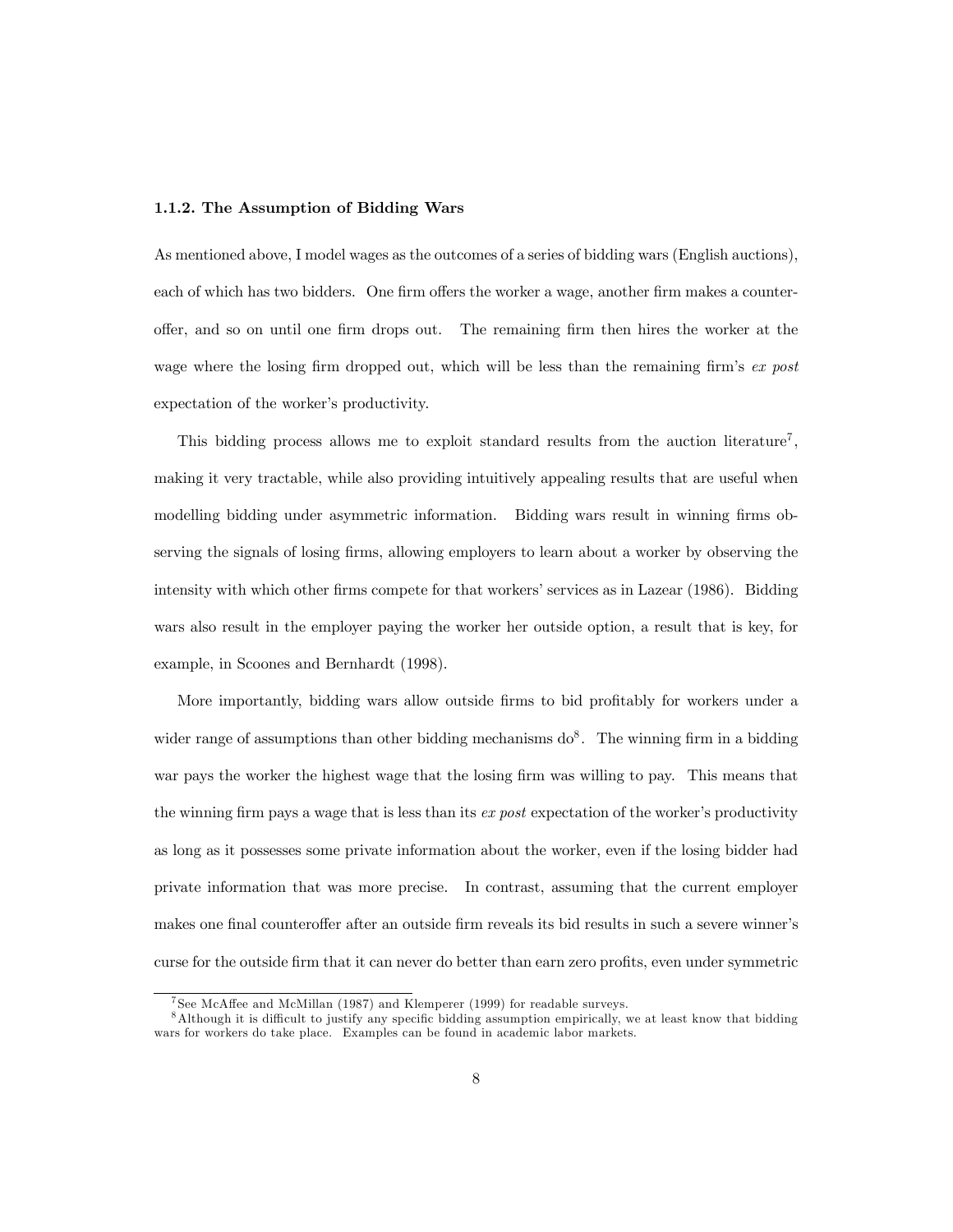information<sup>9</sup>.

Milgrom and Weber (1982) (MW from here on) show that an equilibrium bid for each firm in this auction is the expectation of productivity conditional on the signal it receives and the signal of the other firm being the same. Abstracting for a moment from what information bidders in my model have in a certain period, if  $I_f$  and  $I_g$  denote the information of firms f and g, respectively, the optimal bid of firm  $f$  is

$$
b(I_{fi}) = E(\mu_i | I_{fi}, I_{gi} = I_{fi}).
$$
\n(2)

In other words,  $b(I_{fi})$  is the highest wage firm f is willing to bid for worker i when it has the information in  $I_{fi}^{10}$ . The specific form this optimal bid takes for each firm in each period of my model will be described in the next subsection. Appendix A discusses the assumptions that are necessary for this equilibrium bidding strategy to hold, as well as how those assumptions nest mine. Finally, note that I assume firms act as though the expected value of future auctions does not impact their optimal bids<sup>11</sup>.

With the bidding strategy described above, firm f will win the bidding war if  $I_{fi} > I_{gi}$  (i.e.,

<sup>&</sup>lt;sup>9</sup>Whether the outside bid is the bid of one other firm or the market's expectation [as in Waldman (1984) and others], any outside bid that is based on the bidder's information essentially reveals that information to the current employer. The outside bidder will only outbid the current employer by bidding above the expectation of productivity conditional on both its own information and that of the current employer. As a result, it can do no better than zero profits.

The outside firm would obviously face less of a winner's curse in models where the current employer does not make a counter-offer; but the winner's curse in those cases, which resemble first-price auctions, would still be larger than with a bidding war.

 $10$  This is Thereom 6 in MW. See Appendix A.

 $11$ This greatly simplifies my analysis by allowing me to ignore the discounted value of future expected rents, which will vary with employment spell duration and experience. It should not, however, qualitatively affect my results because the ex post expected discounted present value of the worker's services is the same regardless of which firm wins. Any option value associated with future auctions would vary with the  $ex\ post$  conditional variance of  $\mu$ , which is the same for both firms, not with the variance conditional on the information each firm possesses prior to the bidding war.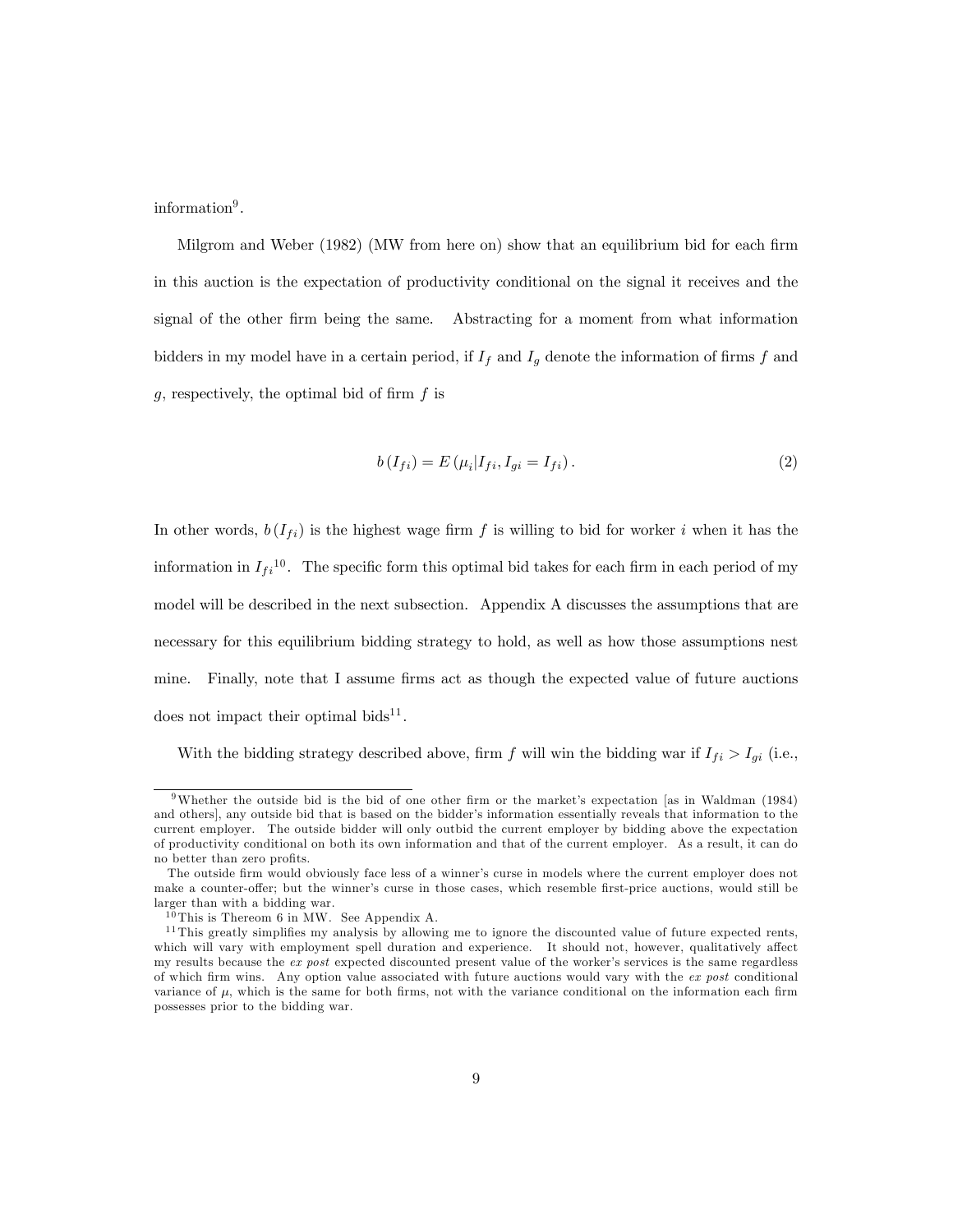if its signal is higher than firm g's), and will pay a wage equal to firm g's bid,  $b(I_{qi})$ . Firm f's expost expectation would then be  $E(\mu_i|I_{fi}, I_{gi})$ , which is greater than  $b(I_{gi}) = E(\mu_i|I_{fi} = I_{gi}, I_{gi})$ . This equilibrium strategy, therefore, results in positive expected profits for the winning firm.

This equilibrium result is well known in the auction literature and is formally presented in work cited above; however, the intuition is worth repeating. As discussed in Klemperer (1999), the case in which a bidder is tied for having the highest signal is the marginal case in which that bidder is indifferent between winning and losing. If she wins the bidding above that point, she pays more than her ex post expectation. At lower bids, she could further improve her chances of winning at a positive profit by continuing to counter offers. Any firm  $f$ , therefore, will continue to counter bids up to  $b(I_{fi})$ , and drop out of the bidding above that point.

Note that this argument does not depend on information being symmetric. The analysis of this paper is simplified by the fact that the equilibrium in a bidding war is essentially the same under either symmetric or asymmetric information. This result is well known in the auction literature; however, I formalize the argument in the context of my model as Proposition 1 in the next subsection to provide further intuition.

This paper follows MW in only considering the strategically symmetric equilibrium (i.e., the equilibrium in which all bidders follow the same strategy) of a two-player common-value English auction. There is also a continuum of strategically asymmetric equilibria in which one bidder bids more aggressively and the other bids more timidly (Milgrom, 1981), but there are good reasons to only consider the symmetric equilibrium in this case. First, Bikhchandani and Riley (1993) show that if any component of the item's value is private, then the symmetric equilibrium is unique, at least when the auction is limited to two bidders<sup>12</sup>. The likelihood of there being

<sup>&</sup>lt;sup>12</sup>This assumes that firms will not bid in order to form reputations for being aggressive. I maintain the same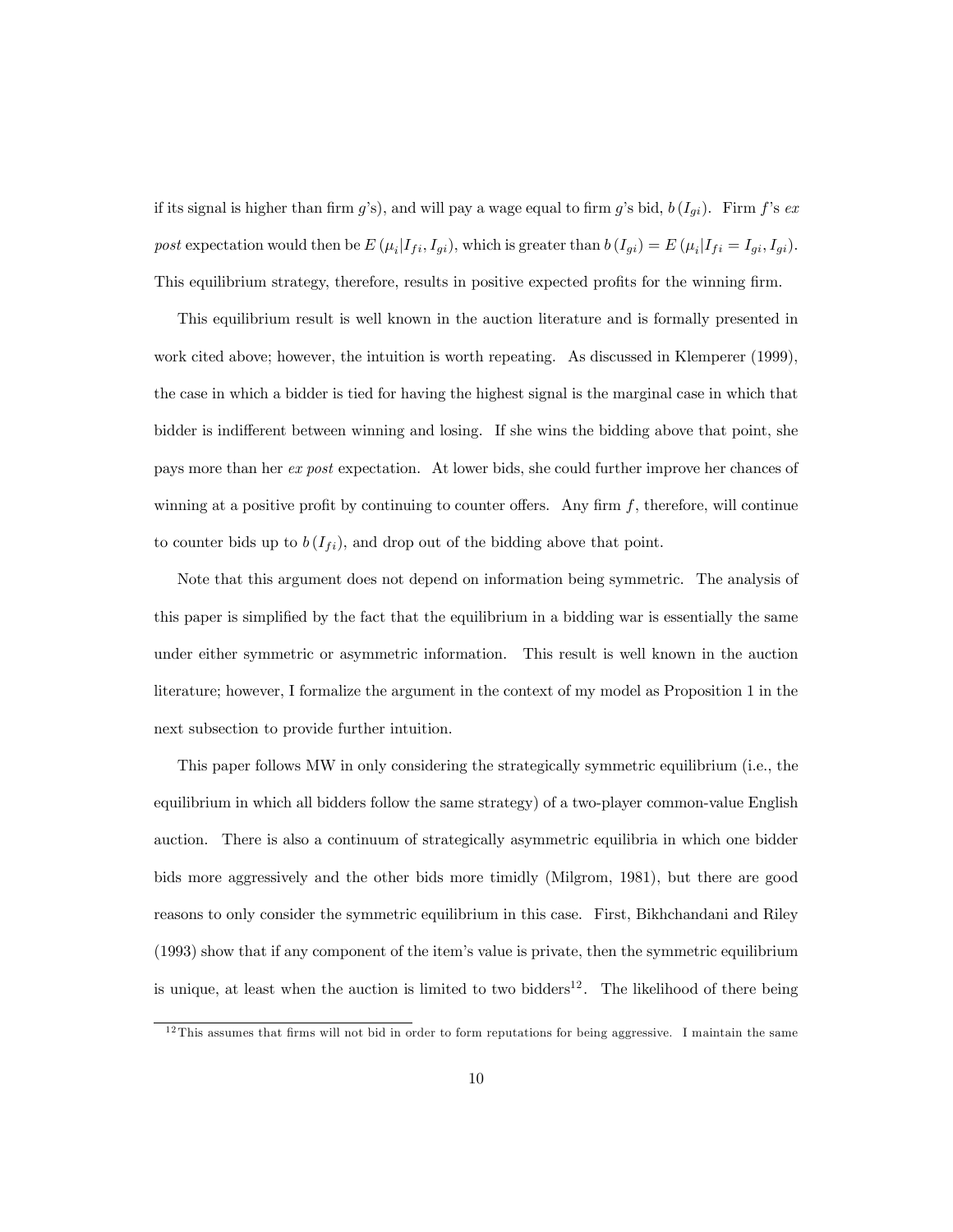some degree of match-specific productivity in labor markets makes the symmetric equilibrium a likely approximation of reality<sup>13</sup>. Furthermore, asymmetric equilibria in the current setting would require that firms adopt well known strategies as far as when to bid aggressively and when not to. An asymmetric equilibrium would not be stable if firms did not know how aggressive competing bidders were, or if some firms were always aggressive and others always timid<sup>14</sup>.

Finally, I should point out that relaxing my assumption of two bidders in each bidding war would only have a qualitative effect on my results as the number of bidders approached infinity. As MW show, an English auction with more than two bidders reduces to an auction between the two bidders with the highest signals in which the signals of all other bidders are common knowledge. As the number of bidders approaches infinity, the bidding war will converge to Bertrand competition with the final bidders having perfect information and the worker being paid a wage equal to her actual productivity {see Klemperer (1999)}. Otherwise, since my model already incorporates some information that is common knowledge between bidders,  $S_x$ and (when  $t \geq 1$ ) the wage, allowing more than two bidders in a given bidding war would mostly serve to complicate my presentation.

assumption. Bikchandani (1988) and Klemperer (1998) show that one bidder having the advantage of such a reputation can severely influence second price or English auctions even when that advantage seems very small.

<sup>&</sup>lt;sup>13</sup>MW actually develop a general auction framework that includes any mix of private- and common-value auctions, allowing most results of this subsection and the next to follow even if productivity had match-specific or firm-specific elements.

<sup>&</sup>lt;sup>14</sup>One would expect firms that were never aggressive to be driven out of the market since they would retain very few workers and would extract less rent from the workers they did retain. My conjecture is that the only asymmetric equilibria that would be stable in this setting are those where either the current employer or the outside employer was always aggressive.

Intuitively, it seems the equilibrium in which the current employer always bids aggressively would be similar to the one-shot counter-offer bidding structure used more commonly in this literature. Confirming this intution and examining the question of when one method of bidding for workers would prevail in a market would be interesting, but are well outside of the scope of this paper.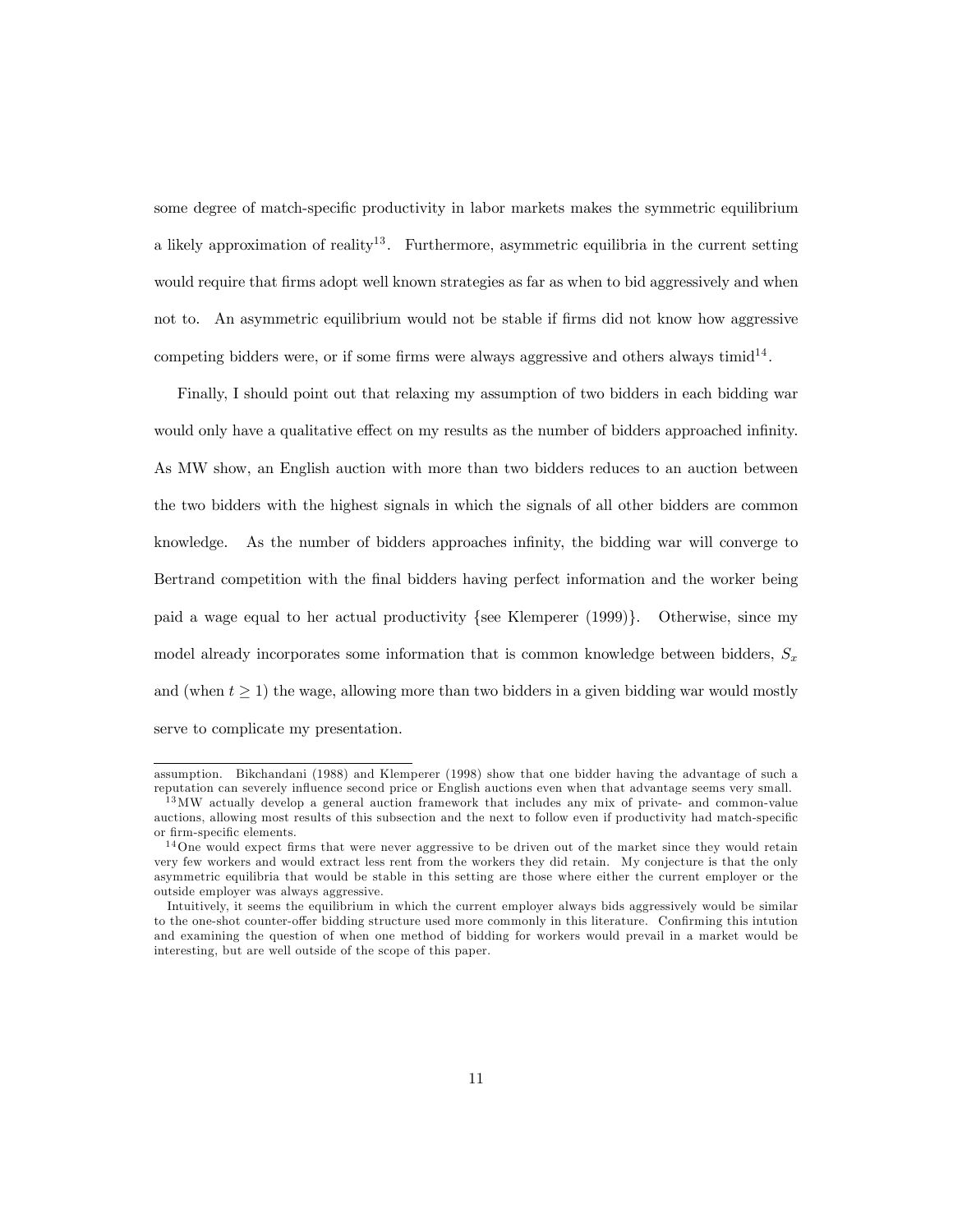## 1.2. Bidding for Workers in Equilibrium

## 1.2.1. Unemployed Workers

Recall that in  $t = 0$  an unemployed worker solicits per period wage offers from two firms, each of which collects a signal,  $\nu_{fi}$ ,  $f = 0, 1$ . Firms are assumed to compete for a worker by engaging in a bidding war.

Applying the result of MW described by equation (2) to this setting, the optimal bid of firm 0 for worker  $i$  with experience  $x$  is

$$
b(\nu_{0i}) = E(\mu | S_{xi}, \nu_{0i}, \nu_{1i} = \nu_{0i})
$$

where  $S_x$  is the market's information about worker i. In other words,  $b(\nu_{0i})$  is the highest wage firm  $0$  is willing to bid for worker  $i$ . The optimal bid of firm 1 follows the same form.

Assume, without loss of generality, that  $\nu_{0i} > \nu_{1i}$ . Firm 0 wins the bidding and the resulting wage can be written as (dropping the  $i$  subscripts)

$$
w_{x1} = b(\nu_1) = E(\mu|S_x, \nu_0 = \nu_1, \nu_1)
$$
  
= 
$$
\frac{\sigma_{\nu}^2}{\sigma_{\nu}^2 + 2V_x} \cdot E(\mu|S_x) + 2 \cdot \frac{V_x}{\sigma_{\nu}^2 + 2V_x} \cdot \nu_1
$$
  

$$
< \frac{\sigma_{\nu}^2}{\sigma_{\nu}^2 + 2V_x} \cdot E(\mu|S_x) + \frac{V_x}{\sigma_{\nu}^2 + 2V_x} \cdot \nu_0 + \frac{V_x}{\sigma_{\nu}^2 + 2V_x} \cdot \nu_1
$$
  
= 
$$
E(\mu|S_x, \nu_0, \nu_1),
$$

where  $V_x$  is the variance of  $\mu$  conditional on  $S_x$ . In other words, firm 0 hires the worker at a wage equal to the optimal bid of firm 1, which is less than firm 0's ex post expectation of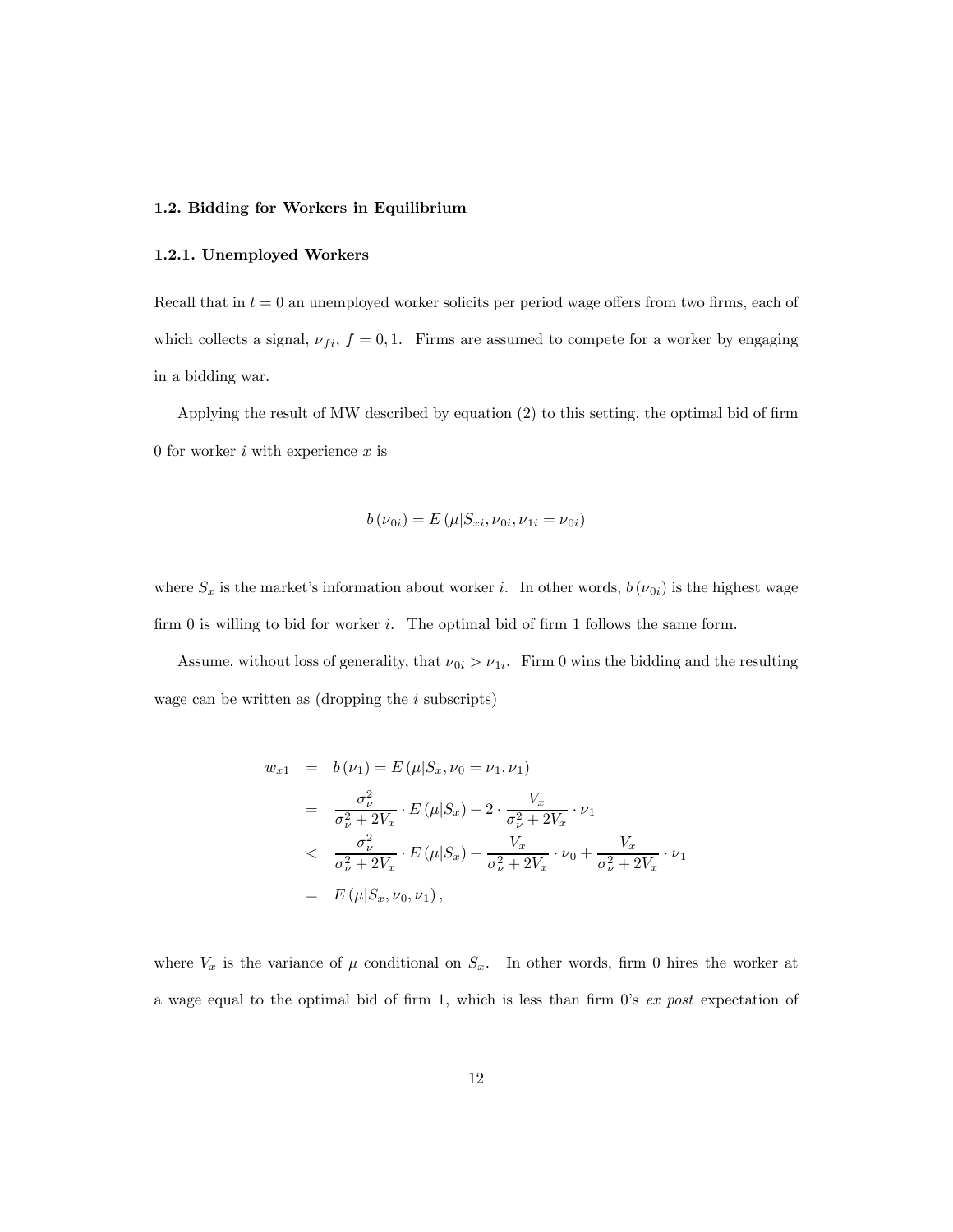$\mu_i$ ,  $E(\mu|S_x, \nu_0, \nu_1)$ . Firm 0 extracts a positive expected first-period rent of  $\frac{V_x}{\sigma_v^2 + 2V_x}(\nu_0 - \nu_1)$ . Furthermore, note that paying a wage equal to firm 1's optimal bid results in firm 0 observing  $\nu_1$ .

### 1.2.2. Employed Workers

Recall that in each period t of an employment spell a new firm,  $f = t + 1$ , that has not previously encountered the worker draws a signal,  $\nu_{t+1}$ , of the form specified in equation (1), and observes the worker's wage,  $w_{xt}^{15}$ . Also assume that firm  $t + 1$  observes the length of the current employment spell, t, and the worker's tenure with her current employer, denoted by  $\tau$ ; but that these variables contain no information that is not already contained in  $S_x$  other than the precision of the current employer's information,  $S_t$ , and the value of  $w_{xt}$  as a signal. Finally, assume that once the worker has been interviewed by a firm it is costless for that firm to bid for the worker.

Now assume that the worker treats her current wage,  $w_{xt}$ , as a reservation price when a new firm is encountered. This imposes some degree of downward wage rigidity, preventing the current employer from lowering the worker's wage every time an outside firm receives a low signal of her productivity<sup>16</sup>. When the outside firm's optimal bid is below the current wage, I assume that no bidding takes place, but the outside firm (costlessly) reveals its optimal bid. This assumption simplifies the later discussion of employer learning by avoiding issues of what the current employer would infer if no outside firm bid for the worker in a given period, but it

<sup>&</sup>lt;sup>15</sup>The worker will always have an incentive to reveal her wage to outside firms. This follows from the well-known result of MW that the seller in an auction maximizes expected revenue by revealing all relevant information.

<sup>1 6</sup>A worker could easily give her employer a reason to respect this reservation wage policy by committing to quit if the employer deviates. Such a commitment could be motivated either as a punishment mechanism that is optimal in a repeated game, or out of a sense of fairness.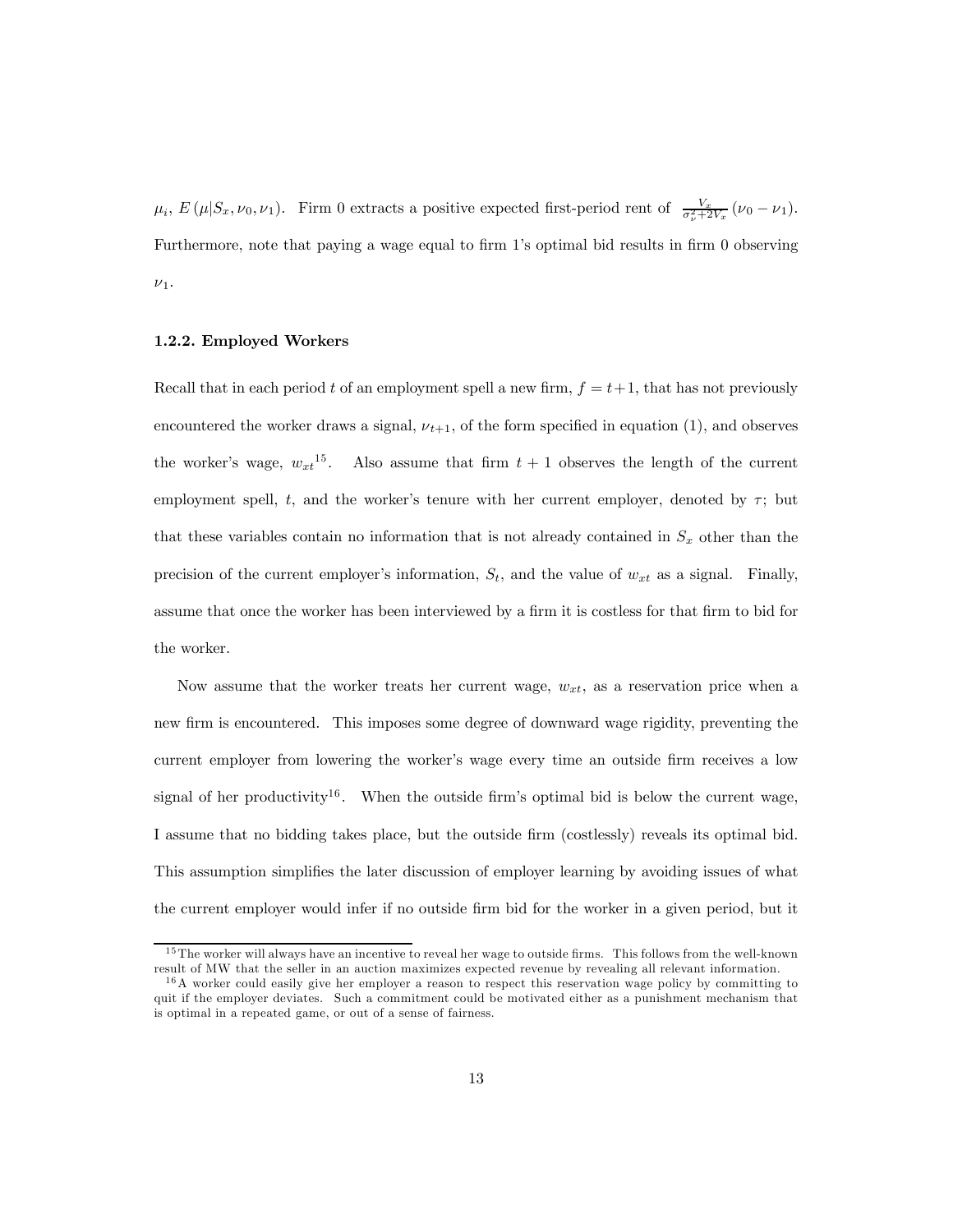does not qualitatively affect my results<sup>17</sup>.

The fact that the outside firm observes the worker's wage decreases but does not eliminate the current employer's informational advantage if  $\tau > 1$ ; however, when  $\tau = 1$ ,  $w_{xt}$  is the only bid the current employer has observed. When the outside firm in any period where  $\tau = 1$ observes the wage, therefore, information is again symmetric between bidders<sup>18</sup>.

In later periods of tenure  $(\tau > 1)$   $w_{xt}$  could equal any one of multiple bids, each of which was made with the employer possessing a different amount of information, or it could even equal the current employer's expectation (if the expectation fell enough to require the employer to lower the wage). This is discussed in greater detail in the next subsection where I show that the information contained in the current wage,  $w_{xt}$ , is a subset of the information contained in  $S_t$ . For now, note that bids will be conditioned on  $w_{xt}$  and let  $S_t$  denote the information in  $S_t$ that is not also contained in  $w_{xt}$ . Finally, assume that  $E\left(\mu|w_{xt}, \tilde{S}_t\right)$  is continuously increasing in both  $w_{xt}$  and  $S_t$ . In the rest of this subsection I will limit my attention to the later periods of tenure in which information is asymmetric.

As mentioned above, the equilibrium strategies in this bidding war are unaffected by the current employer having more precise information than the outside firm. The optimal bid for each firm is still the expectation of productivity conditional on its own (private) signal and the signal of the other firm being the same, as described by equation (2). The private signal of the

$$
b(S_1) = E(\mu|S_x, \nu_1, \nu_0, \nu_2 = \nu_0)
$$

and firm 2's optimal bid will be

$$
b(\nu_2) = E(\mu|S_x, \nu_1, \nu_0 = \nu_2, \nu_2).
$$

If  $t > 1$  and  $\tau = 1$ , then the bids would take a similar form, but  $\nu_1$  would be replaced with  $S_{t-1}$ .

<sup>&</sup>lt;sup>17</sup>If no outside firm bids for a worker in a given period, that worker's employer would infer that an outside firm recieved a signal that was too low to make bidding above  $w_{xt}$  profitable. The employer would update its expectation of the worker's productivity using this information instead of the actual signal.

<sup>&</sup>lt;sup>18</sup>If  $t = 1$  and  $\tau = 1$  the current employer's updated signal,  $S_1$ , will be a weighted average of  $\nu_0$  and  $\nu_1$ ; however, the wage will reveal  $\nu_1$  to firm 2. The employer's optimal bid will be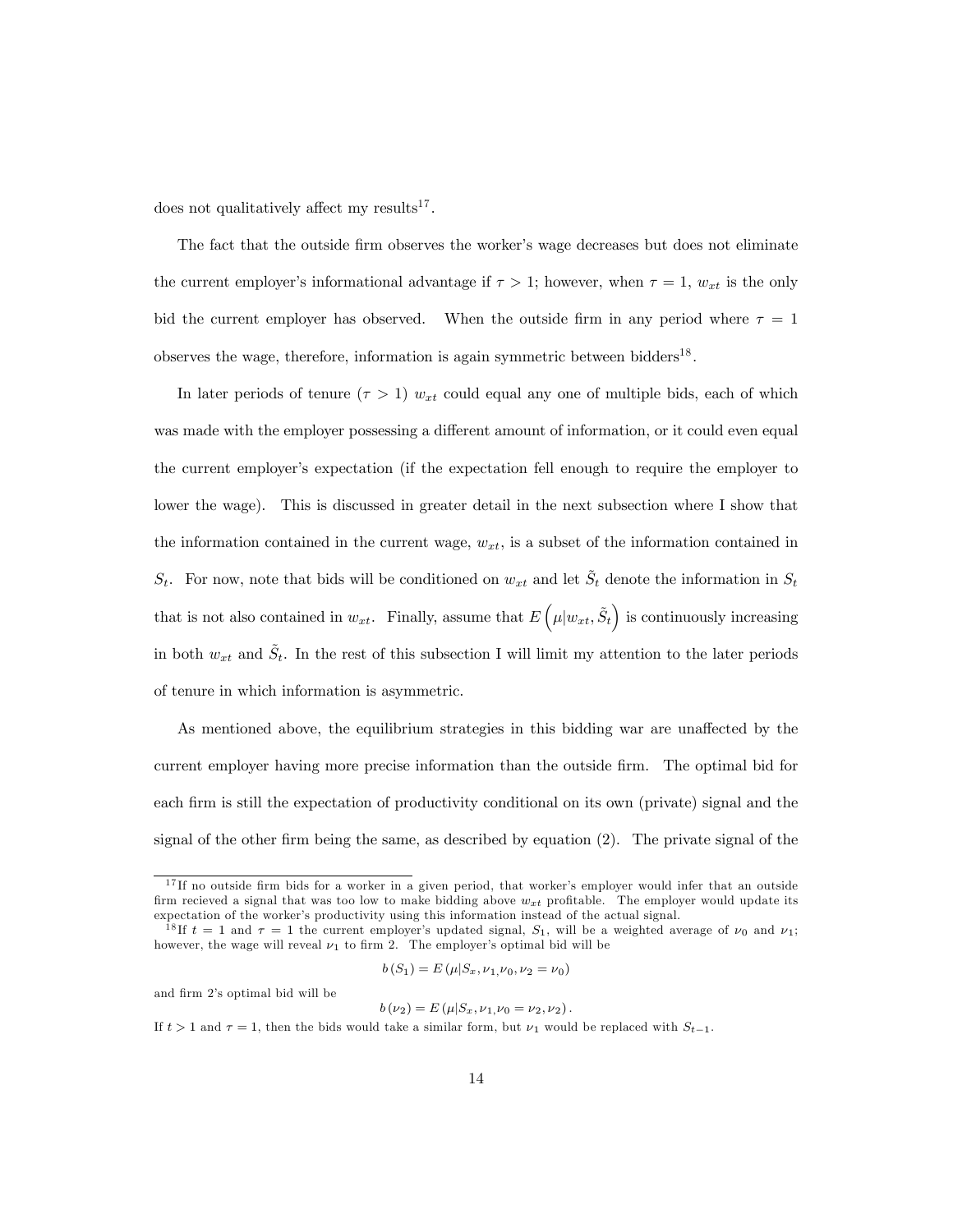outside firm is  $\nu_{t+1}$ , as described by equation (1), and that of the current employer is  $\tilde{S}_t$ , which is more precise than  $\nu_{t+1}$ . The following proposition formalizes this equilibrium result.

Proposition 1. The following strategies form an equilibrium of the bidding war in any period  $t > 1$  under the assumptions made above:

1. Firm  $t + 1$  will bid for the worker up to its optimal bid,

$$
b(\nu_{t+1}) = E\left(\mu|S_x, w_{xt}, \tilde{S}_t = \nu_{t+1}, \nu_{t+1}\right),
$$

if  $b(\nu_{t+1}) > w_{xt}$ . Otherwise, firm  $t+1$  simply reveals  $\nu_{t+1}$  to the worker.

2. The current employer will bid for the worker up to its optimal bid,

$$
b(S_t) = E\left(\mu|S_x, w_{xt}, \tilde{S}_t, \nu_{t+1} = \tilde{S}_t\right)
$$

$$
= E\left(\mu|S_x, S_t, \nu_{t+1} = \tilde{S}_t\right).
$$

Although this proposition is a simple application of a well-known result from MW, Appendix B contains a proof of Proposition 1 that does not refer to the result of MW. The proof takes a simple approach, showing that each bidder's strategy is a best response to the other bidder's strategy, and is intended to give readers more intuition about why this result holds even under asymmetric information.

The result of this bidding process for employed workers is that in each period one of the following occurs:

1. The outside firm's optimal bid is below the current wage, and  $b(\nu_{t+1})$  is simply revealed to the current employer. The worker's wage remains unchanged unless  $w_{xt}$  >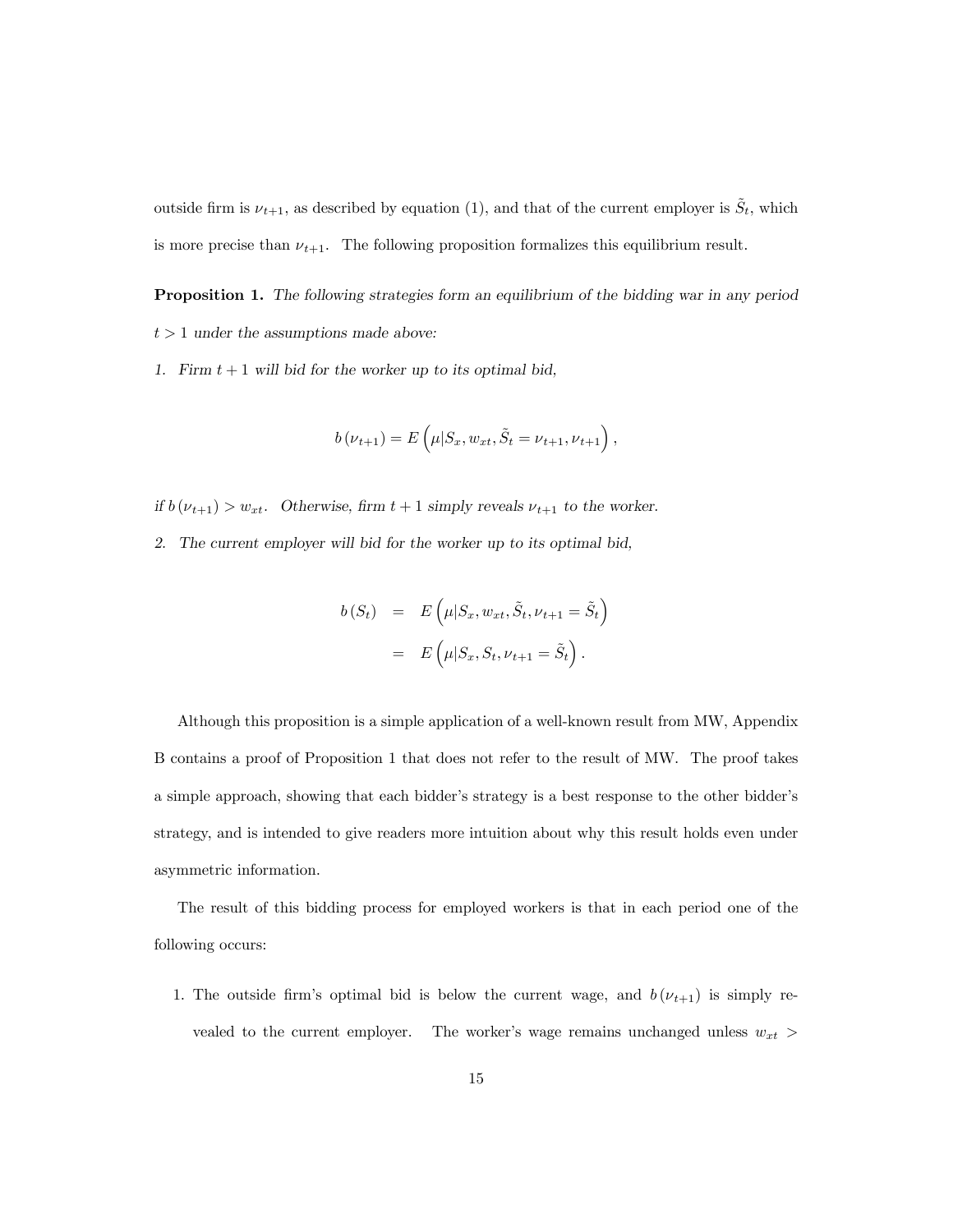$E(\mu|S_{x+1}, S_t, \nu_{t+1}),$  in which case  $w_{xt+1} = E(\mu|S_{x+1}, S_t, \nu_{t+1}).$ 

- 2. The outside firm bids above the current wage,  $w_{xt}$ , but the worker is retained at a higher wage,  $w_{xt+1}$ , equal to the bid of the outside firm,  $b(\nu_{t+1})$ .
- 3. The outside firm bids above the current wage, and the worker is bid away at a wage equal to the optimal bid of the now former employer,  $b(S_t)$ .

It is important to note that the equilibrium strategies described in Proposition 1 will result in positive expected profits, even for the less well-informed firm. The  $ex$  post expectation of the worker's productivity is  $E(\mu|S_x, S_t, \nu_{t+1})$  regardless of which firm wins. Because firm  $t+1$  will only win the bidding war when  $\nu_{t+1} > \tilde{S}_t$  this ex post expectation will always be greater than  $b(S_t)$ , the wage firm  $t + 1$  pays. As  $S_t$  increases in precision, however, the weight put on  $\nu_{t+1}$ in the firms' expectations will decrease, causing the expected profit of firm  $t + 1$  to decrease as well.

Because the winning bidder always observes the signal of the losing bidder and each worker is equally productive in all firms, all information contained in  $S_t$  is passed on to the new employer when the worker is bid away. The precision of the current employer's information, therefore, depends on the length of the worker's current employment spell, not on the worker's tenure with that firm.

Allowing match-specific productivity would likely make the model more realistic, but I maintain the assumption that each worker is equally productive in any firm for two reasons. The more obvious reason is simplicity. Although my model should be able to incorporate matchspecific productivity, it would add another level of complexity to employer learning and further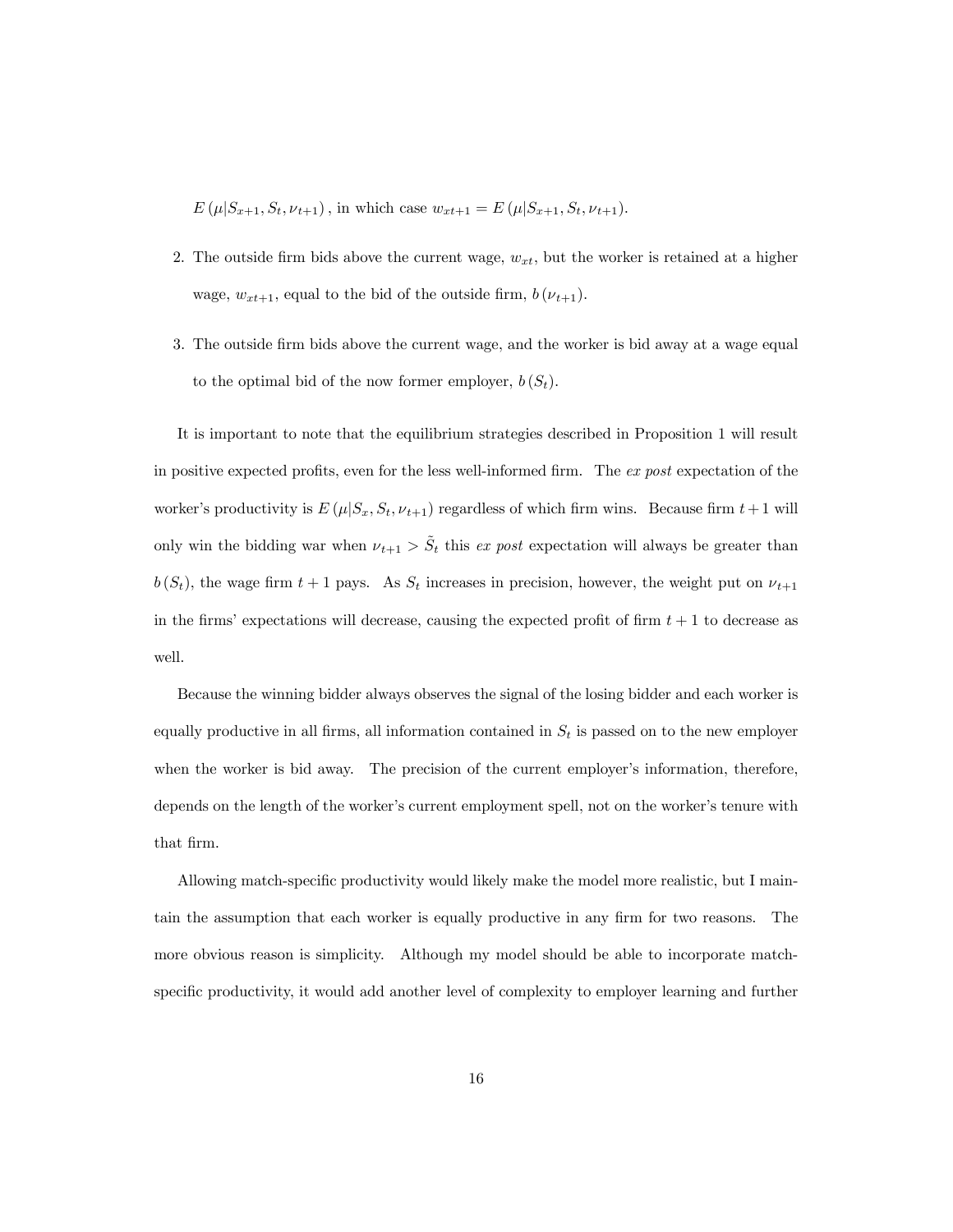complicate notation in the paper<sup>19</sup>.

The more important reason for assuming that all productivity is general is that it highlights the strengths of the model. It shows that there can be wage growth that reflects private employer learning and mobility between jobs in a setting where previous models of asymmetric employer learning could not produce either prediction.

## 1.3. Employer Learning and the Asymmetry of Information

The bidding between firms described above results in a worker's employer observing the signals received by outside firms as long as the worker is retained. In this subsection I first describe the current employer's learning based on the accumulation of these signals. I then discuss the information contained in the worker's wage and show that information is asymmetric between the current employer and an outside firm whenever  $\tau > 1$ .

## 1.3.1. The Current Employer's Learning

For simplicity, it is assumed that the employer receives no other signals of worker productivity, but the results are unaffected if, for example, the current employer also observes signals based on per period output<sup>20</sup>. Since all of the signals are identically distributed the current employer's updated signal is simply the average of all initial signals received since period 0, when the worker

 $19$ The basic result of MW that I apply allows the value of the good being sold (in this case labor) to include any combination of common and private values. The main complication that allowing some amount of match-specific productivity would add is that the information collected by one firm about a worker's productivity would be more informative for that firm than for any other and the precision of each employer's information would be increasing in tenure in addition to spell length. This will be discussed along with empirical evidence in Section 4.

<sup>&</sup>lt;sup>20</sup>The first version of this paper incorporated signals from per period output. Since worker productivity is general and the market does not observe the signals of all bidders, excluding such signals simplifies notation and the timing of events without changing any of the results.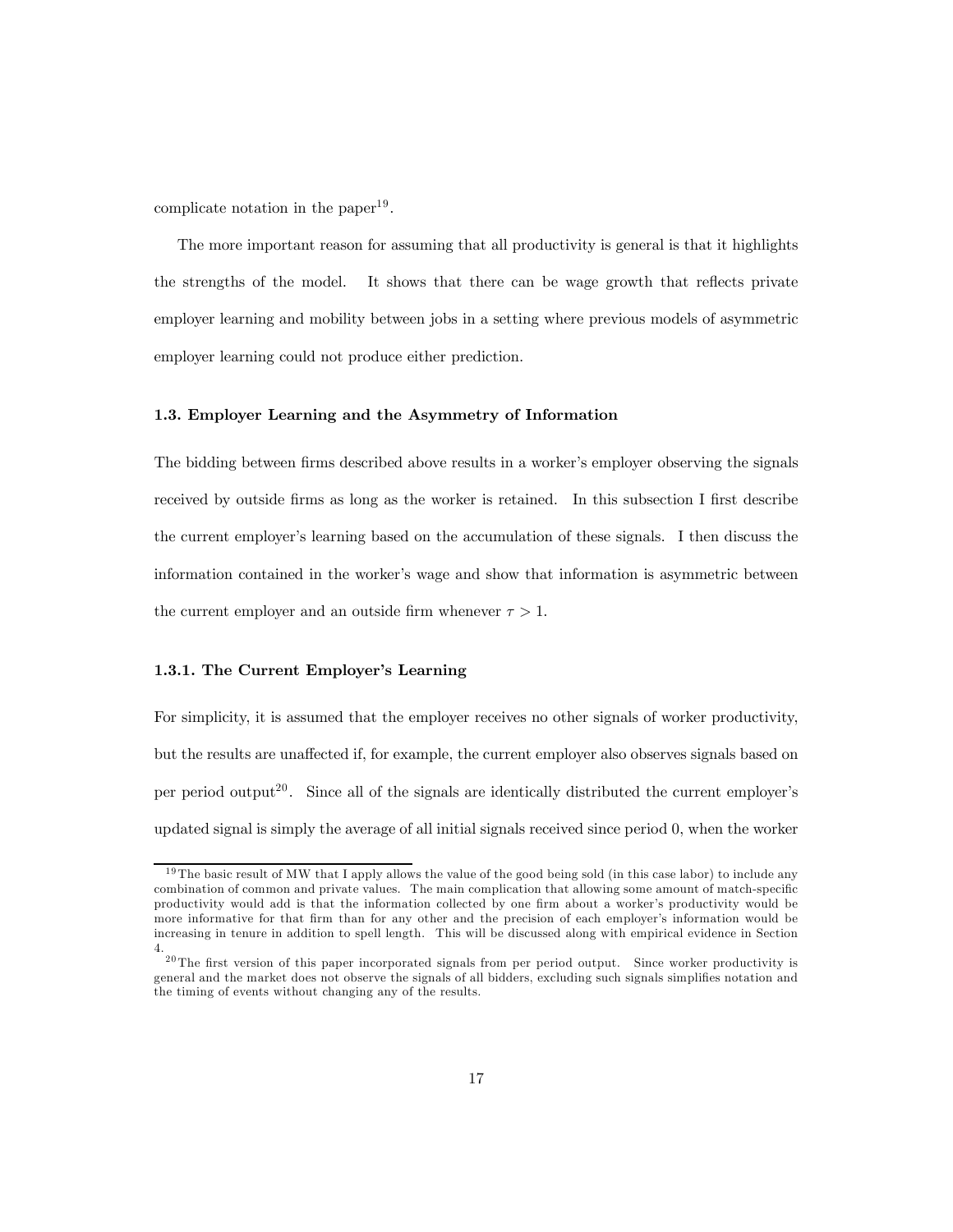was unemployed:

$$
S_t = \frac{1}{t+1} \cdot \sum_{g=0}^t \nu_g
$$
  
=  $\mu + \eta_t$ , (4)

where  $\eta_t \sim N(0, \sigma_t^2)$ , and  $\sigma_t^2 = \frac{\sigma_\nu^2}{t+1}$ . The reliability of  $S_t$  obviously improves  $(\sigma_t^2$  falls) as the length of the current employment spell, t, increases and more signals are observed.

Equation 4 applies even when the worker was bid away from another employer after  $t'$  periods of continuous employment.  $S_t$  can be written to match what a firm observes in this case:

$$
S_t = \frac{\sigma_{t'}^2 \nu_{t'+1} + \sigma_{\nu}^2 S_{t'} + \sum_{g=t'+2}^t \sigma_{t'}^2 \nu_g}{(t-t')\sigma_{t'}^2 + \sigma_{\nu}^2},
$$

where  $\nu_{t'+1}$  is the initial signal received by the new employer. Once the value of  $S_{t'}$  is plugged in from equation 4, however, this also reduces to equation 4. Because information is transmitted to a new employer by the bidding process, the precision of the current employer's information depends on t, not on tenure  $(\tau)$ .

The current employer's conditional expectation of productivity for the worker at any spell duration  $t$  and experience  $x$  can be written as

$$
E(\mu|S_x, S_t) = \frac{\sigma_x^2 \sigma_t^2}{D} \cdot m + \frac{\sigma_t^2 \sigma_\mu^2}{D} \cdot S_x + \frac{\sigma_x^2 \sigma_\mu^2}{D} \cdot S_t
$$
  

$$
= \beta_m m + \beta_x S_x + \beta_t S_t,
$$
 (5)

where  $D = \sigma_x^2 \sigma_t^2 + \sigma_t^2 \sigma_\mu^2 + \sigma_x^2 \sigma_\mu^2$ . The relative weight put on  $S_t$  in this expectation decreases in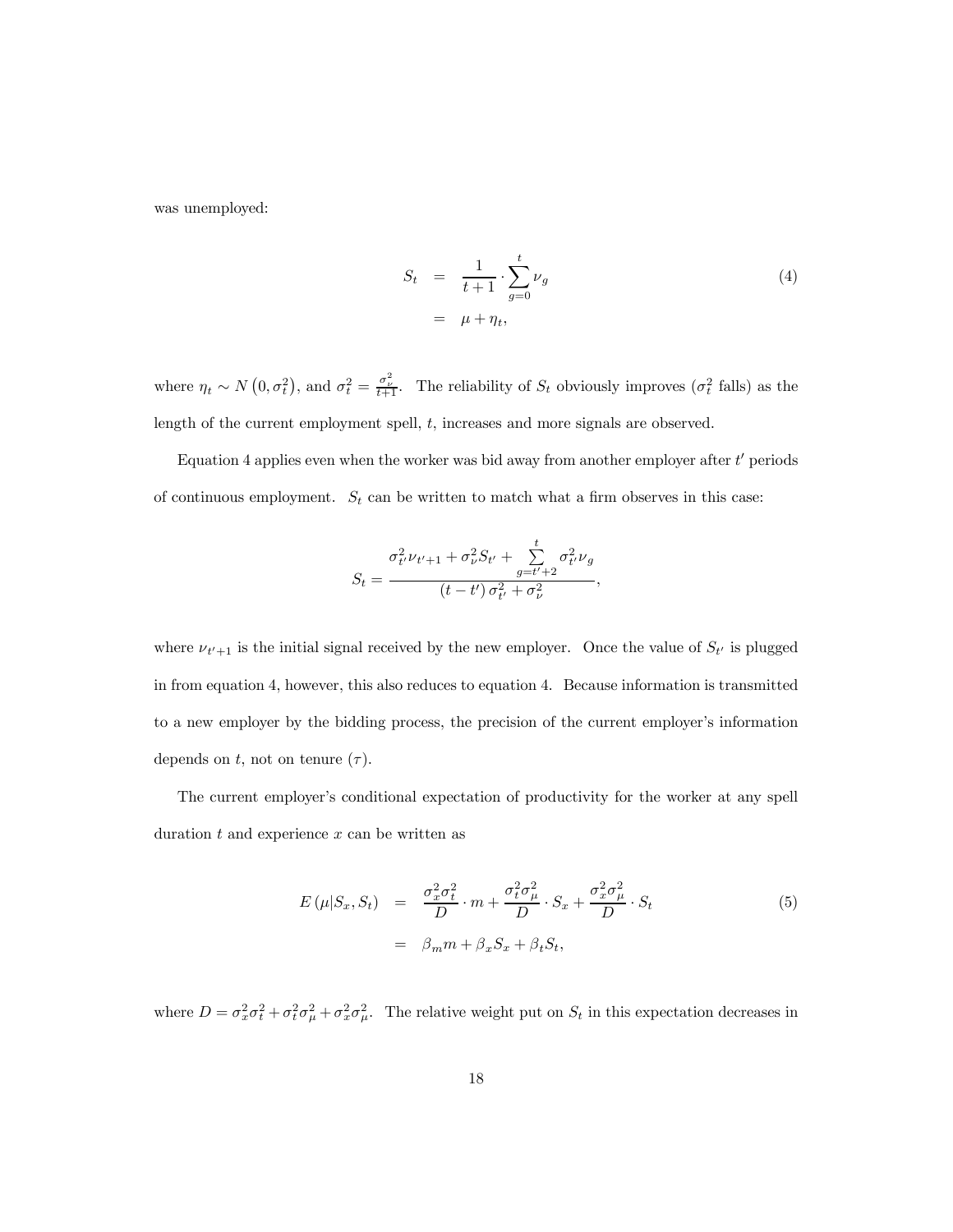the variance of the error on the firms' initial signals,  $\sigma_{\nu}^2$ , and increases in the number of periods since the last nonemployment spell,  $t^{21}$ .

#### 1.3.2. Information Provided by a Worker's Wage.

In the first period of tenure  $(\tau = 1)$  the outside firm knows that the worker's wage was the optimal bid of the previous employer at  $t-1$  ( $w_{xt} = b(S_{t-1})$  if  $\tau = 1$ ) and information is symmetric between the bidders. If an outside firm observes the worker in her second period of tenure at a job, it learns less from the wage. At  $\tau = 2$ ,  $w_{xt}$  would equal  $b(\nu_t)$  if the wage was bid up in the previous period. If the outside firm in the previous period did not bid up the worker's wage,  $w_{xt}$  would equal either  $w_{xt-1} = b(S_{t-2})$  or  $E(\mu|S_x, S_t)$ , depending on whether  $w_{xt-1} < E(\mu|S_x, S_t)$  or not. There is no way for firm  $t+1$  to tell which of these three values  $w_{xt}$ takes on when  $\tau = 2$  because outside firms do not observe a worker's history of wage innovations, or signals received when no bidding occurs. The outside firm, therefore, cannot infer either  $S_{t-2}$ or  $\nu_t$  from  $w_{xt}$  at  $\tau = 2^{22}$ .

In general, a worker's wage is the minimum of the employer's expectation and an increasing sequence resulting from the bids of outside firms:

$$
w_{xt} = \min\left[E\left(\mu|S_x, S_t\right), \overline{b}\right],\tag{6}
$$

where  $\bar{b} = \max [b(S_{t-\tau+1}), ..., b(\nu_t)]$  (or  $\max[b(\nu_1), ..., b(\nu_t)]$ ) if the wage was never lowered by the current employer, or  $\bar{b} = \max [E (\mu | S_{x-\psi}, S_{t-\psi}), b (\nu_{t-\psi+1}), ..., b (\nu_t)]$  if the current em-

 $^{21}\frac{\partial \beta_t}{\partial \sigma_\nu^2} = \frac{\left(\sigma_x^2+\sigma_\mu^2\right)\sigma_x^2\sigma_\mu^2}{(t+1)D^2}<0,\,\frac{\partial\beta_t}{\partial t}=\frac{t\sigma_\nu^2\left(\sigma_x^2+\sigma_\mu^2\right)\sigma_x^2\sigma_\mu^2}{(t+1)^2D^2}>0$ 

 $\frac{200\frac{1}{\nu}}{22\text{ K}$  Knowing that the wage was an unknown firm's bid does not allow that firm's bid to be inferred unless it is known when that bid was made because the weight a bid puts on a signal changes as t increases and  $S_t$  becomes more precise.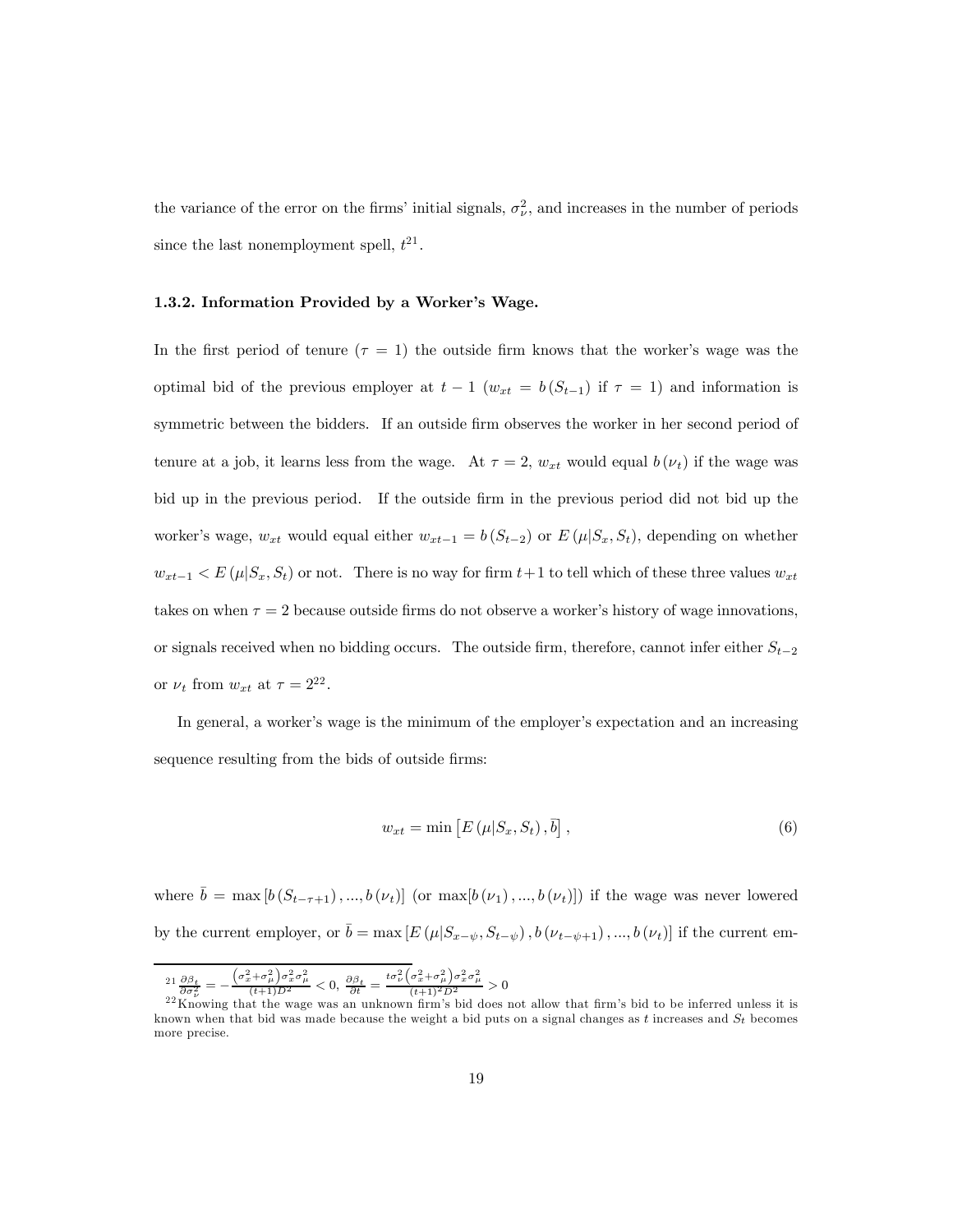ployer last lowered the worker's wage in period  $t - \psi$ . Needless to say, it is difficult at best to describe the information that an outside firm  $t + 1$  could infer from  $w_{xt}$ ; however, it clearly contains less information than  $S_t$  whenever  $\tau > 1^{23}$ . While the current employer observes all of the signals contained in  $S_t$ , the outside firm cannot infer any of them if  $\tau > 1$ .

Fortunately, my model does not require a precise characterization of the information contained in  $w_{xt}$ . All it requires is that  $w_{xt}$  provides information about productivity such that  $E\left(\mu|w_{xt}, \tilde{S}_t\right)$  is continuously increasing in  $w_{xt}$  and  $\tilde{S}_t$ . This condition would be met regardless of whether outside firms could interpret equation (6) precisely or just followed a "rule of thumb" when inferring information about a worker, as long as that rule of thumb was common knowledge<sup>24</sup>.

#### 1.4. The Sequence of Wages

As a result of the sequence of bidding wars described above, the worker's wage, described by equation (6), increases toward the current employer's expectation unless the wage has to be lowered so that employing the worker is not unprofitable, at which point  $w_{xt} = E(\mu | S_x, S_t)$ . Once the wage is lowered, it can increase again only if the difference between  $E(\mu|S_x, S_t)$  and  $w_{xt}$  temporarily increases. Despite such deviations from a monotonic convergence, I establish in the following proposition that, although wages at t do not generally equal  $E(\mu|S_x, S_t)$ , they converge to  $E(\mu|S_x, S_t)$  as t goes to infinity. This is important because it means that as the length of uninterrupted employment increases competition from less well-informed firms

 $^{23}$ Even if outside firms observed the entire history of wage innovations on the current job, they would still have less information than is in  $S_t$  because it would not observe the signals that were too low to result in a wage innovation.

<sup>&</sup>lt;sup>24</sup>For example, bounded rationality could keep outside firms from inferring anything from  $w_{xt}$  other than a lower bound for  $S_t$ .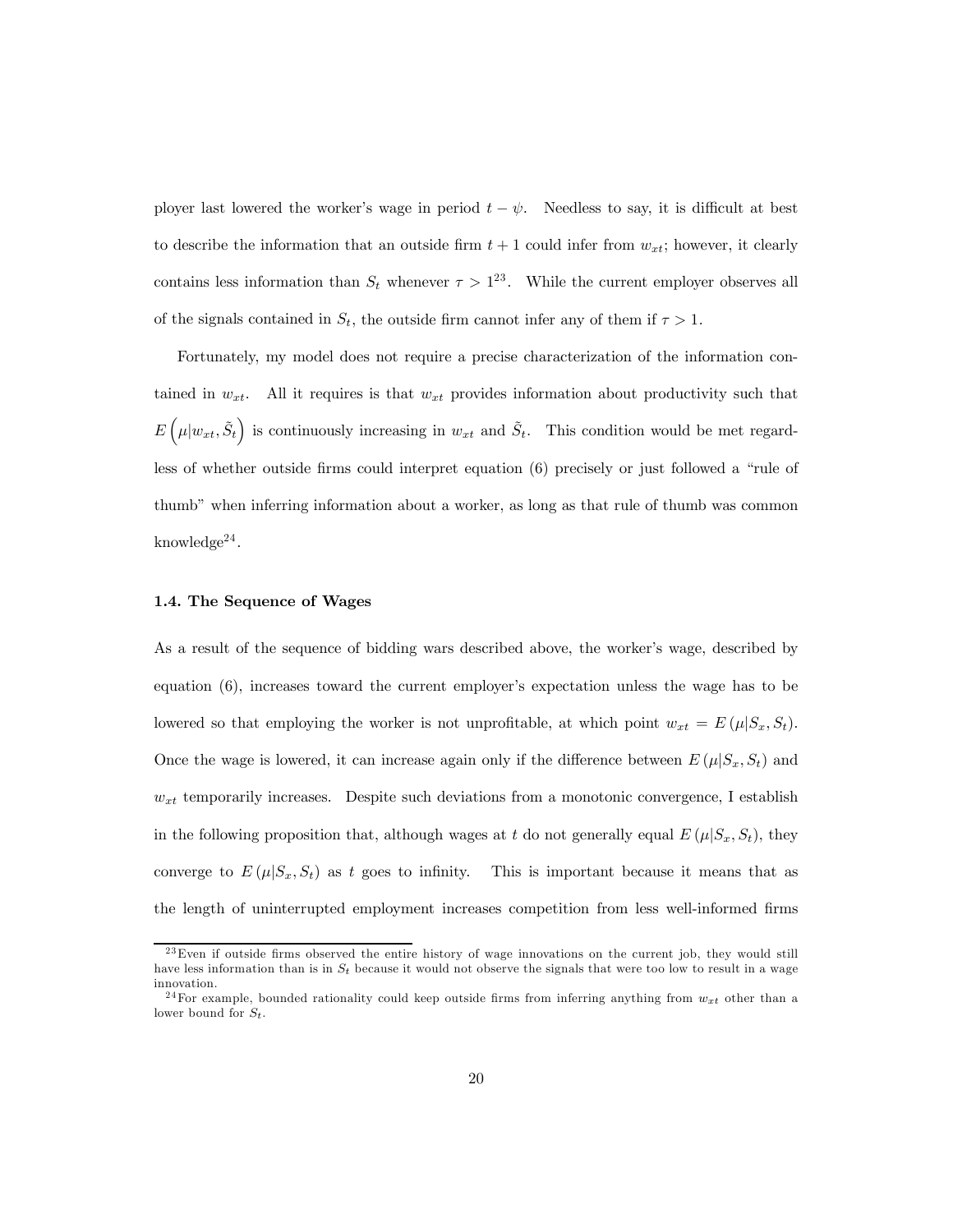causes a worker's wage to resemble her current employer's expectation more and the market's expectation less. As a result, wages reflect the private learning of current employers, despite their informational advantage.

Proposition 2. The sequence of bidding wars for a worker with t periods of uninterrupted employment creates a sequence of wages,  $w_{xt}$ , that converges to the current employer's conditional expectation of the worker's productivity,  $E(\mu|S_x, S_t)$ , as t goes to infinity.

Appendix B contains the proof of this proposition. The intuition behind the proof is as follows: If the worker has not experienced a wage cut during an employment spell, or the wage cuts took place early in the employment spell, the result follows from a monotonic convergence argument. If, on the other hand, wage cuts continue to occur later in the employment spell, the difference between the wage when the last decrease took place,  $w_{xt-\gamma} = E(\mu | S_{x-\gamma}, S_{t-\gamma})$ , and the current expectation,  $E(\mu|S_x, S_t)$ , converges to zero.

Proposition 2 shows that competition from less well-informed firms forces employers in my model to raise the wages of workers toward their expectations of the workers' productivity. Since an employer's expectation converges to the worker's productivity, the worker's wage will also converge to her productivity. In the next section, I show that this implication is testable using an extension of the test of public learning developed by AP. In short, my model predicts that wages will reflect evidence of employer learning as the length of the employment spell increases. Section 4 presents the estimation results from the empirical test of this prediction.

Proposition 2 also makes an important contribution to the theoretical literature on asymmetric employer learning by showing that wages can grow toward the employer's expectation even in the absence of promotions or other publicly observable signals. Two workers with exactly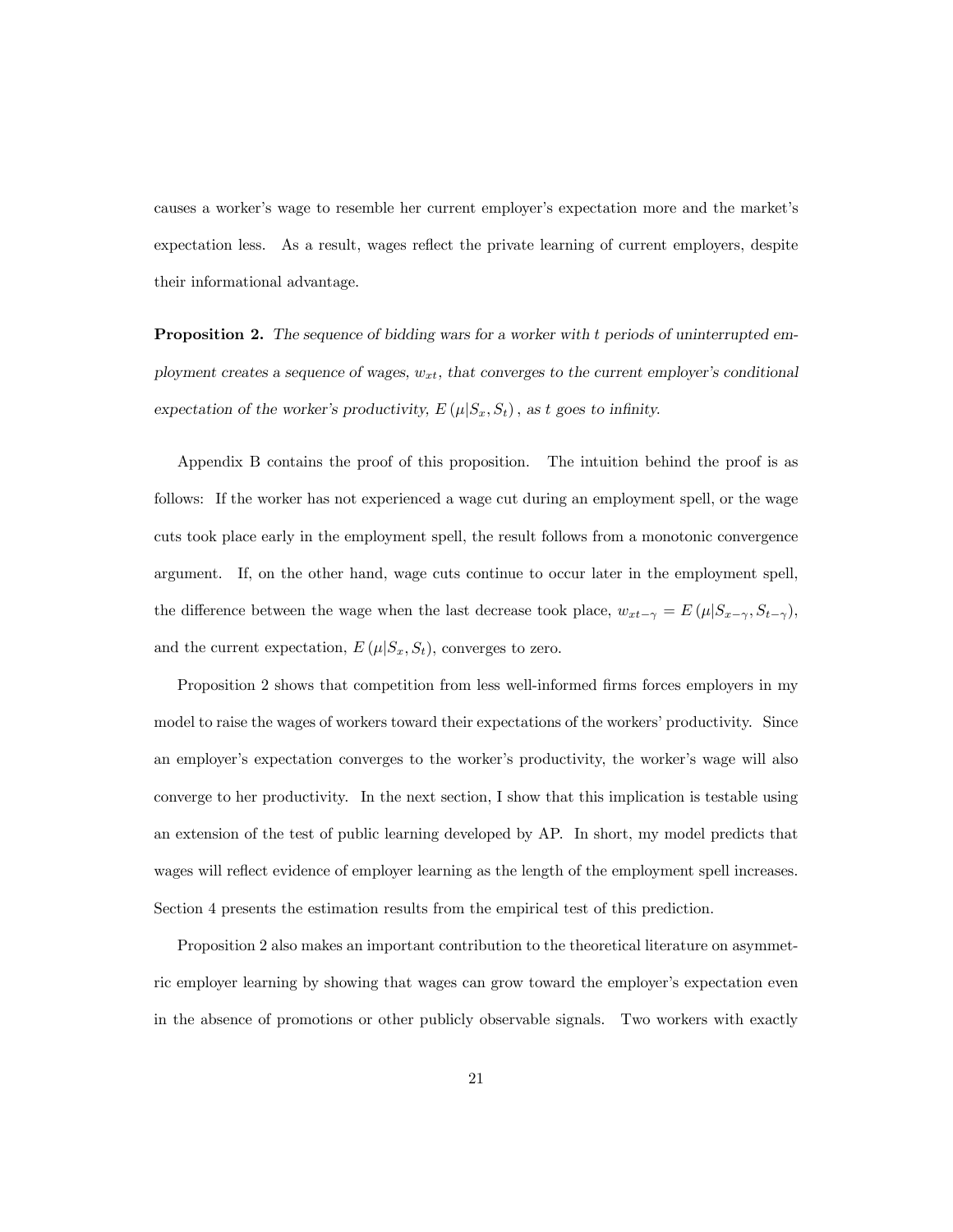the same value of  $S_x$  in this model will not generally have the same wage. The inability of previous asymmetric learning models to produce this result is one of the main criticisms of the literature made by Gibbons and Waldman (1999).

The model in this paper is also consistent with some of the important and well known empirical findings that have motivated much of the previous work on asymmetric employer learning and careers in organizations. For example, wages will rise on average with seniority in my model, even though productivity does not, as noted by the studies of Medoff and Abraham (1980, 1981) and Baker, Gibbs and Holmstrom (1994a, 1994b). This happens because wages on a job start out being lower than the employer's expectation of productivity but are bid up toward the employer's expectation. Since the employer's information is based on a sequence of randomly drawn, unbiased signals and the worker's ability is fixed in the model, the employer's expectations will appear not to increase on average as tenure (or experience or employment spell duration) increases. The wage, on the other hand, will be bid up toward that expectation as long as the worker remains continuously employed<sup>25</sup>.

The model also incorporates real wage cuts, but predicts that they will not occur as often as wage increases, as documented by BGH. Because wages are typically lower than the worker's expected productivity and are only reduced when it is necessary to keep them from exceeding the worker's expected productivity, wage cuts will occur less frequently in my model than in the public employer learning model of FG or other learning models in which wage equals expected productivity. Wage cuts will occur, but not every time an employer receives a negative signal

<sup>&</sup>lt;sup>25</sup> Cases in which tenure (as opposed to spell length) is unusually long might be exceptions to this case. Without the addition of match-specific productivity or an increase in human capital exceptionally long tenure in this model would likely be due to high positive errors on initial signals that would then be followed by falling wages. At average levels of tenure, however, the affect of wages being bid up toward the current employer's unbiased expectation would still cause wages to rise with tenure.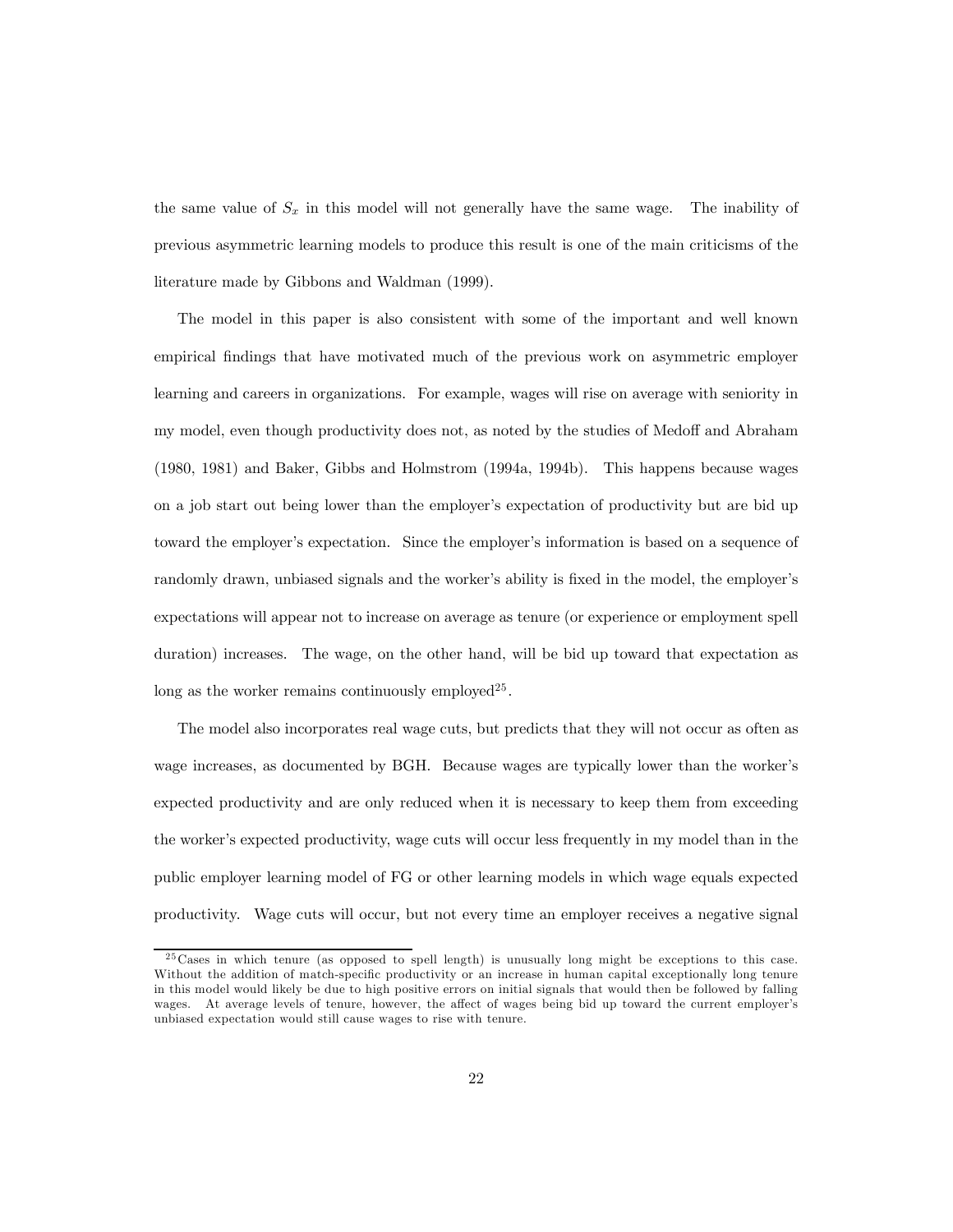about the worker.

Finally, this model has implications for worker mobility that could be compared to other literatures in labor economics, and these implications deserve a more formal treatment in future research. One of the more intuitive implications for mobility is that the average wage increase associated with job-to-job transitions should decrease as the spell length increases. Jovanovic (1984) produces a similar result with increases in tenure instead of spell length, but the reasoning behind the results is different. In his model, workers become more willing to leave for a lower wage as tenure increases due to higher relative option values of new jobs. In my model, the wage increases are due to the difference between the employer's expectation of the worker's productivity and the wage the worker is paid, which is decreasing on average as spell length  $increases<sup>26</sup>$ .

## 2. Estimation of Wage Equations under Asymmetric Learning

The prediction that wages converge to the current employer's expectation of the worker's productivity, despite the employer's private information, allows this model to be tested using a simple extension of the work of AP. When all learning is public, as in AP, wages equal expected productivity and become more correlated with the worker's actual productivity as experience accumulates and the market's expectation becomes more accurate. In my model of asymmetric employer learning, wages become more closely related to actual productivity as the length of the current employment spell increases due to both the wage converging to the current employer's expectation (see Proposition 2) and that expectation becoming more accurate as the employer

 $^{26}$ Eeckhout (2005) develops a model that is very similar to mine with the express intent of comparing its results under general human capital to the results other models achieve under match-specific productivity.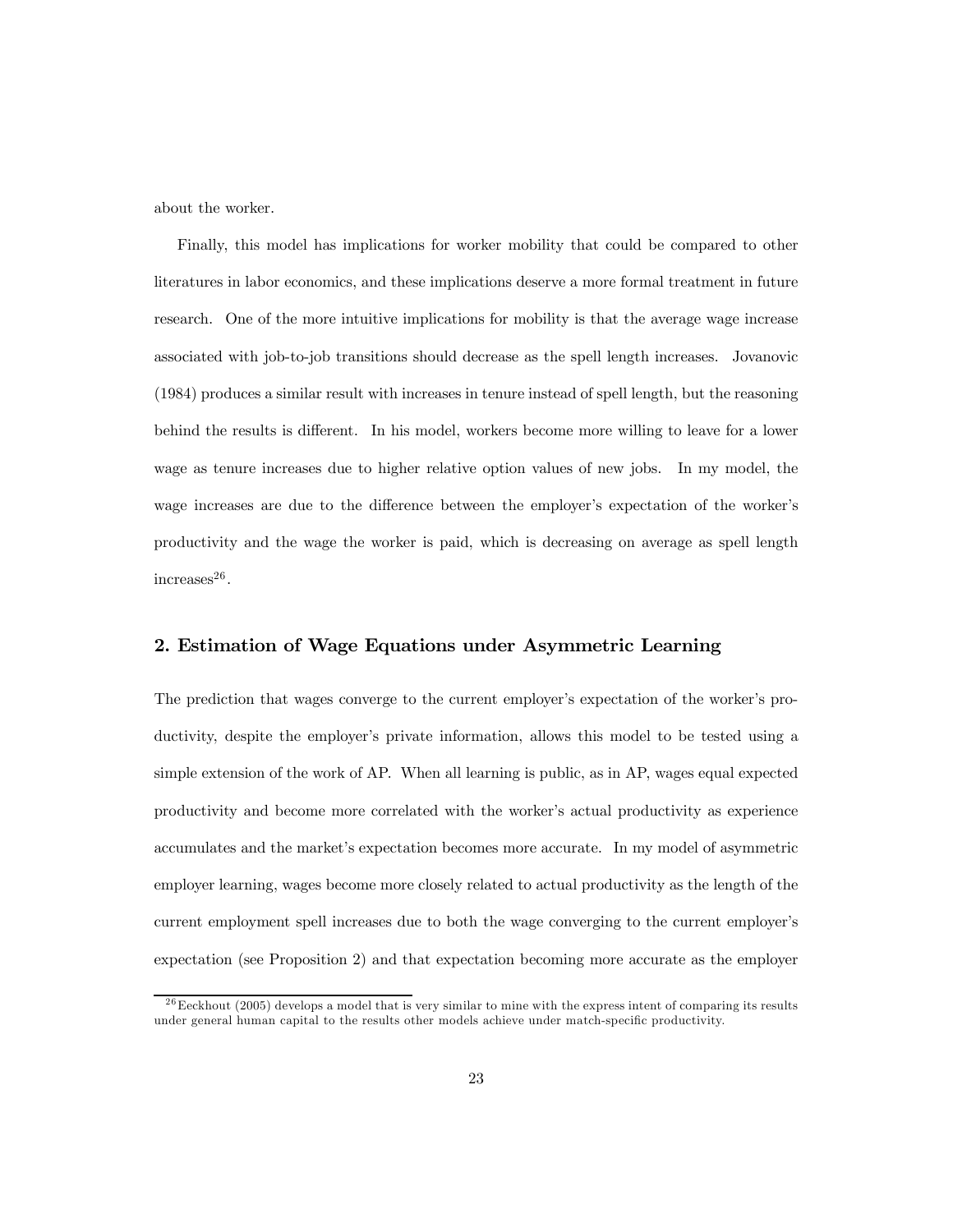accumulates more private information. In either case, when the wage becomes more correlated with the worker's actual productivity, it becomes more correlated with variables that are correlated with productivity but difficult for employers to observe and less correlated with easily observed variables.

Because the model developed in the previous section includes a term that captures the market's learning, the wage regression developed in this section tests for both public learning and asymmetric learning. Any learning that is public should result in evidence of learning over experience. On the other hand, evidence of learning over the length of the current employment spell suggests asymmetric learning<sup>27</sup>.

In what follows, Z denotes a vector of easily observed variables, such as education or race, that are correlated with productivity. I assume that  $Z$  is related to productivity through a linear function,  $f(Z) = Z\delta$ , such that

$$
Z\delta = \mu + \zeta;
$$

where  $\zeta \sim N(0, \sigma_Z^2)$  and neither  $f(Z)$  nor  $\sigma_Z^2$  varies by labor market experience, the length of the current employment spell, or tenure. I assume that  $Z$ ,  $\delta$ , and  $\sigma_z^2$  are all common knowledge in the labor market. Adding these easily observed variables to my model, therefore, in no way affects the results discussed above. They were left out of the discussion of the theoretical model for the sake of notational simplicity.

To see how wages evolve, first recall that a worker's wage,  $w_{xt}$ , is always less than or equal

 $27$ Recall that experience and the length of the current employment spell differ in this model due to the assumption of exogenous job destruction; however, any assumption that resulted in periods of unemployment would produce the same result.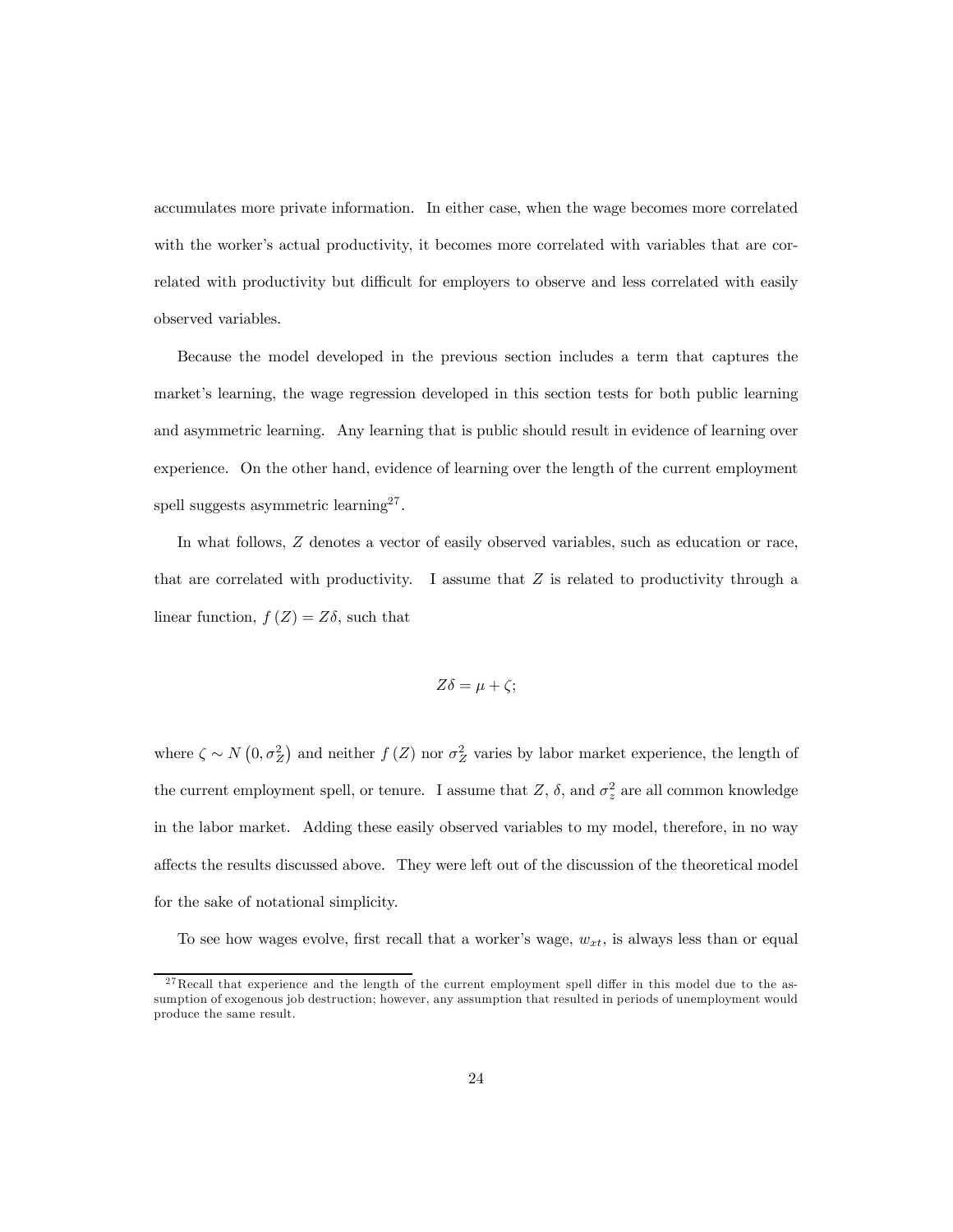to the current employer's conditional expectation. On average, the difference between  $w_{xt}$  and  $E(\mu|Z, S_x, S_t)$  decreases with the length of the current employment spell, but this difference does not decrease monotonically because of the random nature of the signals. At the same time, the wage moves further away from the wage earned when the employment spell began,  $w_{x'1} = E(\mu | Z, S_{x'}, \nu_0 = \nu_1, \nu_1)$ , where  $x' = x - t$  is the worker's experience prior to the current employment spell and  $\nu_1$  is the signal received by the firm that was outbid at the beginning of the employment spell. More formally, the expected wage can be written as

$$
E(w_{xt}) = [1 - \rho(t)] \cdot E(\mu|Z, S_{x'}, \nu_0 = \nu_1, \nu_1) + \rho(t) \cdot E(\mu|Z, S_x, S_t), \tag{7}
$$

where  $\rho(t)$  is a monotonically increasing, differentiable function such that  $\rho(1) = 0$  and  $\rho(t) \to 1$ as  $t \to \infty$ . Note that  $\rho(t)$  is a function of the ability of outside firms to compete for the worker: the more reliable the signals of outside firms, the faster  $\rho(t)$  converges to 1. By expanding the expectations and recalling that  $S_x = \mu + \eta_x$ ,  $S_t = \mu + \eta_t$ , and  $\nu_1 = \mu + e_1$ , the expected wage can be written as a weighted average of the population mean,  $m$ ; an easily observed variable,  $Z$ ; actual productivity,  $\mu$ ; and an error term:

$$
E(w_{xt}) = B_m m + B_Z (Z\delta) + B_{xt}\mu + \phi'. \tag{8}
$$

(See Appendix C for a more complete description of equation 8.)

Due to the public component of learning,  $B_m$  and  $B_z$  are decreasing in experience while  $B_{xt}$  is increasing in experience. More important in the current context, my model implies that  $B_{xt}$  increases with t and  $B_m$  and  $B_z$  decrease with t. (The relevant derivatives are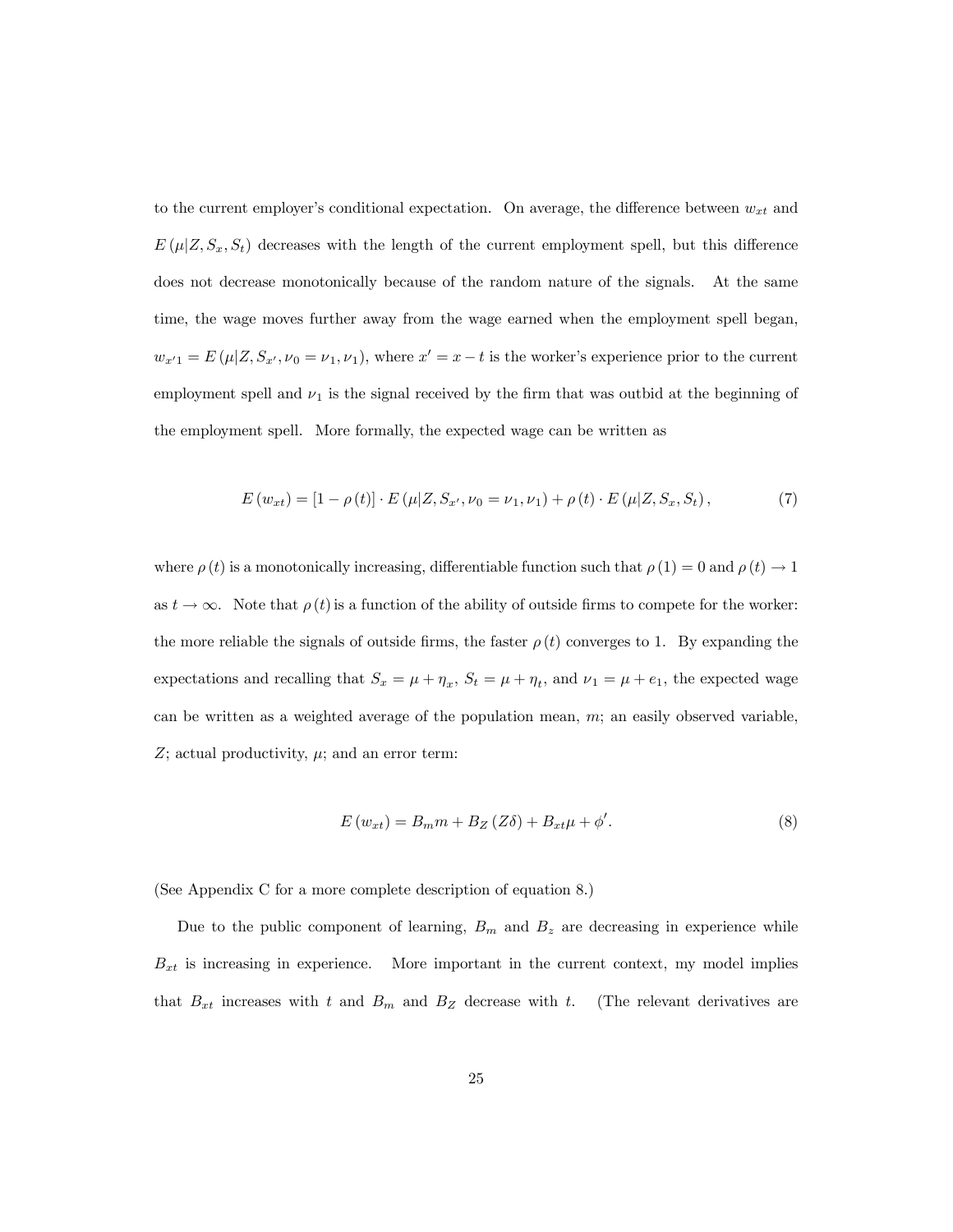presented in Appendix C.) This follows because the current employer's expectation of the worker's productivity converges to  $\mu$  as t increases, while competition from less well-informed firms in the market causes the worker's wage to converge to that expectation as  $t$  increases.

Since the worker's actual productivity obviously can't be observed, my estimation instead uses a variable that is correlated with productivity but is unlikely to be observed by employers, as do  $AP$  and  $FG$ . Consider a variable,  $V$ , that is correlated with productivity and observed by the econometrician, but is not observed by the market. Assume the variance of  $V, \sigma_V^2$ , and the covariance of V and productivity,  $\sigma_{V\mu}^2$ , do not vary with experience or employment spell length. Also assume that V is uncorrelated with  $\zeta$ ,  $\eta_x$  and  $\eta_t$ , the error terms in  $f(Z)$  and the updated signals. When  $\mu$  is replaced by V in equation (8), the expectation of the OLS estimate of  $B_{xt}$ from the resulting regression is

$$
E\left(\widehat{B}_{xt}\right) = B_{xt} \cdot \frac{\sigma_{V\mu}}{\sigma_V^2}.
$$

Since the degree of bias,  $\frac{\sigma_{V\mu}}{\sigma_V^2}$ , does not vary with experience or employment spell length, it does not interfere with the model's basic predictions.

In the actual estimation, I approximate the coefficients in equation (8) with linear interactions of  $x$  and  $t$ , resulting in a wage equation of the form

$$
w_{xt} = C + Z\gamma_0 + Z \cdot x\gamma_x + Z \cdot t\gamma_t + VB_0 + V \cdot xB_x + V \cdot tB_t + \phi_{xt}',\tag{9}
$$

where  $C$  is a vector containing a constant and the experience and spell length terms<sup>28</sup>. Any learning that is public results in  $\gamma_x$  being negative and  $B_x$  being positive. If there is asymmetric

<sup>&</sup>lt;sup>28</sup>The effects of the interactions of m with t and x obviously can't be seperated from any effects t and x have on the wage directly.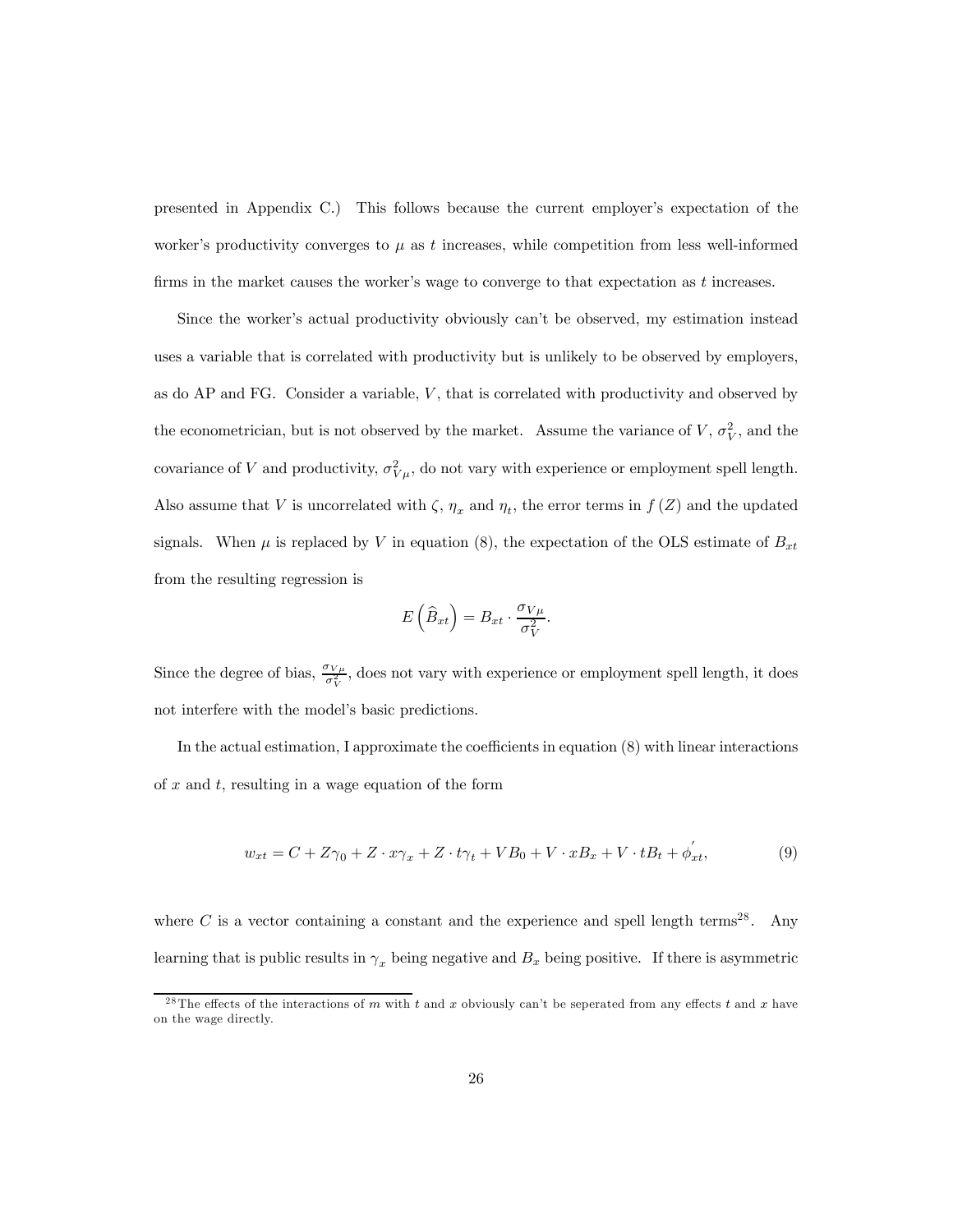learning,  $\gamma_t$  will be negative and  $B_t$  will be positive.

It is important to note, however, that the predictions for the coefficients on easily observed variables only hold when a hard-to-observe variable is included in the regression<sup>29</sup>. Without the interactions of the hard-to-observe variable, employer learning would predict no change over time in the coefficients on easily observed variables. On the other hand, other factors could cause the effects of race or education, for example, to vary with labor market experience. Since these other factors could swamp the effects of employer learning, I compare estimates from regressions that restrict  $B_x$  and  $B_t$  to be zero to unrestricted estimates of equation (9). Although other factors could determine the sign of  $\gamma_x$  and  $\gamma_t$ , these variables should nonetheless fall (become less positive or more negative) when the interactions of the hard-to-observe variable are added to the regression.

## 3. Data

The regression estimates presented in this paper use data from the 2000 release of the NLSY. The NLSY data have two key advantages for the analysis in this paper. First, the data contain variables, such as AFQT scores, that are likely to be correlated with productivity but also difficult for employers to observe. Second, the data provide a large panel that includes detailed information on worker employment histories. This work history data allows the measurement of both actual work experience and employment spell length.

Employment spell length is measured using data on weekly labor force status. An employment spell ends if the worker is not employed during a week and her last job ended with an

 $29$ This was the major result that distinguished the work of AP from Farber and Gibbons (1996) and allowed them to test for "rational stereotyping" based on race and education.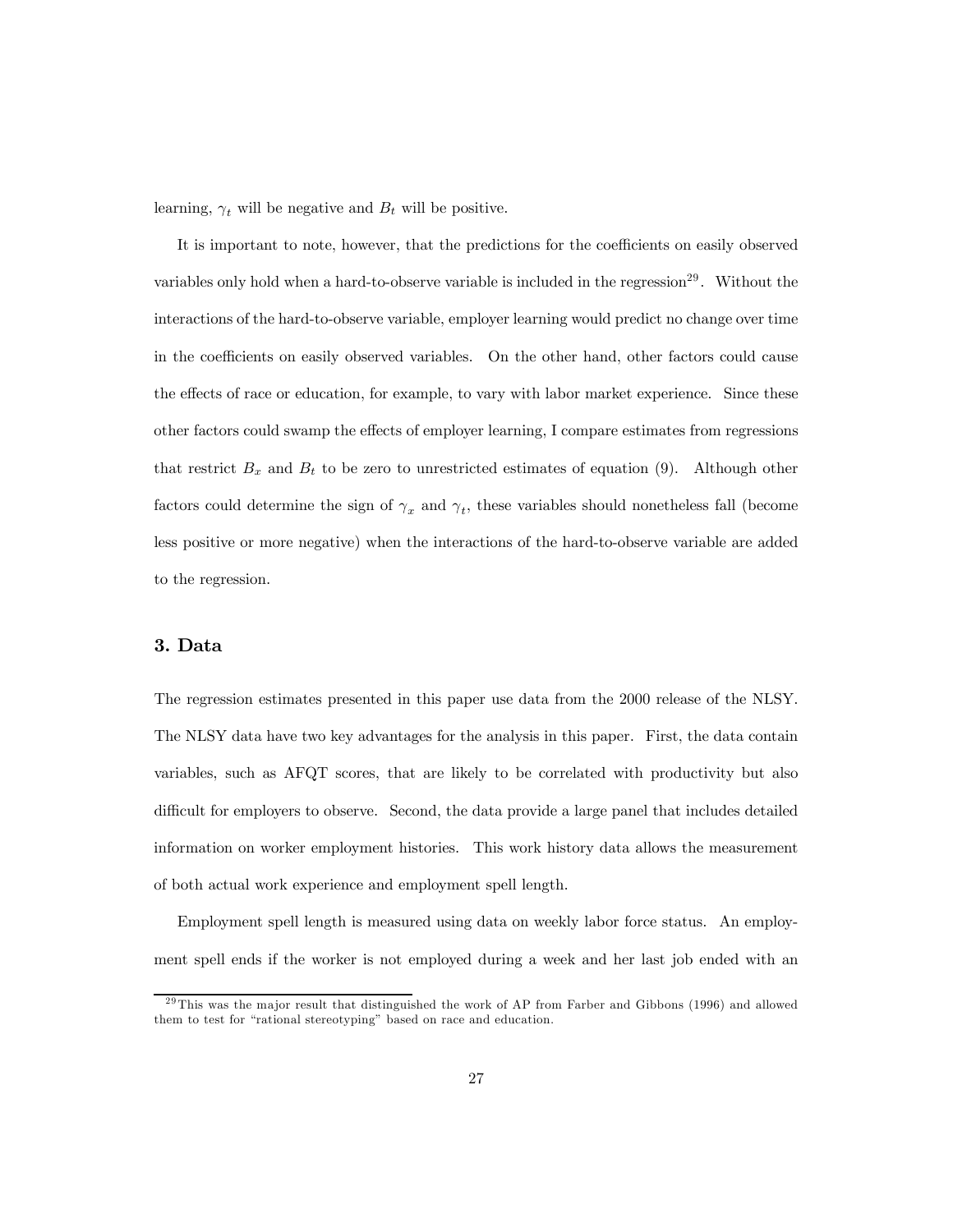involuntary termination (firing, etc.), or if the worker is not working for at least two weeks in a row and neither returns to work at her last job nor reports making a job-to-job transition. Each employment spell then begins counting weeks worked after the previous spell ended. Employment spells are thought of as continuing through periods of nonwork after which the worker returns to the same employer, since it is unlikely that an employer would lose information gained about a worker when the worker, for example, takes a few weeks of leave. I experimented with other definitions of an employment spell, but the estimation results were always qualitatively  $similar<sup>30</sup>$ .

I also create a measure of tenure that is consistent with my measure of employment spell length. The tenure variable that is included in the NLSY counts all weeks between the start of the job and either the date the job ended or the interview date, regardless of whether the worker was employed or not. Since my measure of spell length only counts weeks working, I define tenure at a job as weeks worked between the start date and either the end date or the interview date. Even though this could count some weeks in which the worker was employed by other firms, the resulting tenure variable never exceeds the spell length, unlike the standard tenure variable in the  $NLSY^{31}$ .

The data used for estimation are restricted to produce a sample of workers who are both committed to the labor market and likely to be paid based on their performance. Attention is limited to men who have left school for the final time by the beginning of the job in question,

<sup>&</sup>lt;sup>30</sup>In preliminary estimation I defined a spell as ending every time the worker went at least two weeks without working and obtained qualitatively similar results to those presented here. I also tried defining employment spells as ending when the worker had longer spells of nonemployment without noticing qualitatively different results. In all cases, weeks of uncertain labor force status were treated as periods of nonemployment.

 $31$ The tenure measure I create is highly correlated with the standard tenure measure, with a highly significant Pearson correlation coefficient of 0.977. Furthermore, my tenure measure and the standard NLSY measure are similarly correlated with spell length, with significant correlation coefficients of tenure and spell length in either case falling between 0.77 and 0.78.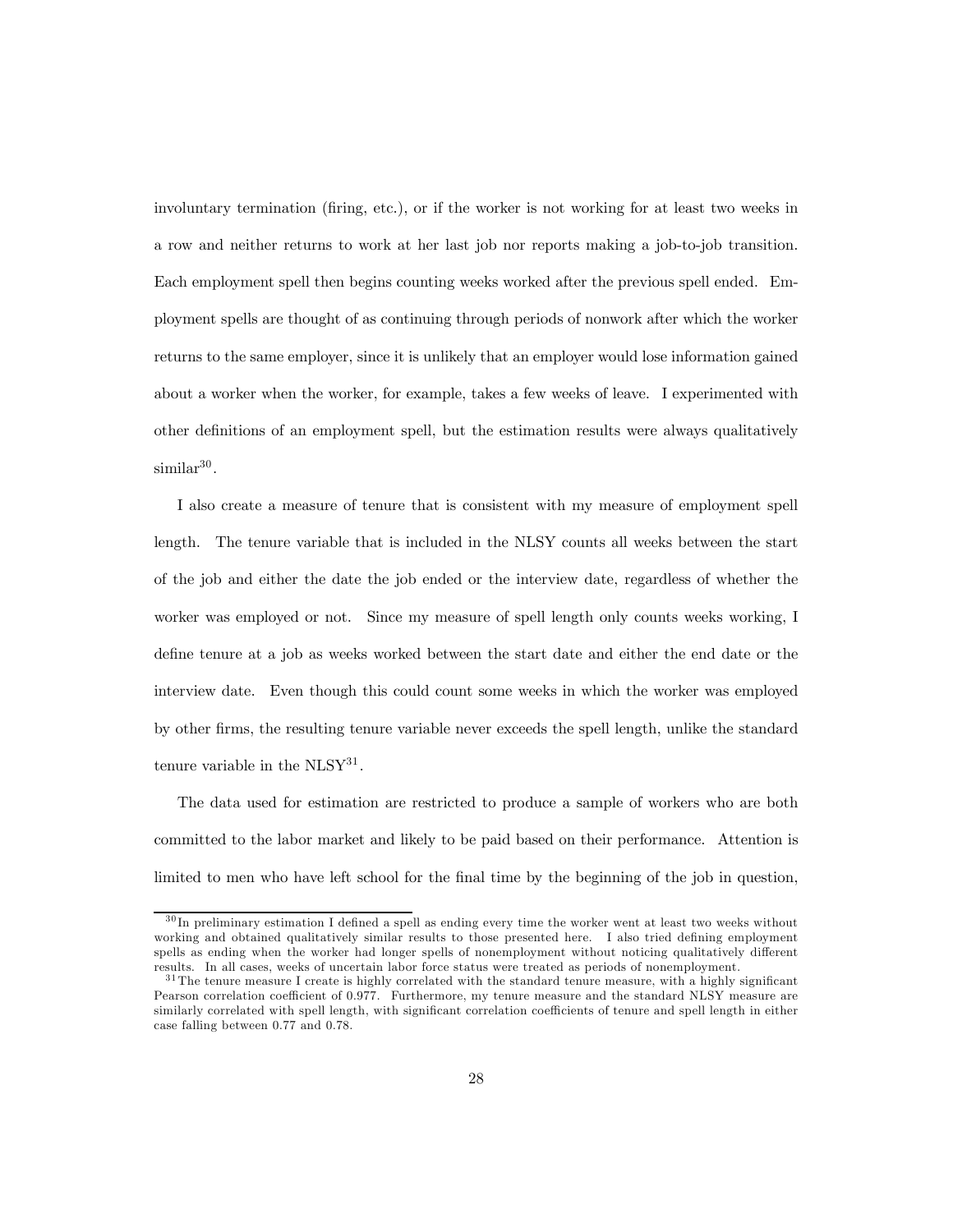are not in the military and have completed at least 12 years of schooling<sup>32</sup>. I use observations from the CPS job in each year if its hourly wage (in 1987 dollars) is between \$2 and \$200, it involves between 35 and 100 hours worked per week, and there are no missing values for any of the key variables (not counting tenure). I exclude 2537 observations of workers who had been out of the labor market at least 25% of their career up to that interview. Finally, I impose two restrictions intended to improve the reliability of my experience measures: I drop 12 observations from people who had more than 4 years of potential experience in 1979, and I drop 2825 observations in which actual experience is calculated to exceed potential experience by more than one year<sup>33</sup>. Eligible observations are drawn from all years of the survey (1979-2000). The resulting sample has 30,374 valid observations for 3,677 men.

AFQT scores are adjusted by the age at which the test was taken. Following AP, I subtract the average percentile score for the individual's age group from the individual's score and divide the difference by the standard deviation of AFQT for that age group. This results in an AFQT measure with a standard normal distribution in the population of workers in my sample (but not the full panel) that adjusts for AFQT scores being higher on average for individuals who were tested at an older age.

Table 1 presents basic summary statistics for my sample. No sample weighting is used for these or any other estimates in this paper. The average hourly wage, in 1987 dollars, is \$9.88. Almost 70% of the sample is white and just over 76% resides in an urban area. The average worker has completed 13.25 years of schooling. The average worker has a tenure on the CPS

 $32$ I experimented with using the definitions of labor market entry used by FG and AP, as well as extending the sample to include men who had complete 8 years or more of education and found qualitatively similar results in each case.

<sup>&</sup>lt;sup>33</sup>This last group appears to consist mostly of people who had a missing interview as they transitioned from school, or who reported an average of more than 52 weeks worked per year for multiple consecutive years.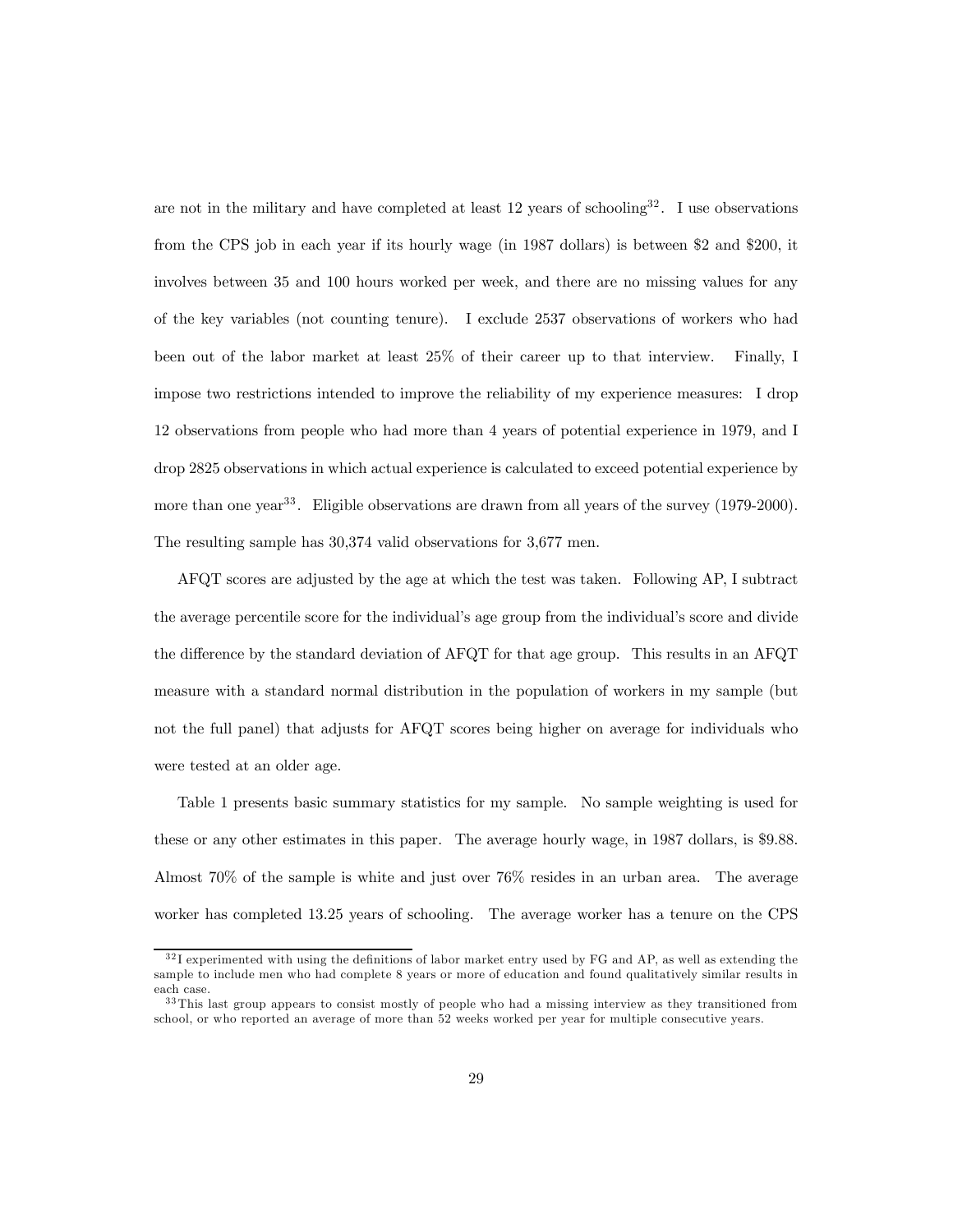job of 3.6 years, but has been continuously employed for 5.1 years. The average worker has 18.8 years of potential experience and 15.2 years of actual experience at the 2000 interview. Over all years in the sample, the average potential experience is 10 years, while the average actual experience is 8 years.

## 4. Estimation Results

The estimation results presented in this section are consistent with my model of asymmetric employer learning. For the sake of comparison, this section first presents results from regressions estimated under the assumptions of a pure public learning model before presenting the tests of asymmetric employer learning. The results suggest that a significant portion of the evidence of learning observed in tests of public learning may actually be due to asymmetric employer learning. Despite the current employers' informational advantage, the effects of private learning are reflected in the wage regressions at least as strongly as the effects of public learning.

All of the results presented below are from regressions that include dummy variables for urban residence and year. Following Farber and Gibbons (1996), interactions of the year dummies and years of schooling are included to allow the return to education to vary by year. I use quartic polynomials in the experience measure and (in the asymmetric learning equations) spell length to control for the influence of x and t on wages<sup>34</sup>. Years of schooling and a dummy variable for being white are the easily observed  $(Z)$  variables, and the adjusted AFQT score is the hard-to-observe  $(V)$  variable<sup>35</sup>.

<sup>&</sup>lt;sup>34</sup>In equation (11), the effects of x and t are incorporated in C and the error term,  $\phi'_{xt}$ , which is a nonlinear function of both.

<sup>&</sup>lt;sup>35</sup>The use of testing by firms does not suggest that AFQT is not itself difficult to observe. Even employers that give their own tests will not actually observe the AFQT score. Their test will be another noisy signal of worker productivity that will be included in  $S_{t_i}$ . The results presented in this and other papers suggest that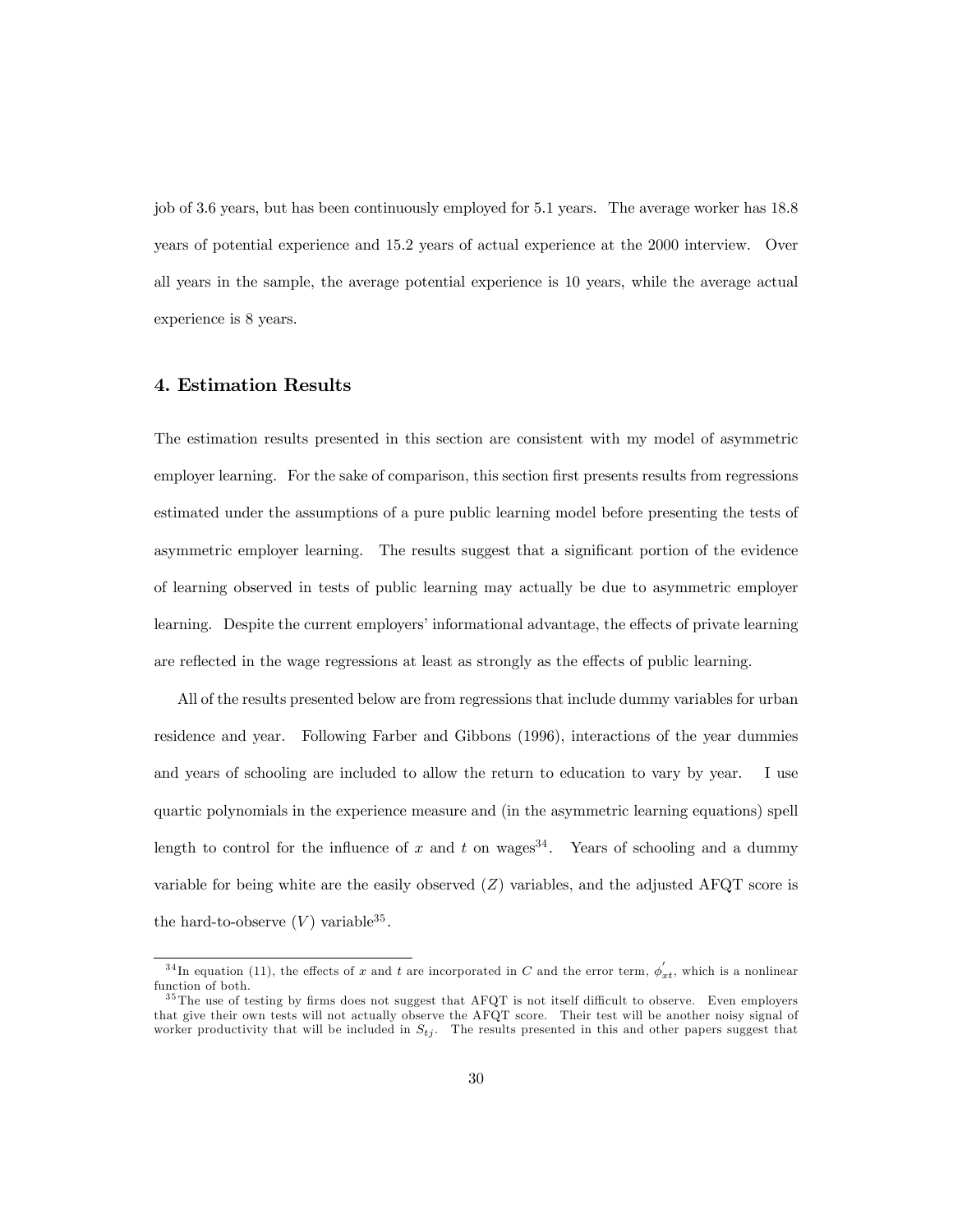Table 2 presents results from wage regressions estimated under the assumptions of a public learning model. The two columns on the left present OLS results with experience measured as potential experience. The two columns on the right present IV results with experience measured as actual experience and potential experience used as an instrument. It is important to use an instrument in this case because actual experience is likely correlated with ability, which could cause bias in the coefficients on experience and its interactions. If AFQT only captures part of a worker's ability or is a noisy measure of ability, then part of the effect of ability on wages could be picked up by actual experience. Furthermore, actual experience could be used by employers to learn about a worker's ability. In any case, potential experience is correlated with actual experience, but should not be correlated with ability, making it a valid instrument.

Both the OLS and IV estimates in Table 2 support the existence of public learning. Most of the evidence comes from the interactions of experience (either potential or actual) with AFQT scores. AFQT has a large effect on wages when experience interactions are not included [1.05 (0.09) for OLS, 0.96 (0.09) for IV], but most of this effect is due to wages becoming more correlated with AFQT over time. When experience interactions are added, the initial effect of AFQT falls to  $0.45$  ( $0.12$ ) in the OLS and  $0.39$  ( $0.12$ ) in the IV regressions, a statistically significant decrease in both cases. The coefficient on AFQT  $\times$  the experience measure is significantly positive at  $0.060 (0.012)$  in the OLS regressions and even larger  $[0.070 (0.015)]$ in the IV regressions. As predicted, coefficients on the easily observed variables interacted with experience always become more negative (or less positive) when  $\text{AFGT} \times \text{the experience}$ 

employer-provided testing does not allow employers to observe AFQT scores. If it did, AFQT would not behave like a hard-to-observe variable in wage regressions.

AP also use father's education as a hard-to-observe variable. Because parental education might affect productivity in ways that are observable, like language development, I do not use it in this paper. Preliminary estimation (not shown) supports this decision.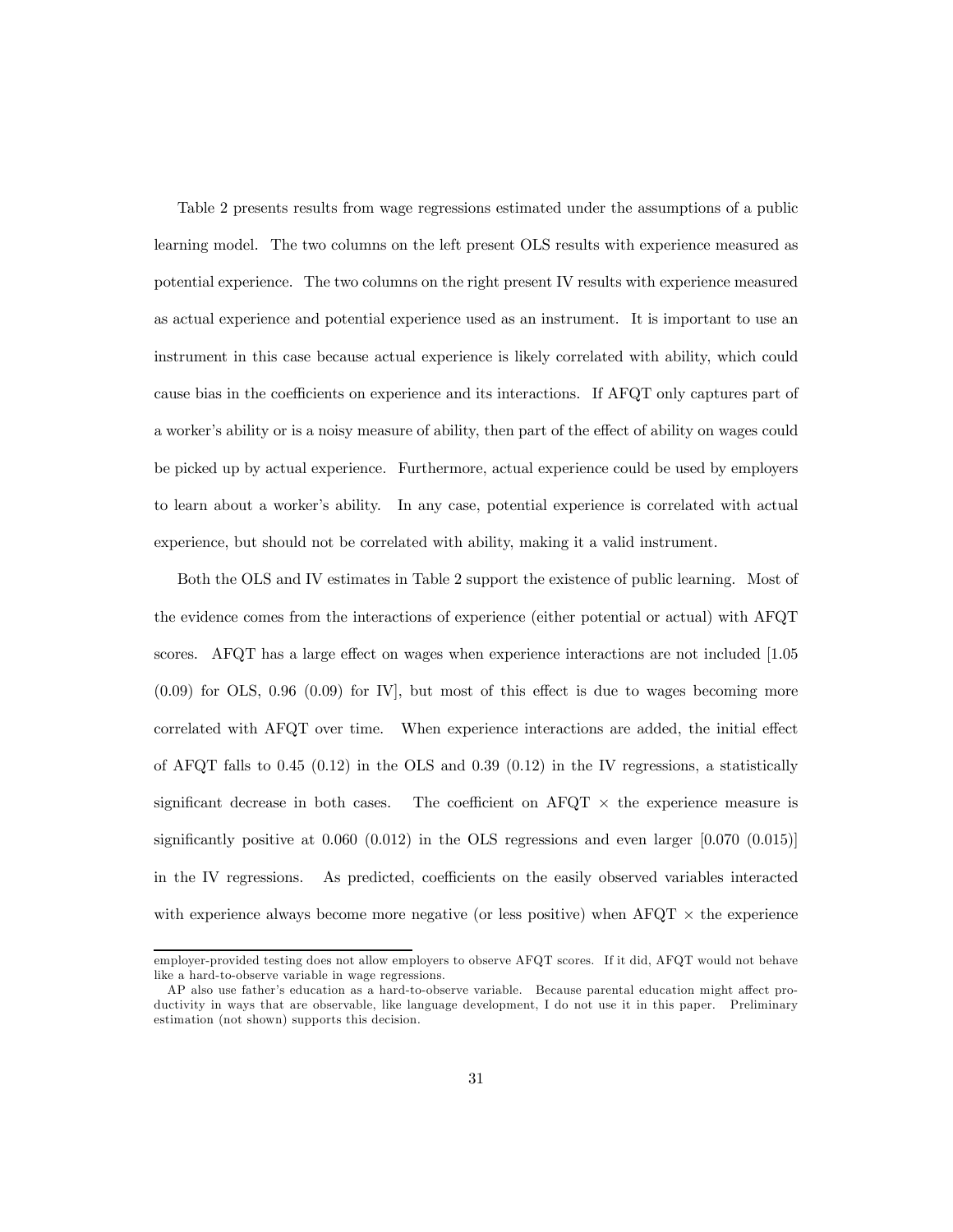measure is added, as predicted, but the change is never significant.

Moving to the test of the asymmetric learning model, Table 3 presents results from OLS wage regressions that use potential experience as the experience measure. The results support my model, with most of the evidence again coming from AFQT scores. The results for grade completed and the white dummy variable are always consistent with both public and private employer learning, but are never significant. As before, AFQT scores have a significant influence on wages, but most of that influence is due to wages becoming more correlated with ability over time. When the interactions of AFQT with x and t are added, the coefficient on AFQT itself falls significantly from 0.988 (0.090) to 0.397 (0.120). More importantly, the coefficient on AFQT  $\times$  employment spell length in column III is 0.054 (0.022). The coefficient on AFQT  $\times$ potential experience is slightly smaller but also significant at 0.031 (0.015).

To put these coefficients on AFQT in more concrete terms, a one standard deviation increase in the adjusted AFQT score increases hourly wages by \$0.27 more after five years of continuous employment than at the beginning of an employment spell. By comparison, an extra 5 years of potential experience raises the effect of the same change in AFQT by \$0.15. Despite the informational asymmetry, the current employer's private learning appears to affect wages at least as much as the market's public learning as long as the worker remains employed.

The IV regressions presented in Table 4 use instruments for employment spell length and its interactions, in addition to instruments for actual experience and it's interactions. The length of an employment spell could contain information about worker productivity, just as actual experience could<sup>36</sup>, and the coefficients on spell length and its interactions could be

<sup>&</sup>lt;sup>36</sup> For example, a worker who has been continuously employed for a long time could be more able or disciplined than an otherwise similar worker whose labor market experience consists of a series of short employment spells.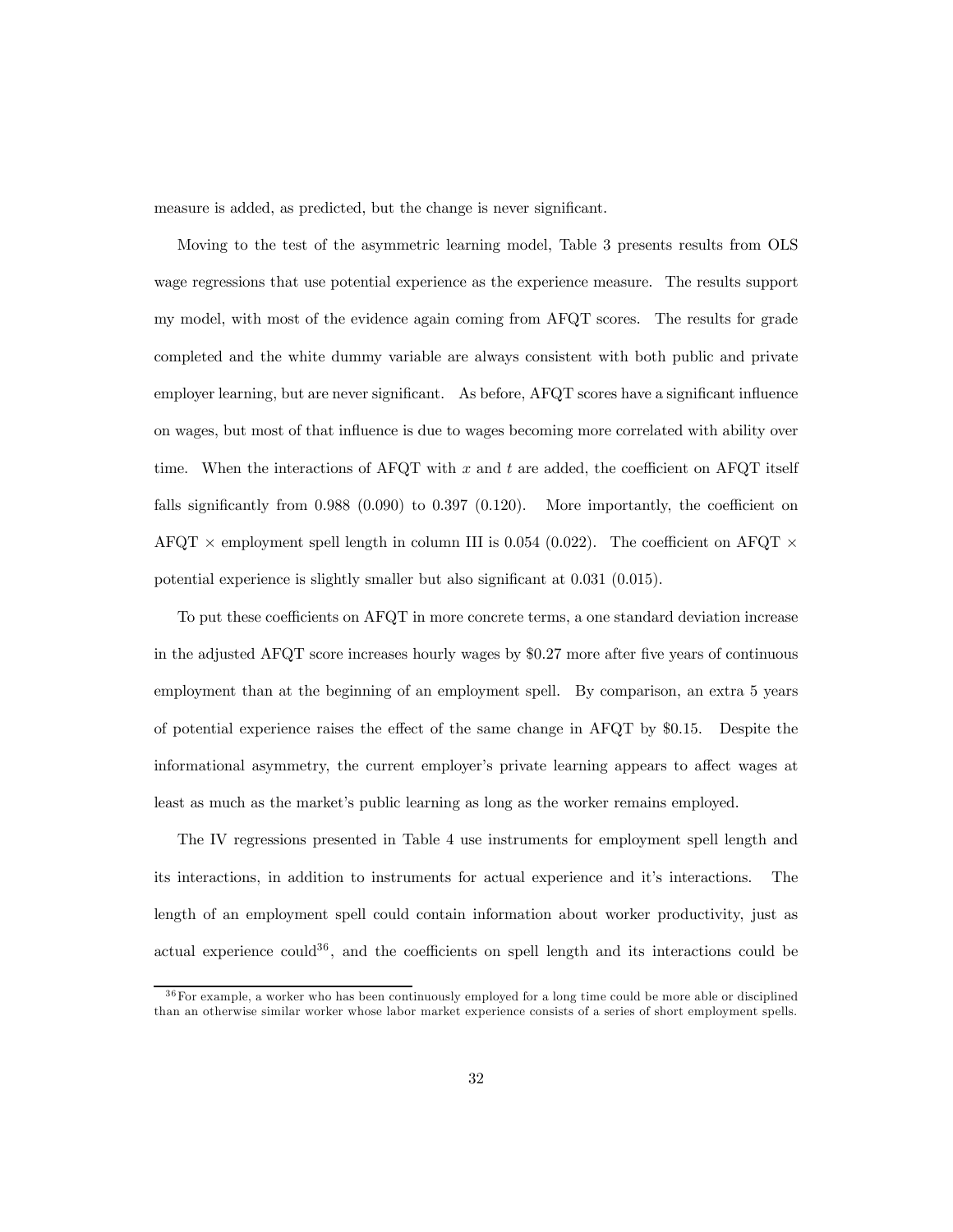biased for the same reason as those on actual experience and it's interactions. The length of an employment spell could also be correlated with a match-specific component that affects the wage on the current job for the same reasons that higher tenure on a job could be $37$ .

In an attempt to create an instrument that is not correlated with information about the worker's productivity or a match-specific component of the wage, I regress the length of the current employment spell on the worker's career average spell length, actual experience, the total duration of the current job, and a dummy variable for missing values of duration. As long as these variables control for all components of employment spell length that are correlated with productivity<sup>38</sup>, and duration of the current job controls for any match-specific components that are correlated with the residual in the wage equation, the residual from this regression is a valid instrument for employment spell length $39$ . The interactions of this residual can also be used as instruments for the interactions of spell duration.

The results from this IV estimation again support my model. Looking at column III in Table 4, the coefficient on AFQT  $\times$  employment spell duration is 0.084 (0.034), while that on AFQT  $\times$ actual experience is only 0.027 (0.025). According to these estimates, a one standard deviation increase in the adjusted AFQT score increases hourly wages by \$0.41 more after five years of continuous employment than at the beginning of an employment spell. During those five years of continuous employment, the market's public learning would increase the effect of that change

<sup>&</sup>lt;sup>37</sup>A high match value would make the job more valuable, resulting in both higher wages and a higher expected job duration. Since longer employment spells are often the result of greater tenure on the job, employment spell length could also be reflecting match-specific components of the wage. See, for example, Altonji and Shakotko (1987) or Abraham and Farber (1987) for more detailed discussions endogenous tenure.

<sup>&</sup>lt;sup>38</sup>This should include anything that the market learns about productivity from observing spell duration, including things like "discipline." If more disciplined workers have longer spell lengths, then the career average spell length should capture that.

 $39$ The R<sup>2</sup> for this first-stage regression is 0.78. The estimated coefficients are as follows: Constant, -1.93 (0.06); Average Spell Duration, 0.48 (0.01); Actual Experience, 0.35 (0.01); Duration of Current Job, 0.51 (0.01); and Job Duration Missing, 1.69 (0.16).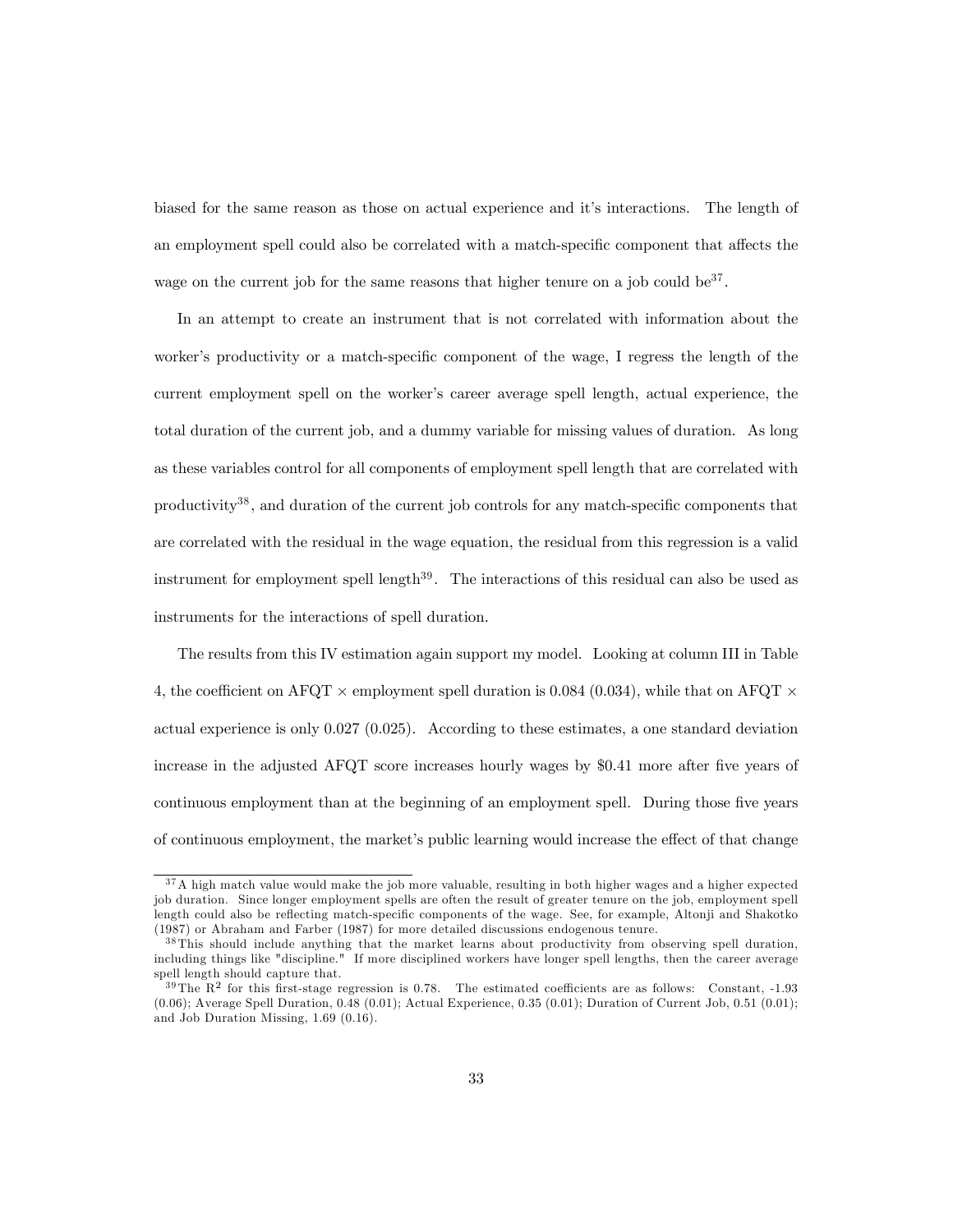in AFQT by a statistically insignificant \$0.13. Furthermore, the coefficient on AFQT again falls significantly, from 0.934 (0.094) to 0.276 (0.133), when the interactions of AFQT with experience and spell duration are added. As in all of my estimation, the interactions of grade and race with experience and spell length have effects that are consistent with both public and private learning; however, the change in their coefficients when the interactions with AFQT are added is never significant.

The model presented in the current paper implies that the private information of one employer is passed on to the next whenever a worker is bid away by a new employer. This transmission of information is the result of firms engaging in bidding wars for the worker's services combined with the assumption that worker productivity is not match-specific. If employers do not bid for workers through bidding wars, or some other mechanism that allows the winning bidder to observe the bid of the losing bidder, then little or no information will be transmitted between employers. If match-specific productivity is important, then the previous employer's ultimate bid will be less meaningful for the new employer because it serves only as a signal of general productivity, with the match-specific component acting as an additional error term.

To consider this issue further, I divide time in the current spell into tenure with the current employer and time worked in the spell with other employers. If only part of the previous employers' information is transmitted to the new employer, our intuition suggests there will be more evidence of employer learning with tenure on the current job than with time worked in the spell with other employers, because part of the information accumulated by the previous employer(s) was lost when the worker took the current job. Of course, if no information is transmitted from one employer to the next, the model would predict only evidence of learning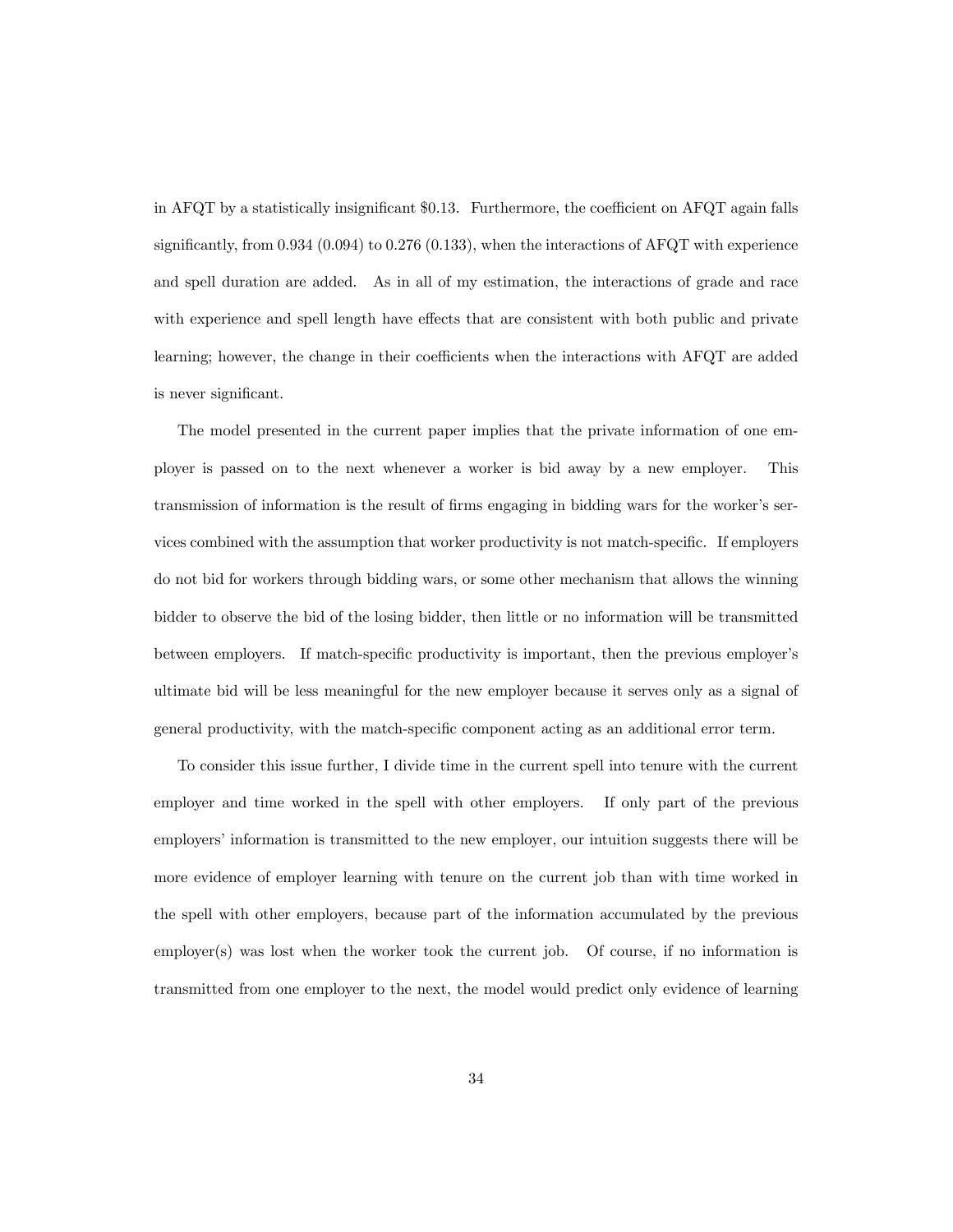over experience and tenure, as in the recent paper by Schoenberg  $(2004)^{40}$ . In either of these cases, the regression estimates I've presented so far might be providing evidence of employer learning with the length of the employment spell simply because employment spell length and tenure are highly correlated.

I examine this possibility in Table 5 and find no evidence that would lead one to reject my model's implication that private information accumulated by one employer is transmitted to the next when workers move from one job to another. Table 5 repeats the analysis of Table 3 with spell length divided into time in the spell before the current job (Spell-Tenure) and tenure. The coefficient on AFQT x (Spell-Tenure) is 0.071 (0.032), providing significant evidence that is consistent with information being transmitted between employers in a job-to-job transition. The coefficient on AFQT x Tenure is also significantly positive  $[0.047 (0.026)]$ ; however, the fact that it is not larger than the coefficient on AFQT interacted with (Spell-Tenure) give us no reason to believe that the transmission of information between employers is limited by match-specific productivity or different bidding mechanisms<sup>41</sup>. In an alternative specification (not shown) I included interactions with both the full spell length and tenure, and found no statistically significant evidence of learning over tenure but still found significant evidence consistent with learning over spell duration<sup>42</sup>.

Finally, it is important to note that my estimation, like that in AP or FG, could be affected

 $^{40}$ Schoenberg (2004) presents a two-period model in which outside firms bid against the perfectly-informed current employer, who makes a single counter-offer in the second period. This bidding is profitable for the outside firm, and results in the current employer offering a wage that incorporates some of its private information, under the assumption that there is a transitory nonpecuniary value associated with each job.

<sup>&</sup>lt;sup>41</sup> Results from IV specifications were qualitatively similar.

<sup>&</sup>lt;sup>42</sup>I also estimated specifications that only include interactions with experience and tenure but found no statistically significant evidence of learning over tenure, although the coefficients had the predicted signs. Schoenberg (2004) reports evidence of learning over tenure from wage regressions, but her only significant coefficient on AFQT x Tenure comes from a specification that does not allow the effect of education or race to vary with tenure, making it unclear whether or not AFQT x Tenure is picking up part of the effects of Grade or Race x Tenure.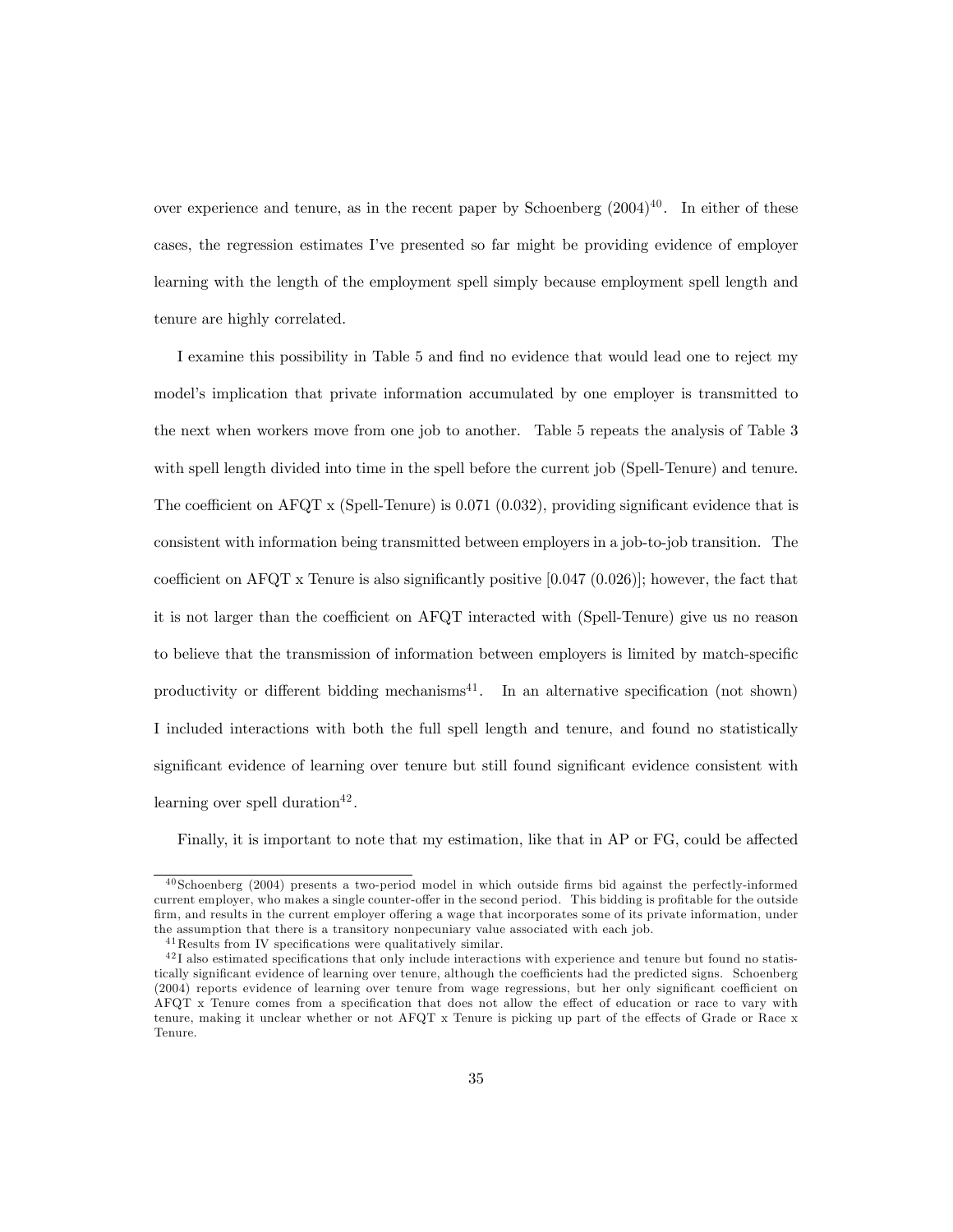by human capital accumulation if AFQT scores are correlated with the returns to training. Following AP, I repeated my OLS and IV estimation with measures of both current and accumulated employer-provided training added to the regressions. Although the measure of training in the NLSY is far from  $perfect<sup>43</sup>$ , one would at least expect controlling for training to reduce the evidence of learning if that evidence is biased upward by a correlation between training and ability. The results of the regressions with training added (not shown) indicate that controlling for training further reduces the evidence of public learning but has no noticeable effect on the evidence of asymmetric learning.

## 5. Conclusions and Directions for Future Research

This paper develops and tests a model of asymmetric employer learning that relaxes the informational assumptions of most papers in the literature and allows firms to compete for workers through bidding wars. As a result, outside firms can profitably compete for an employed worker, despite the current employer's informational advantage. In contrast to earlier work in this literature, workers in this model can be bid away from their employer by less well-informed firms even though there is no match- or firm-specific productivity. Furthermore, competition from outside firms forces the current employer to raise the worker's wages toward the employer's expectation of that worker's productivity, resulting in different wages for workers who have the same publicly observable characteristics.

This convergence of wages to the current employer's expectation allows the model to be

<sup>&</sup>lt;sup>43</sup>The NLSY does not ask about training that went on for a month or less until 1988. I use observations from 1988 on to predict training in earlier years, as do AP. This prediction is based on a probit estimate using a flexible function of grade, AFQT, experience, spell length and tenure, as well as controls for urban residence and the first occupation after leaving school.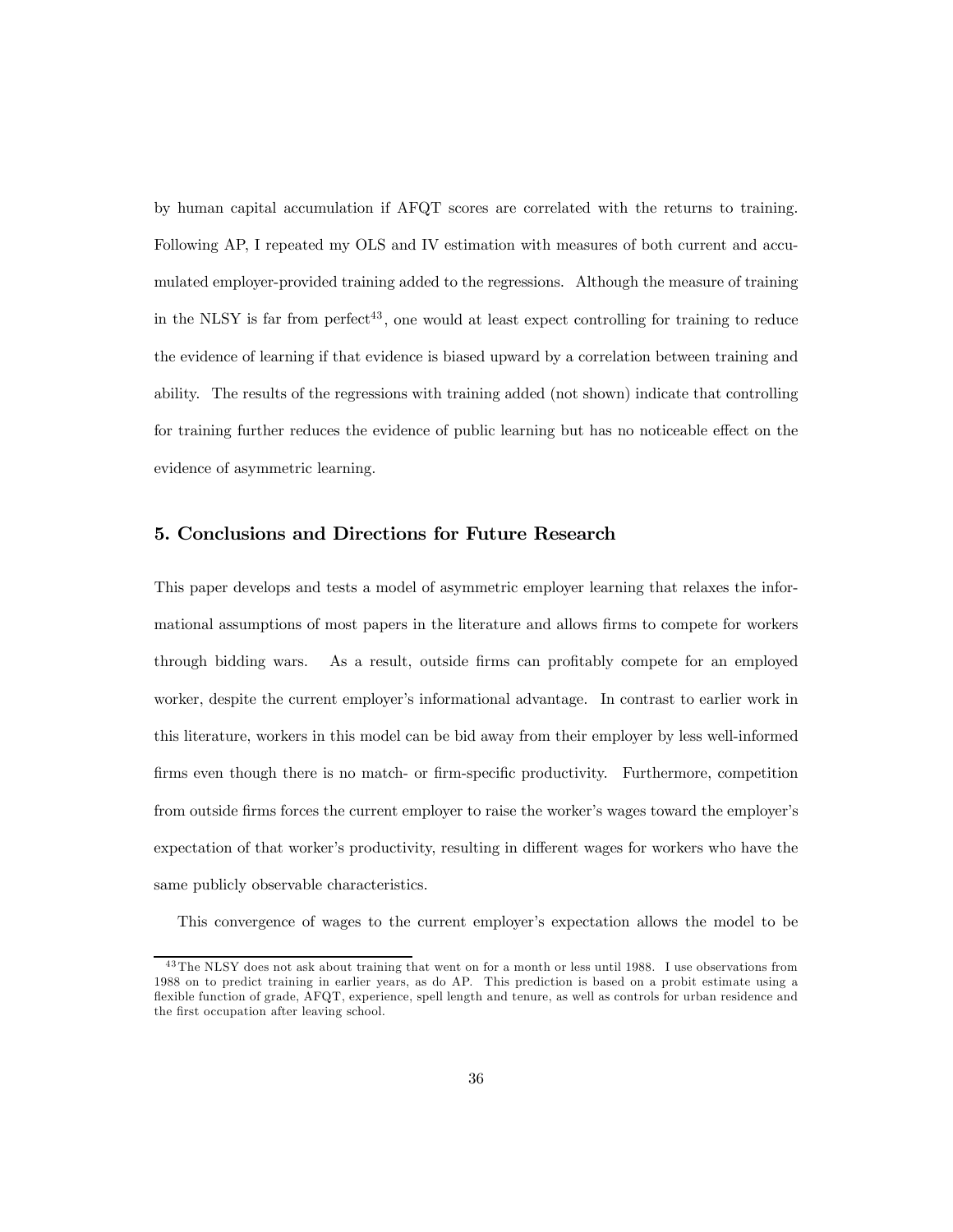tested empirically. The model implies that wages reflect evidence of public learning as experience increases and asymmetric learning as the length of the employment spell length increases. Extending the work of Altonji and Pierret (2000), I develop a simple test of the model that requires only the estimation of basic wage regressions using data from the NLSY. The resulting estimation suggests that both public learning and private, asymmetric learning affect wages. In fact, competition from outside firms appears to be strong enough to cause the employer's private learning to affect wages during an employment spell at least as much as the market's learning. Finally, I estimate a version of these wage regressions that tests the transmission of information between employers that is implied by the model, and find no evidence that contradicts that implication.

This paper opens multiple avenues for future research. First, the basic framework of this model could be used to revisit issues discussed in the literature on task assignment. The model demonstrates how competition from less well-informed firms can reduce the current employer's ability to pay the worker less than her expected productivity. Such competition would also reduce the incentive for employers to keep workers in lower paying jobs in order to avoid signalling the worker's ability to outside firms. Many of the results of previous models would be preserved; however, promotions would have different effects at different points in a worker's career. Such a combined model could provide new testable implications as well as a means of explaining various empirical observations made previously about workers' careers in firms.

The model also has more implications for wage and especially employment dynamics than I have developed here. Developing these implications more completely could lead to interesting comparisons with other models, and possibly produce additional empirical tests. This effort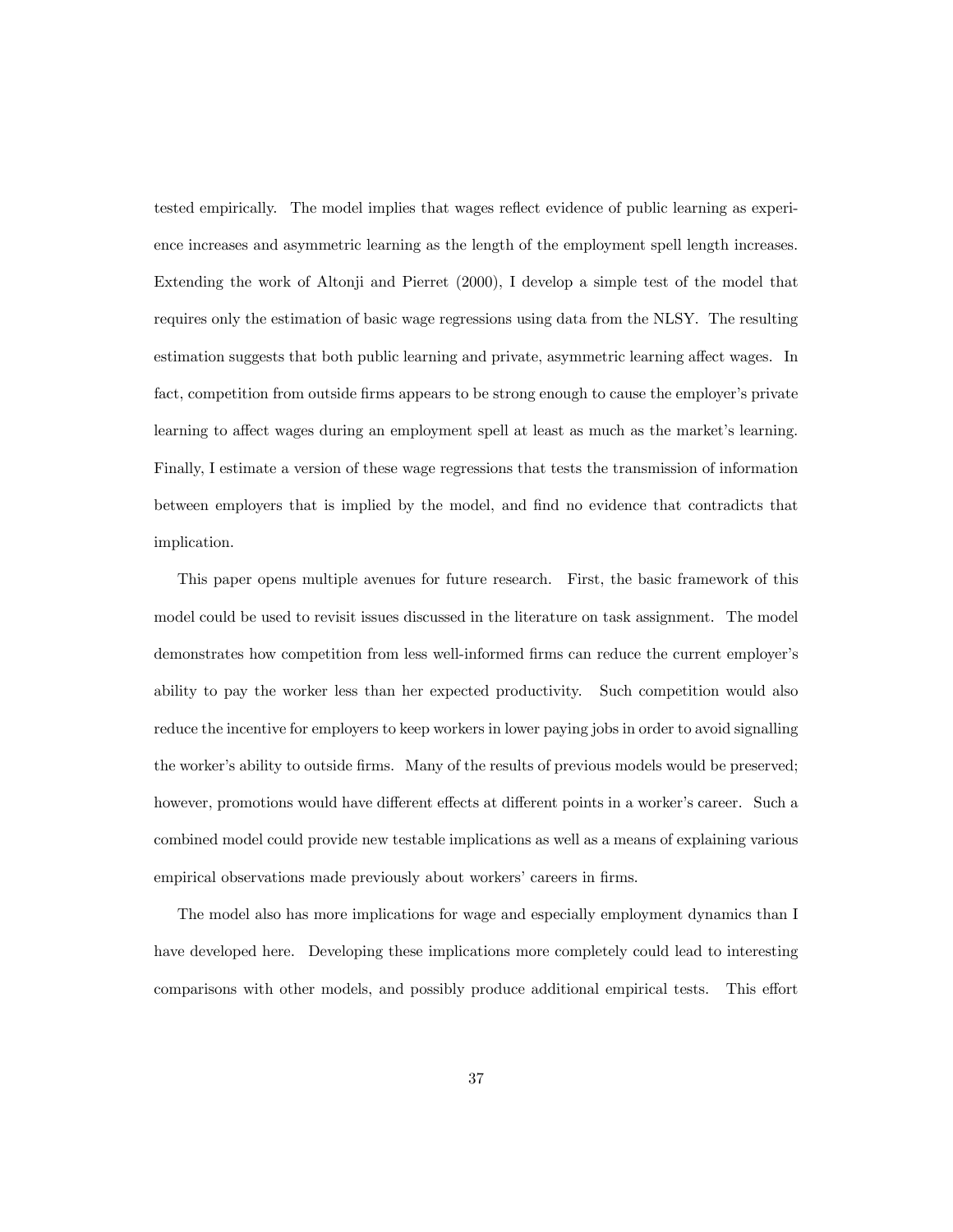might be aided by embedding this model into a basic search framework<sup>44</sup>. Adding a fuller model of job search would provide a more realistic description of unemployment than the model has in its current form, and would allow an analysis of how employer learning affected search intensity, for example.

Finally, the model developed in this paper could provide an interesting framework for further work on labor market discrimination. Both Oettinger (1996) and Milgrom and Oster (1987) develop models of statistical discrimination that exploit asymmetric learning, while Altonji and Pierret (2000) and Pinkston (2003) examine empirical evidence of different types of statistical discrimination in public learning frameworks $45$ . Although the results in this paper provide weak support (if any) for a "rational stereotyping" form of statistical discrimination, it is possible that black and white men differ in the effect asymmetric learning has on their wages relative to public learning. Exploring that possibility could provide new insights into how discrimination arises and why it persists.

<sup>4 4</sup>Postel-Vinay and Robin (2000) incorporate a bidding framework that resembles a private-value English auction between firms that differ in productivity. The bidding and informational structure of this model should not be much more difficult to incorporate into a search model than theirs was, and the model could have interesting implications for both wage dispersion and employment dynamics.

<sup>&</sup>lt;sup>45</sup>The term "statistical discrimination" is used to refer to two different types of discrimination. "Rational stereotyping" assumes that employers illegally use race or gender as a signal of worker ability. "Screening discrimination" assumes that employers are less able to evaluate the ability of workers from one group than another. Altonji and Pierret (2000) look at rational stereotyping. Pinkston (2003), Oettinger (1996) and Milgrom and Oster (1987) consider screening discrimination.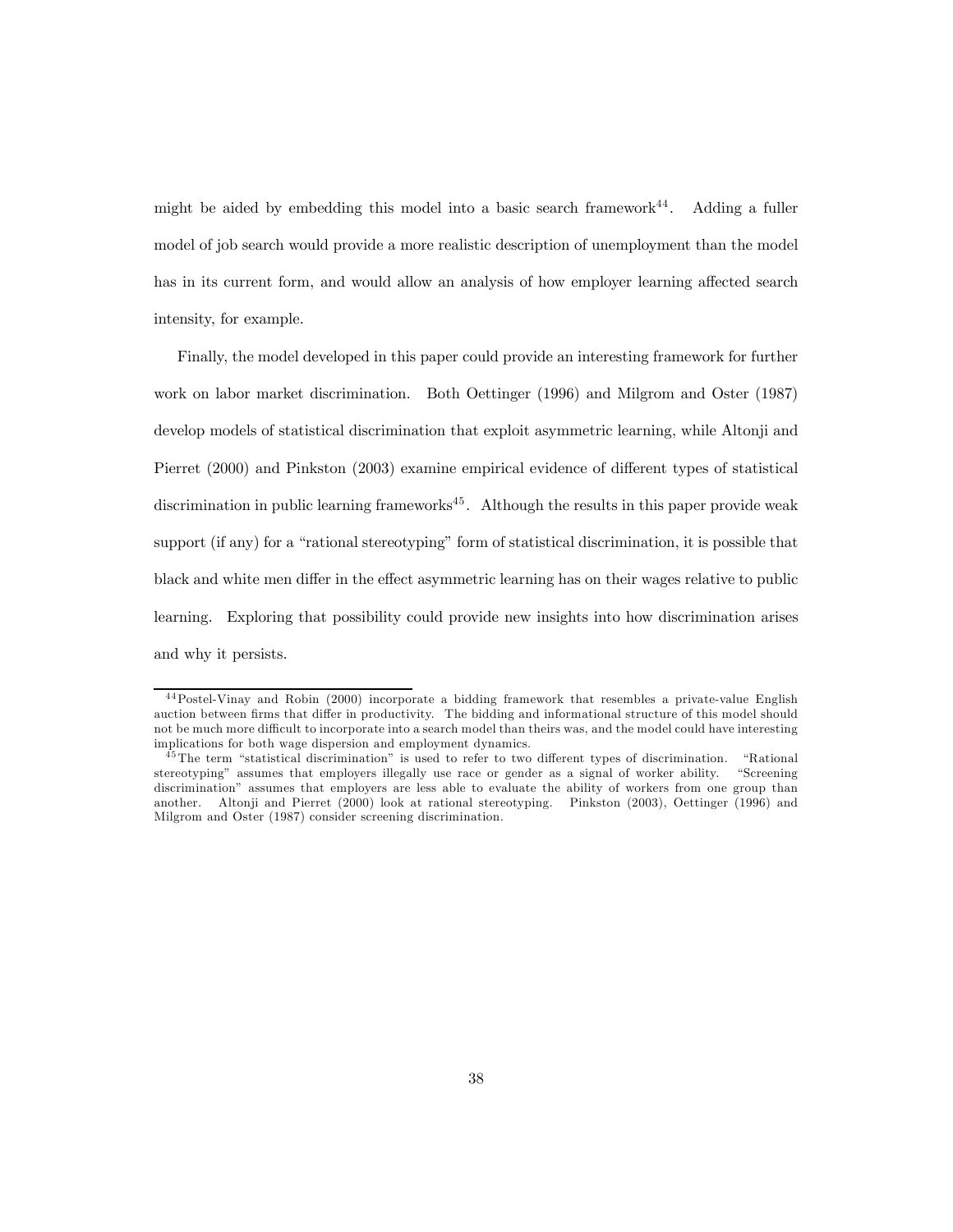## References

- [1] Abraham, Katherine G. and Henry S. Farber. "Job Duration, Seniority, and Earnings," The American Economic Review, 77(3), 1987.
- [2] Altonji, Joseph G. and Charles R. Pierret. "Employer Learning and Statistical Discrimination," Quarterly Journal of Economics, 2000.
- [3] Altonji, Joseph G. and Robert A. Shakotko. "Do Wages Rise with Job Seniority?" Review of Economic Studies, 1987.
- [4] Baker, G. P., M. Gibbs and B. Holmstrom. "The Internal Economics of the Firm: Evidence from Personnel Data," Quarterly Journal of Economics, 109, 1994.
- [5] Baker, G. P., M. Gibbs and B. Holmstrom. "The Wage Policy of a Firm," Quarterly Journal of Economics, 109, 1994.
- [6] Bernhardt, Dan. "Strategic Promotion and Compensation." Review of Economic Studies, 62, 1995, pp. 315-339.
- [7] Bikhchandani, Sushil. "Reputation in Repeated Second-Price Auctions," Journal of Economic Theory 46, 1988, pp. 97-119.
- [8] Bikhchandani, Sushil, and John G. Riley. "Equilibrium in Open Auctions," UCLA, 1993.
- [9] DeVaro, Jed and Michael Waldman. "The Signalling Role of Promotions: Further Theory and Empirical Evidence," Cornell University, 2004.
- [10] Eeckhout, Jan. "Employer Learning and General Human Capital," University of Pennsylvania, 2005.
- [11] Farber, Henry S. and Robert Gibbons. "Learning and Wage Dynamics," Quarterly Journal of Economics, CXI (1996), pp. 1007-47.
- [12] Gibbons, Robert, and Lawrence F. Katz. "Layoffs and Lemons," Journal of Labor Economics, 9(4), 1991.
- [13] Gibbons, Robert, and Michael Waldman. "Careers in Organizations: Theory and Evidence," Chapter 36, Handbook of Labor Economics, Vol. 3, 1999.
- [14] Jovanovic, Boyan. "Matching, Turnover, and Unemployment," Journal of Political Economy, vol. 92(1), 1984.
- [15] Klemperer, Paul. "Auctions with Almost Common Values: The "Wallet Game" and its Applications," European Economic Review 42, 1998, pp. 757-69.
- [16] Klemperer, Paul. "Auction Theory: A Guide to the Literature," Journal of Economic Surveys, 13(3), 1999, pp. 227-86.
- [17] Lazear, Edward P. "Raids and Offer Matching," in R. G. Ehrenberg, ed., Research in Labor Economics, vol. 8, 1986, pp. 141-165.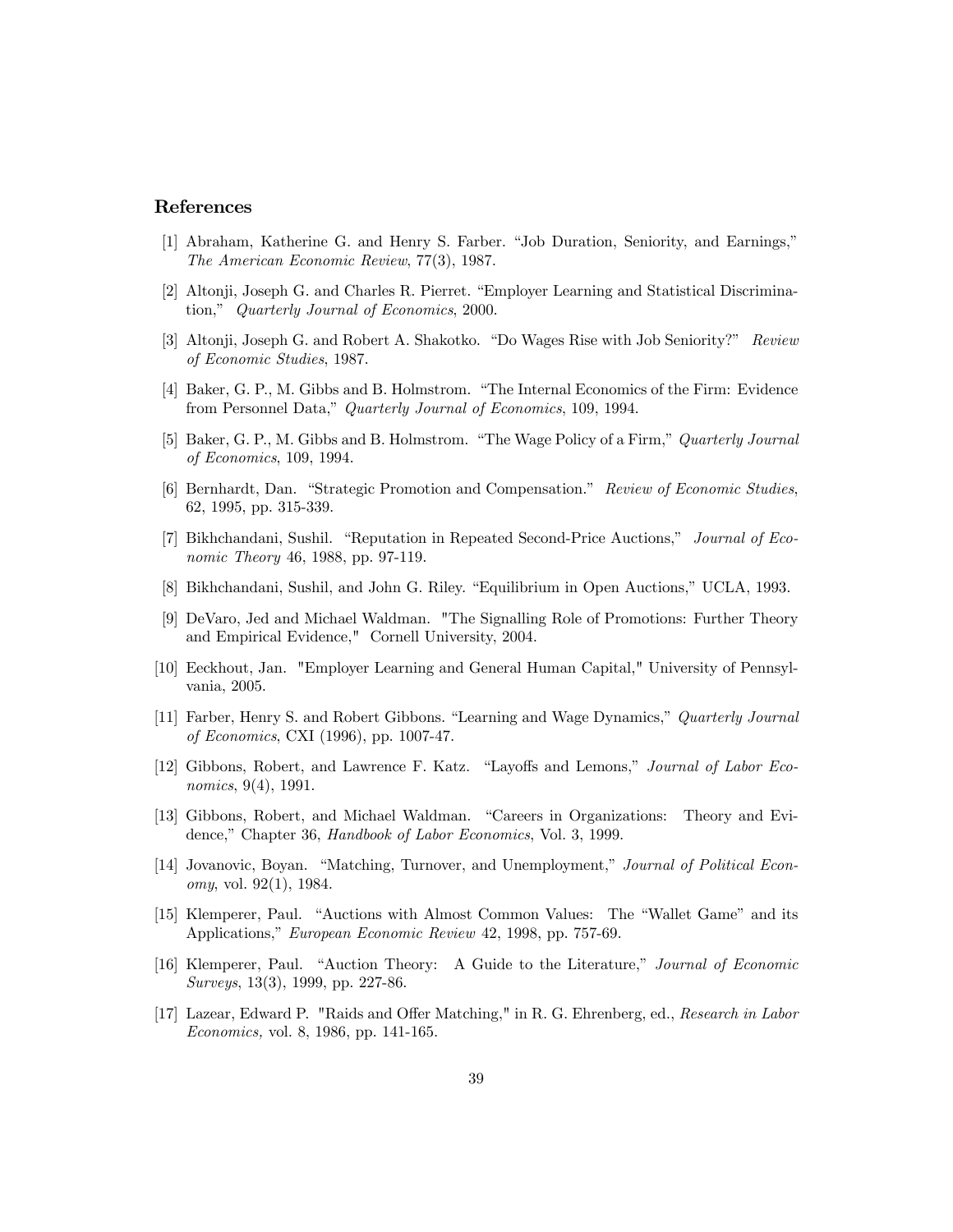- [18] McAfee, R. Preston and John McMillan. "Auctions and Bidding," Journal of Economic Literature, vol. XXV, 1987, pp. 699-738.
- [19] Medoff, J. and K. Abraham. "Experience, Performance, and Earnings," Quarterly Journal of Economics, 95, 1980.
- [20] Medoff, J. and K. Abraham. "Are Those Paid More Really More Productive?," Journal of Human Resources, 16, 1981.
- [21] Milgrom, Paul. "Rational Expectations, Information Acquisition, and Competitive Bidding," Econometrica, 49(4), 1981, pp. 921-43.
- [22] Milgrom, Paul, and Sharon Oster. "Job Discrimination, Market Forces, and the Invisibility Hypothesis," Quarterly Journal of Economics, CII (August 1987), pp. 453-76.
- [23] Milgrom, Paul, and Robert Weber. "A Theory of Auctions and Competitive Bidding," Econometrica, 50(5), 1982, pp. 1089-1122.
- [24] Oettinger, Gerald S. "Statistical Discrimination and the Early Career Evolution of the Black-White Wage Gap," Journal of Labor Economics, 14(1) (1996), pp. 52-77.
- [25] Pinkston, Joshua C. "Screening Discrimination and the Determinants of Wages." Labour Economics, December, 2003.
- [26] Postel-Vinay, Fabien, and Jean-Marc Robin. "The Distribution of Earnings in an Equilibrium Search Model with State-Dependent Offers and Counter-Offers," INRA-LEA, 2000.
- [27] Schoenberg, Uta. "Testing for Asymmetric Employer Learning", University of Rochester, 2004.
- [28] Scoones, David, and Dan Bernhardt. "Promotion, Turnover, and Discretionary Human Capital Acquisition," Journal of Labor Economics, 16, 1998, pp. 122-141.
- [29] Waldman, Michael. "Job Assignments, Signaling and Efficiency," Rand Journal of Economics, 15, 1984, pp. 255-267.
- [30] Waldman, Michael. "Up-or-out Contracts: A Signalling Perspective," Journal of Labor Economics, 8, 1990, pp. 230-250.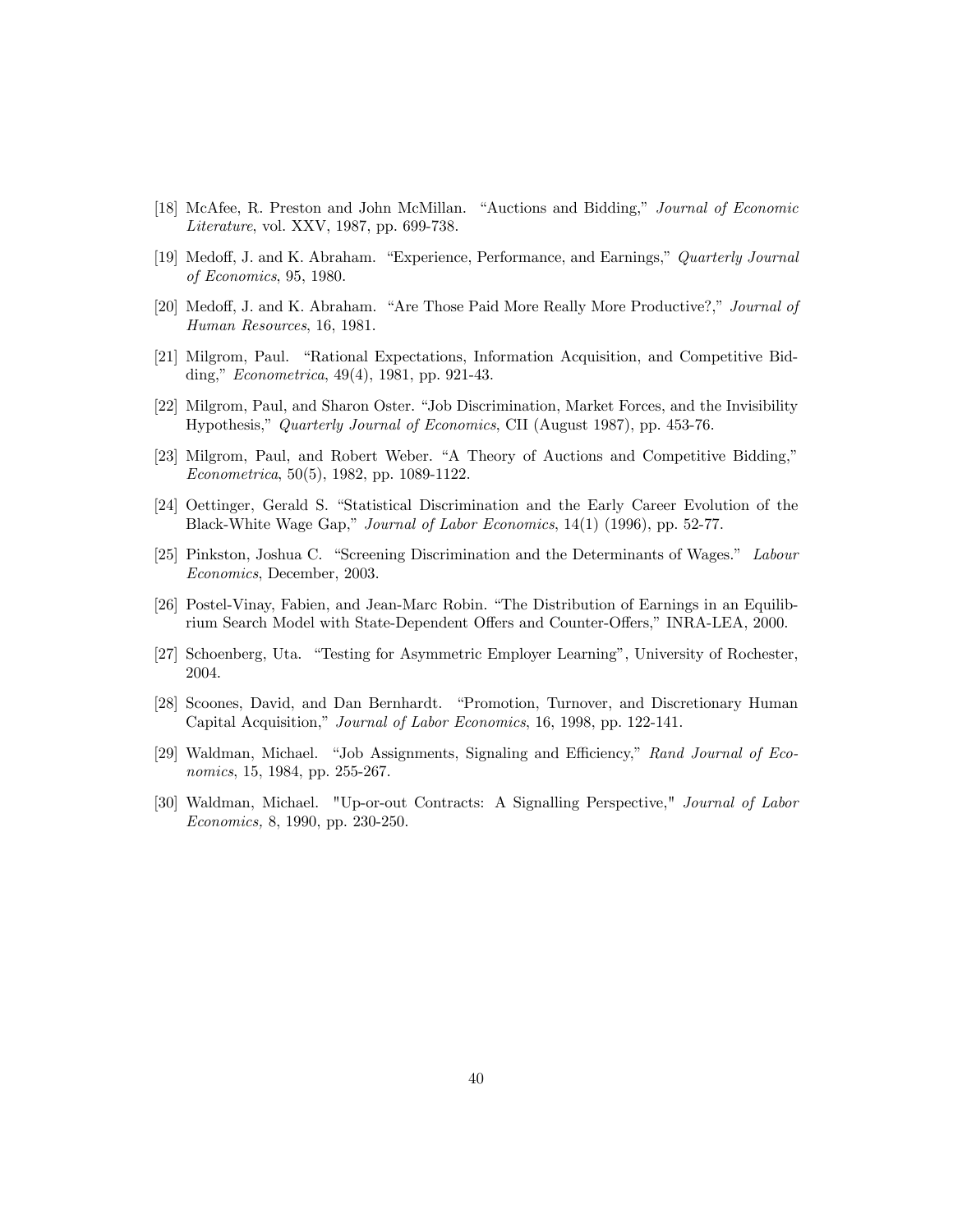#### A. The English Auction Equilibrium

This appendix discusses the optimal bid in a two-player English auction, as developed in MW. The focus will be on the assumptions they make and how those assumptions nest the assumptions of this paper.

The relevant assumptions from MW are:

- 1. (Assumption 2) The value of the object to each bidder is nonnegative, continuous in its variables, and nondecreasing in its variables. As long as the distribution of  $\mu$  is such that firms never believe that a worker will have negative productivity, this assumption is very easily met by the distributional assumptions of my model.
- 2. (Assumption 3) The expectation of each bidder's value for the object is finite. This is obviously true in my model
- 3. (Assumption 5) The signals received by bidders and the other variables that influence the value of the object  $(\mu_i \text{ in } my \text{ model})$  are "affiliated". Roughly speaking, two variables are affiliated if a high value of one makes it more likely that the other has a high value. Klemperer (1999) explains affiliation as being equivalent to local correlation everywhere. This is guaranteed by my assumption that all signals equal  $\mu_i$  plus a mean-zero standard error. MW show that variables are affiliated if the distribution of  $\mu_i$  conditional on those variables satisfies the monotone likelihood ratio property.

The other main assumptions that MW make (1 and 4) relate to the symmetry of the auction and are not required for this second-price or English auction equilibrium to hold. (These assumptions are only used for their discussion of first-price auctions.)

As mentioned earlier in this paper, Theorem 6 in MW describes an equilibrium in the secondprice case. (When there are two players, English and second-price auctions are equivalent.) The theorem states that the (strategically symmetric) equilibrium is the point where every bidder bids her value of the object conditional on her signal and the signal of the next highest bidder being the same. The proof of this theorem is a fairly straightforward maximization problem, with the bidder in question maximizing over the value to be substituted in place of the (unobserved) signal of the next highest bidder. The proof requires that the distribution of one bidder's signal conditional on another's is continuous, but it does not require the distributions to be symmetric.

## B. Proofs of Propositions 1 and 2

#### B.1. Proof of Proposition 1

I first show that the strategy of firm  $t + 1$  described in the proposition is a best response to the current employer bidding up to  $b(S_t)$ . If the current employer bids up to  $b(S_t)$  and firm  $t+1$ outbids it, firm  $t + 1$  will observe  $S_t$  through  $b(S_t)$  and it's profit in period  $t + 1$ will be its expost expectation minus  $b(S_t)$ :

$$
\pi_{t+1} = E\left(\mu|S_x, w_{xt}, \tilde{S}_t, \nu_{t+1}\right) - E\left(\mu|S_x, w_{xt}, \tilde{S}_t, \nu_{t+1} = \tilde{S}_t\right).
$$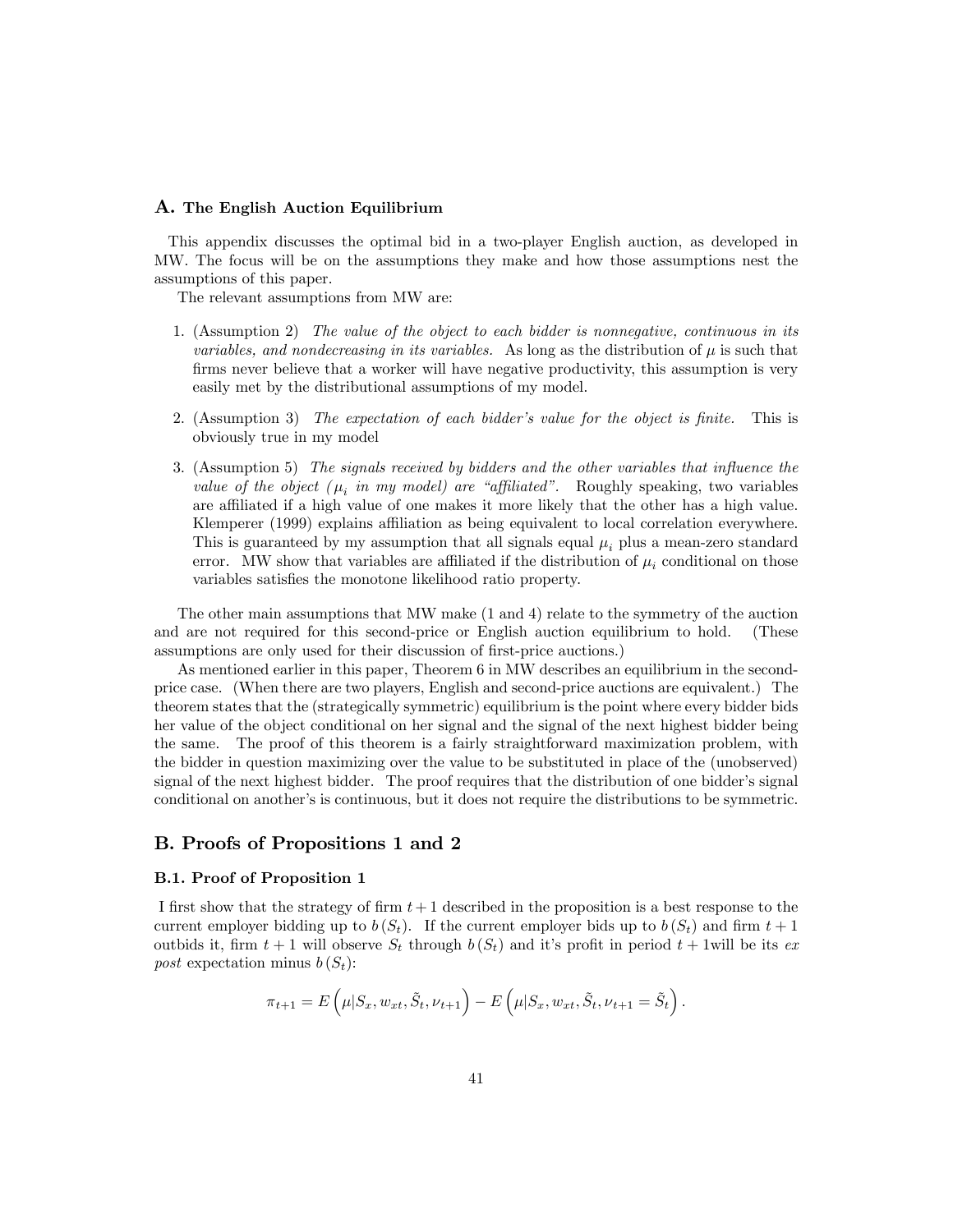Obviously,  $\pi_{t+1} > 0$  for every  $\nu_{t+1} > \tilde{S}_t$ , and  $\pi_{t+1} < 0$  for every  $\nu_{t+1} < \tilde{S}_t$ . Recall that all of these expectations, including  $b(\nu_{t+1})$ , are continuous and increasing in all of their terms.

For any final bid  $b < b(\nu_{t+1})$ , there are values of  $\tilde{S}_t$  such that  $\nu_{t+1} > \tilde{S}_t$  ( $\pi_{t+1} > 0$ ) and  $b(S_t) > b$ ; thus, setting the final bid below  $b(\nu_{t+1})$  lowers the probability that firm  $t + 1$  will win the bidding at a positive profit. For any final bid  $b > b(\nu_{t+1})$ , there are values of  $S_t$ such that  $\nu_{t+1} < S_t$  ( $\pi_{t+1} < 0$ ) and  $b(S_t) < b$ ; thus, if firm  $t+1$  decides to bid above  $b(\nu_{t+1})$ it introduces the possibility of winning at a negative profit without increasing it's chances of earning a positive profit. Finally, note that when  $b(\nu_{t+1}) < w_{xt}$  firm  $t+1$  can never earn a positive profit from bidding. No course of action will make it better offer than accepting zero profit and costlessly revealing its signal. Therefore, firm  $t + 1$ 's best response to  $b(S_t)$  is to bid for the worker up to  $b(\nu_{t+1}),$  if  $b(\nu_{t+1}) > w_{xt}$ ; and simply reveal  $\nu_{t+1}$  to the worker otherwise.

I now need to show that bidding up to  $b(S_t)$  is the current employer's best response to firm  $t+1$  bidding up to  $b(v_{t+1})$  when  $b(v_{t+1}) > w_{xt}$ . If the current employer wins the bidding war in this case, it will observe  $\nu_{t+1}$  and it's profit will be

$$
\pi_{t+1} = E\left(\mu|S_x, w_{xt}, \tilde{S}_t, \nu_{t+1}\right) - E\left(\mu|S_x, w_{xt}, \tilde{S}_t = \nu_{t+1}, \nu_{t+1}\right).
$$

The argument here follows the same logic that was used above: If the current employer sets it's ultimate bid below  $b(S_t)$  it will fail to win the worker's services in some cases that would have yielded positive profits. If the current employer decides that it will stop bidding at some point above  $b(S_t)$ , it introduces the possibility of winning at a negative profit.  $\blacksquare$ 

### B.2. Proof of Proposition 2

First note that the wage,  $w_{xt}$ , as described in equation (6), is bounded above by  $E(\mu|S_x, S_t)$ , and  $\lim_{t\to\infty} E(\mu|S_x, S_t) = \mu$ .

Consider the case in which there are no wage cuts first. If the worker is at her first and only job of the employment spell,

$$
b = \max [b (\nu_1), ..., b (\nu_t)].
$$

The wage then is a monotonically increasing sequence that is bounded above by  $E(\mu|S_x, S_t)$ . Since  $E(\mu|S_x, S_t)$  is itself bounded, the monotone convergence theorem implies that the wage converges to  $E(\mu|S_x, S_t)$ . Furthermore, it is easy to see that the wage cannot converge to anything less than  $E(\mu|S_x, S_t)$  because whenever  $w_{xt} < E(\mu|S_x, S_t)$  there is a positive probability that another firm will place a bid between  $w_{xt}$  and  $E(\mu|S_x, S_t)$ . Therefore, in this case  $w_{xt}$ converges to  $E(\mu|S_x, S_t)$ .

If the worker has had previous employers during this employment spell,

$$
\bar{b} = \max [b(S_{t-\tau+1}), ..., b(\nu_t)].
$$

The same monotonic convergence argument used above applies here. Furthermore, for any  $\tau$ ,

$$
|E(\mu|S_x, S_t) - b(S_{t-\tau+1})| \to 0 \text{ as } t \to \infty
$$

because  $b(S_{t-\tau+1}) = E(\mu | S_{x-\tau+1}, S_{t-\tau+1}, \nu_{t-\tau+2} = \tilde{S}_{t-\tau+1})$  and  $E(\mu | S_x, S_t)$  converges to  $\mu$ ; thus, as job changes occur later in the employment spell, the starting wages on those jobs also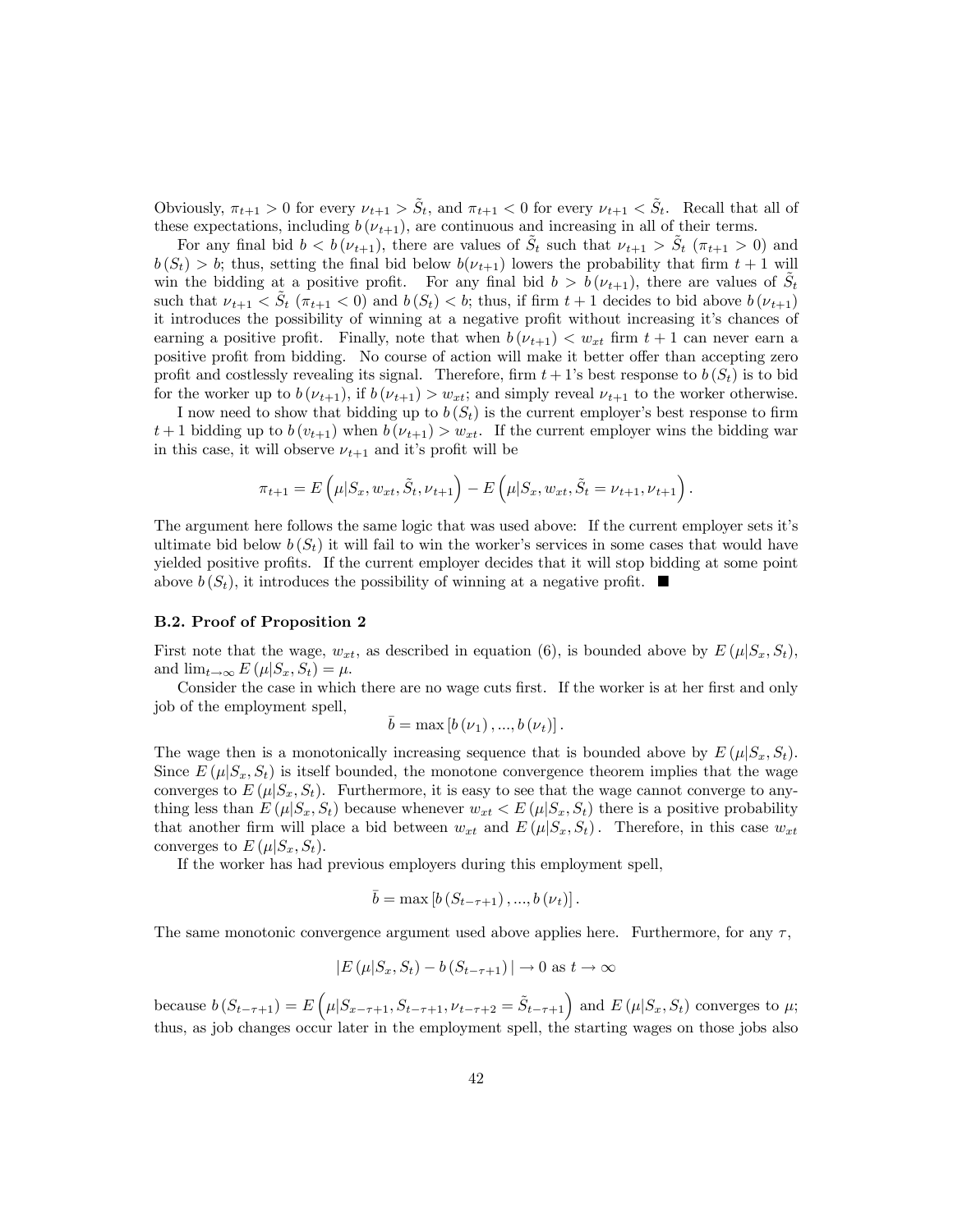converge to  $E(\mu|S_x, S_t)$ .

The more interesting case is when the wage is not monotonically increasing; however, even when there are wage cuts there are still two effects ensuring that  $w_{xt}$  converges to  $E(\mu|S_x, S_t)$ . First, if the wage cut took place in a fixed period in the past and the wage is not lowered again, then the monotonic convergence argument used above again applies to the sequence of wages that follows that period. Second, if these wage cuts continue to occur as  $t$  increases, convergence still occurs because

$$
|E(\mu|S_x, S_t) - E(\mu|S_{x-\psi}, S_{t-\psi})| \to 0 \text{ as } t \to \infty
$$

for any fixed  $\psi$ . (This follows from the fact that  $E(\mu|S_x, S_t)$  is a convergent sequence.)

## C. Equation 8 and its Coefficients.

With Z added to the model the current employer's expectation of the worker's productivity is simply

$$
E(\mu|Z, S_x, S_t) = \beta_m m + \beta_Z (Z\delta) + \beta_x S_x + \beta_t S_t,
$$

where  $\beta_m = \frac{\sigma_x^2 \sigma_t^2 \sigma_Z^2}{\delta D_0}, \beta_Z = \frac{\sigma_x^2 \sigma_t^2 \sigma_\mu^2}{D}, \beta_x = \frac{\sigma_t^2 \sigma_Z^2 \sigma_\mu^2}{D}, \beta_t = \frac{\sigma_x^2 \sigma_Z^2 \sigma_\mu^2}{D}, \text{ and } D = \sigma_x^2 \sigma_t^2 \sigma_Z^2 + \sigma_x^2 \sigma_t^2 \sigma_\mu^2 +$  $\sigma_{\mu}^2 \sigma_t^2 \sigma_Z^2 + \sigma_{\mu}^2 \sigma_x^2 \sigma_Z^2$ . The first wage the worker was paid in the current employment spell is

$$
w_{x'1} = E(\mu | Z, S_{x'}, \nu_0 = \nu_1, \nu_1) = \frac{\sigma_{x'}^2 \sigma_{\nu}^2 \sigma_Z^2}{D'} m + \frac{\sigma_{x'}^2 \sigma_{\nu}^2 \sigma_{\mu}^2}{D'} (Z\delta) + \frac{\sigma_{\mu}^2 \sigma_{\nu}^2 \sigma_Z^2}{D'} S_{x'} + \frac{2\sigma_{\mu}^2 \sigma_{x'}^2 \sigma_Z^2}{D'} \nu_1,
$$

where  $D' = \sigma_{x'}^2 \sigma_{\nu}^2 \sigma_Z^2 + \sigma_{x'}^2 \sigma_{\nu}^2 \sigma_{\mu}^2 + \sigma_{\mu}^2 \sigma_{\nu}^2 \sigma_Z^2 + 2 \sigma_{\mu}^2 \sigma_{x'}^2 \sigma_Z^2$ .

Inserting these expectations, equation (7) can be rewritten as

$$
E(w_{xt}) = (1 - \rho(t)) \cdot \left[ \frac{\sigma_{x'}^2 \sigma_{\nu}^2 \sigma_Z^2}{D'} m + \frac{\sigma_{x'}^2 \sigma_{\nu}^2 \sigma_{\mu}^2}{D'} (Z\delta) + \frac{\sigma_{\mu}^2 \sigma_{\nu'}^2 \sigma_Z^2}{D'} S_{x'} + \frac{2\sigma_{\mu}^2 \sigma_{x'}^2 \sigma_Z^2}{D'} \nu_1 \right] + \rho(t) \cdot \left[ \beta_m m + \beta_Z (Z\delta) + \beta_x S_x + \beta_t S_t \right].
$$

Recalling that  $S_x = \mu + \eta_x$ ,  $S_t = \mu + \eta_t$ , and  $\nu_1 = \mu + e_1$ , this equation is easily simplified as

$$
E(w_{xt}) = B_m m + B_Z (Z\delta) + B_{xt}\mu + \phi', \text{ where}
$$
\n
$$
B_m = (1 - \rho(t)) \cdot \frac{\sigma_x^2 \sigma_\nu^2 \sigma_Z^2}{D'} + \rho(t) \cdot \beta_m,
$$
\n
$$
B_Z = (1 - \rho(t)) \cdot \frac{\sigma_x^2 \sigma_\nu^2 \sigma_\mu^2}{D'} + \rho(t) \cdot \beta_Z
$$
\n
$$
B_{xt} = (1 - \rho(t)) \cdot \left(\frac{\sigma_\mu^2 \sigma_\nu^2 \sigma_Z^2}{D'} + \frac{2\sigma_x^2 \sigma_\mu^2 \sigma_Z^2}{D'}\right) + \rho(t) \cdot (\beta_x + \beta_t), \text{ and}
$$
\n
$$
\phi' = (1 - \rho(t)) \cdot \left(\frac{\sigma_\mu^2 \sigma_\nu^2 \sigma_Z^2}{D'} \eta_{x'} + \frac{2\sigma_x^2 \sigma_\mu^2 \sigma_Z^2}{D'} e_1\right) + \rho(t) \cdot (\beta_x \eta_x + \beta_t \eta_t).
$$
\n
$$
(8)
$$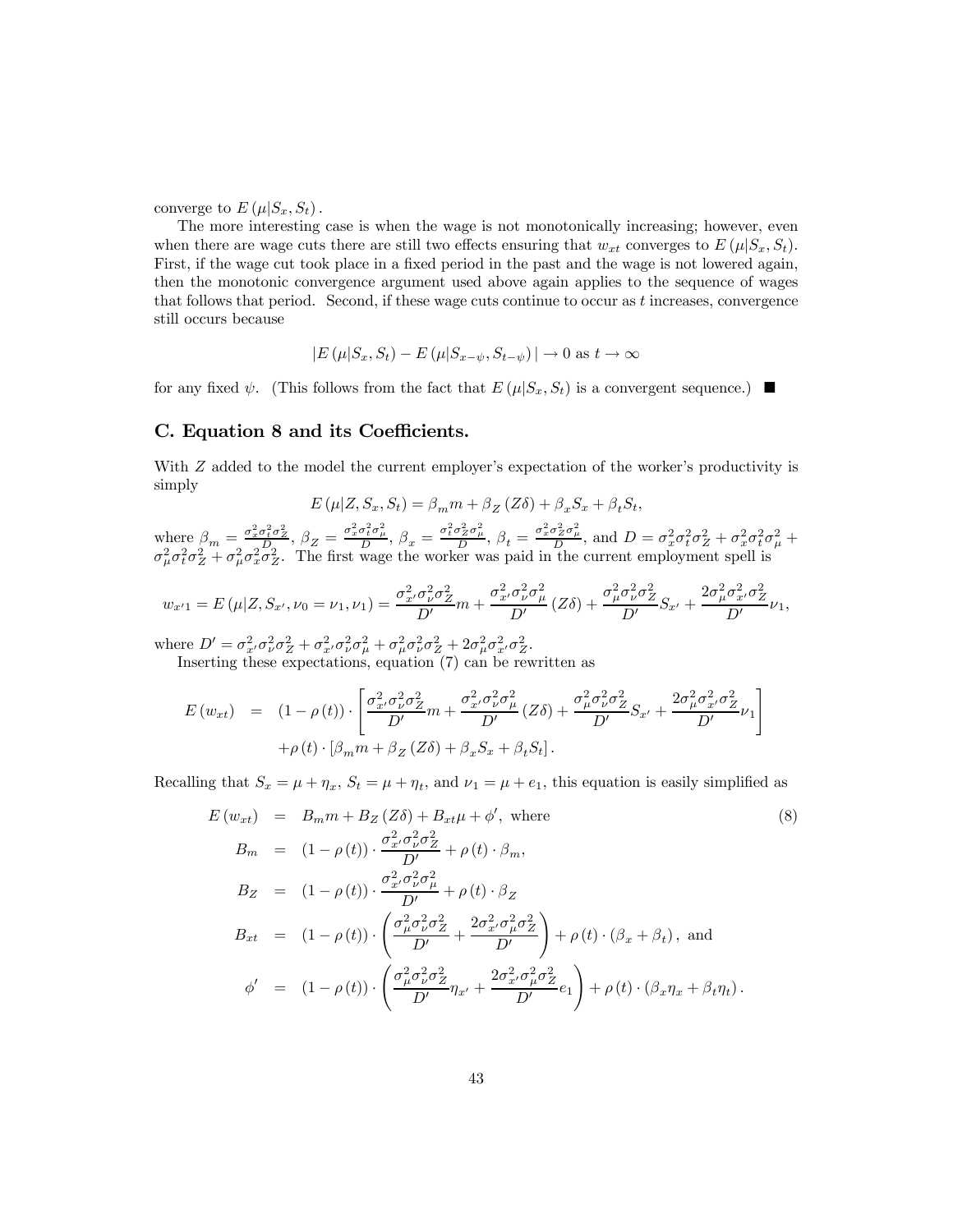The rest of this section will show the derivatives of  $B_m$ ,  $B_Z$  and  $B_{xt}$  in equation (8) in order to support the conclusions of Section 1.

### C.1. Derivatives with Respect to Experience

The weight put on individual productivity,  $B_{xt}$ , is increasing and the weight on the population mean and easily observed variables, is decreasing in experience due to public learning:

$$
\frac{\partial B_m}{\partial x} = (1 - \rho(t)) \left( \frac{\frac{\partial \sigma_{x'}^2}{\partial x} \left( \sigma_{\nu}^2 \sigma_Z^2 \right)^2 \sigma_{\mu}^2}{\left( D' \right)^2} \right) + \rho(t) \frac{\partial \beta_m}{\partial x}
$$
  
< 0

because  $\frac{\partial \sigma_{x'}^2}{\partial x} < 0$  and  $\frac{\partial \beta_m}{\partial x} = \frac{\partial \sigma_x^2}{\partial x}$  $\frac{\left(\sigma_t^2 \sigma_Z^2\right)^2 \sigma_\mu^2}{D^2} < 0.$ 

$$
\frac{\partial B_Z}{\partial x} = (1 - \rho(t)) \left( \frac{\frac{\partial \sigma_{x'}^2}{\partial x} \left( \sigma_{\nu}^2 \sigma_{\mu}^2 \right)^2 \sigma_Z^2}{\left( D' \right)^2} \right) + \rho(t) \frac{\partial \beta_Z}{\partial x}
$$
  
< 0

because  $\frac{\partial \sigma_{x'}^2}{\partial x} < 0$  and  $\frac{\partial \beta_Z}{\partial x} = \frac{\partial \sigma_x^2}{\partial x}$  $\frac{(\sigma_t^2 \sigma_\mu^2)^2 \sigma_Z^2}{D^2} < 0.$  $\frac{\partial B_{xt}}{\partial x}$  =  $(1 - \rho(t)) \frac{\partial \sigma_{x'}^2}{\partial x}$ .  $\left( -\sigma_\nu^2 \sigma_Z^2 \sigma_\mu^2 \left(\sigma_\nu^2 \sigma_Z^2 + \sigma_\nu^2 \sigma_\mu^2 \right) \right.$  $(D')^2$ !  $+\rho(t)\left(\frac{\partial \beta_x}{\partial x} + \frac{\partial \beta_t}{\partial x}\right),$ where  $\frac{\partial \beta_x}{\partial x} = -\frac{\partial \sigma_x^2}{\partial x}$ ∂x  $\frac{\left(\sigma_t^2 \sigma_Z^2 + \sigma_t^2 \sigma_\mu^2 + \sigma_Z^2 \sigma_\mu^2\right) \sigma_\mu^2 \sigma_t^2 \sigma_Z^2}{D^2} > 0, \frac{\partial \beta_t}{\partial x} = \frac{\partial \sigma_x^2}{\partial x}$  $\partial x$  $\frac{\left(\sigma_\mu^2 \sigma_Z^2\right)^2 \sigma_t^2}{D^2} < 0$ 

The first term in  $\frac{\partial B_{xt}}{\partial x}$  is clearly positive. The second term is positive as well:  $\frac{\partial \beta_x}{\partial x} + \frac{\partial \beta_t}{\partial x} =$  $-\frac{\partial \sigma_x^2}{\partial x}$  $\frac{(\sigma_t^2 \sigma_Z^2 + \sigma_t^2 \sigma_\mu^2) \sigma_\mu^2 \sigma_t^2 \sigma_Z^2}{D^2} > 0$ . Therefore,  $\frac{\partial B_{xt}}{\partial x} > 0$ .

### C.2. Derivatives with Respect to Employment Spell Length

Under asymmetric learning with some level of competition from outside firms,  $B_{xt}$  increases with spell length while  $B_m$  and  $B_Z$  decrease:

$$
\frac{\partial B_m}{\partial t} = \frac{\partial \rho(t)}{\partial t} \left( \beta_m - \frac{\sigma_{x'}^2 \sigma_{\nu}^2 \sigma_Z^2}{D'} \right) + \rho(t) \frac{\partial \beta_m}{\partial t}
$$
  
< 0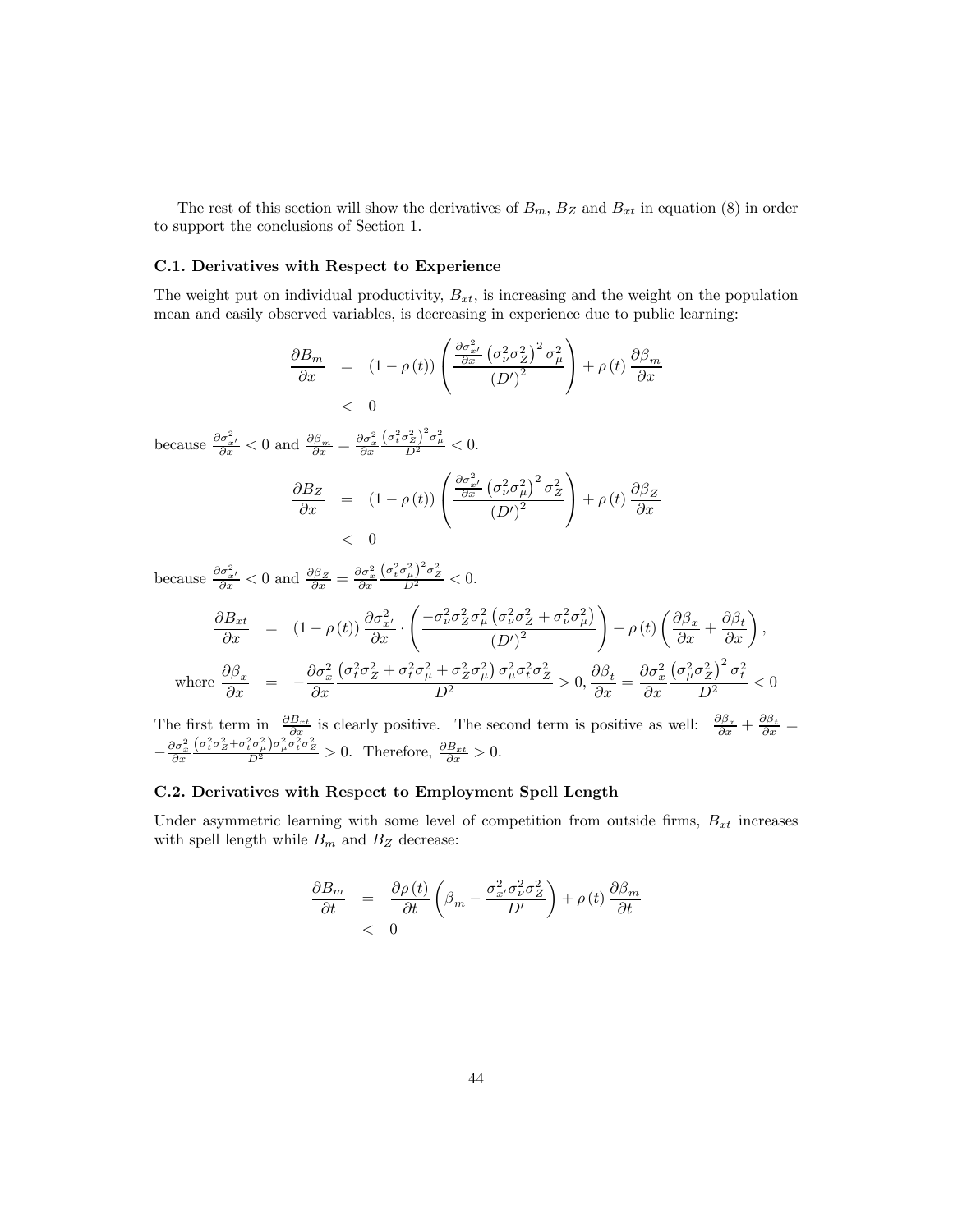because  $\beta_m < \frac{\sigma_{x'}^2 \sigma_{x'}^2 \sigma_Z^2}{D'}$  (i.e., less weight is put on m in the employer's expectation) and  $\frac{\partial \beta_m}{\partial t} < 0$ .

$$
\frac{\partial B_Z}{\partial t} = \frac{\partial \rho(t)}{\partial t} \left( \beta_Z - \frac{\sigma_{x'}^2 \sigma_{\nu}^2 \sigma_{\mu}^2}{D'} \right) + \rho(t) \frac{\partial \beta_Z}{\partial t}
$$
  
< 0

because  $\beta_Z < \frac{\sigma_x^2 \sigma_\nu^2 \sigma_\mu^2}{D'}$  and  $\frac{\partial \beta_Z}{\partial t} < 0$ .

$$
\begin{array}{rcl}\n\frac{\partial B_{xt}}{\partial t} & = & \frac{\partial \rho\left(t\right)}{\partial t} \left(\beta_x + \beta_t - \frac{\sigma_\mu^2 \sigma_\nu^2 \sigma_Z^2}{D'} - \frac{2\sigma_\mu^2 \sigma_{x'}^2 \sigma_Z^2}{D'}\right) + \rho\left(t\right) \left(\frac{\partial \beta_x}{\partial t} + \frac{\partial \beta_t}{\partial t}\right) \\
& > & 0\n\end{array}
$$

Intuitively, the first term is positive because the current employer's expectation is more correlated with the worker's productivity than was her initial wage in the current employment spell; i.e.,  $(\beta_x + \beta_t) > \left(\frac{\sigma_{\mu}^2 \sigma_{\nu}^2}{D'} + 2 \cdot \frac{\sigma_{x'}^2 \sigma_{\mu}^2}{D'}\right)$  $\left| \int_{a}^{b}$  The second term is positive because  $\frac{\partial \beta_x}{\partial t}$  $\vert$  <  $\vert$  $\frac{\partial \beta_t}{\partial t}$  $\Big\vert \cdot \Big\vert$  (The algebra is analogous to the case of  $\left(\frac{\partial \beta_x}{\partial x} + \frac{\partial \beta_t}{\partial x}\right)$  above.)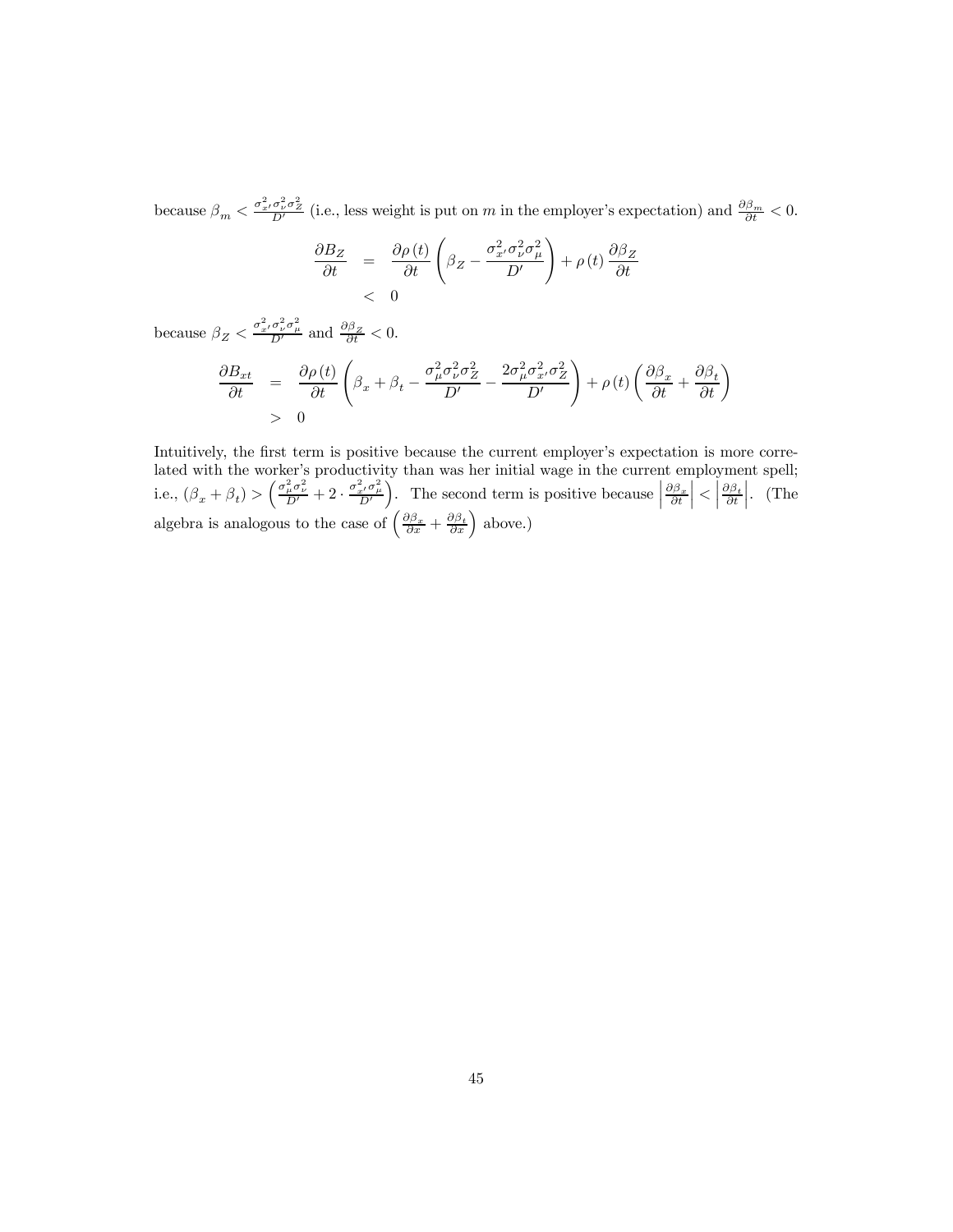|                                   | Mean     | Std. Dev. | Min      | Max     |
|-----------------------------------|----------|-----------|----------|---------|
| <b>Real Hourly</b><br>Wage        | 9.881    | 6.517     | 2.002    | 192.054 |
| <b>Highest Grade</b><br>Completed | 13.253   | 1.873     | 12       | 20      |
| White                             | 0.699    | 0.459     | 0        | 1       |
| <b>Black</b>                      | 0.258    | 0.437     | ი        |         |
| Normalized<br><b>AFQT</b>         | $-0.104$ | 0.982     | $-2.018$ | 2.361   |
| Employment<br>Spell Length        | 5.134    | 4.464     | O        | 23.019  |
| Tenure                            | 3.608    | 3.760     | ი        | 22.846  |
| Potential<br>Experience           | 10.037   | 5.311     | O        | 25      |
| Experience                        | 8.029    | 4.985     | 0.019    | 24.615  |
| Pot. Experience<br>in 2000        | 18.827   | 3.167     | 9        | 25      |
| Experience<br>in 2000             | 15.158   | 5.055     | 0.231    | 24.615  |
| Urban                             | 0.762    | 0.426     | 0        |         |

## **Table 1. Summary Statistics\*.**

\*Notes: Wages are in 1987 dollars. Spell length, tenure and the experience variables are measured in years. There are 30374 observations except for Tenure (29639 nonmissing), and the experience measures in 2000 (2150).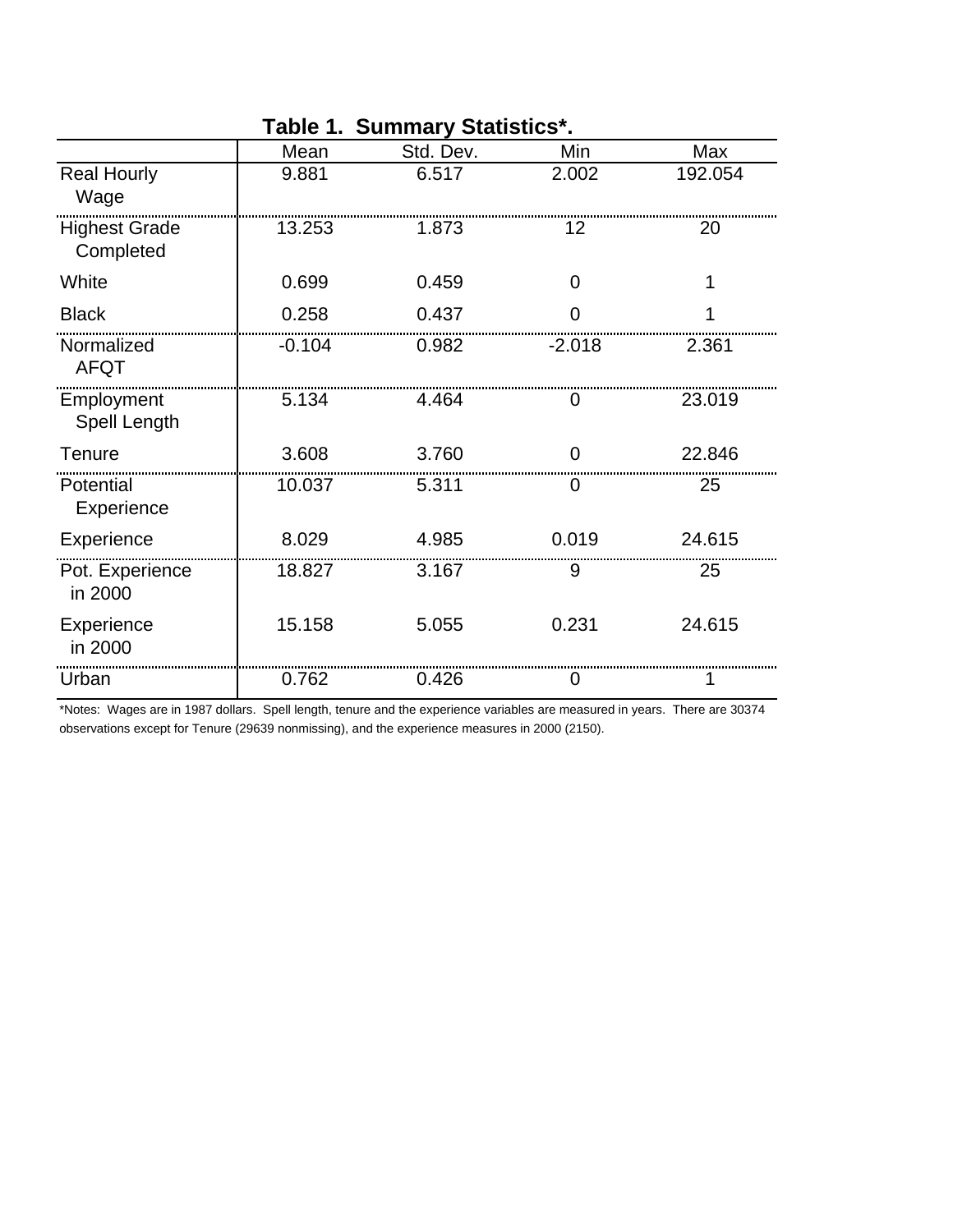| OLS and iv Estimates of wage Regressions. |            |                  |          |                  |
|-------------------------------------------|------------|------------------|----------|------------------|
|                                           | <b>OLS</b> |                  | IV       |                  |
|                                           |            |                  |          |                  |
| Grade                                     | 0.930      | 1.079            | 0.963    | 1.106            |
|                                           | (0.135)    | (0.136)          | (0.141)  | (0.142)          |
| Grade x Experience                        | $-0.002$   | $-0.017$         | 0.003    | $-0.015$         |
|                                           | (0.018)    | (0.018)          | (0.023)  | (0.023)          |
| White                                     | $-0.534$   | $-0.006$         | $-0.611$ | $-0.106$         |
|                                           | (0.193)    | (0.199)          | (0.191)  | (0.197)          |
| White x Experience                        | 0.137      | 0.085            | 0.153    | 0.089            |
|                                           | (0.017)    | (0.019)          | (0.022)  | (0.025)          |
| AFQT                                      | 1.049      | 0.446            | 0.956    | 0.387            |
|                                           | (0.093)    | (0.122)          | (0.093)  | (0.122)          |
| <b>AFQT x Experience</b>                  |            | 0.060<br>(0.012) | .        | 0.070<br>(0.015) |

## **Table 2. Coefficient Estimates under Public Learning. OLS and IV Estimates of Wage Regressions\*.**

\*Note: Standard errors (in parentheses) are Huber/White, accounting for multiple observations per person.

All regressions also include a quartic time trend, dummy variables for urban residence, as a quartic polynomial in the experience measure and interactions of grade with the time trend. OLS regressions use years of potential experience and IV estimates use years of actual experience with potential experience as an instrument.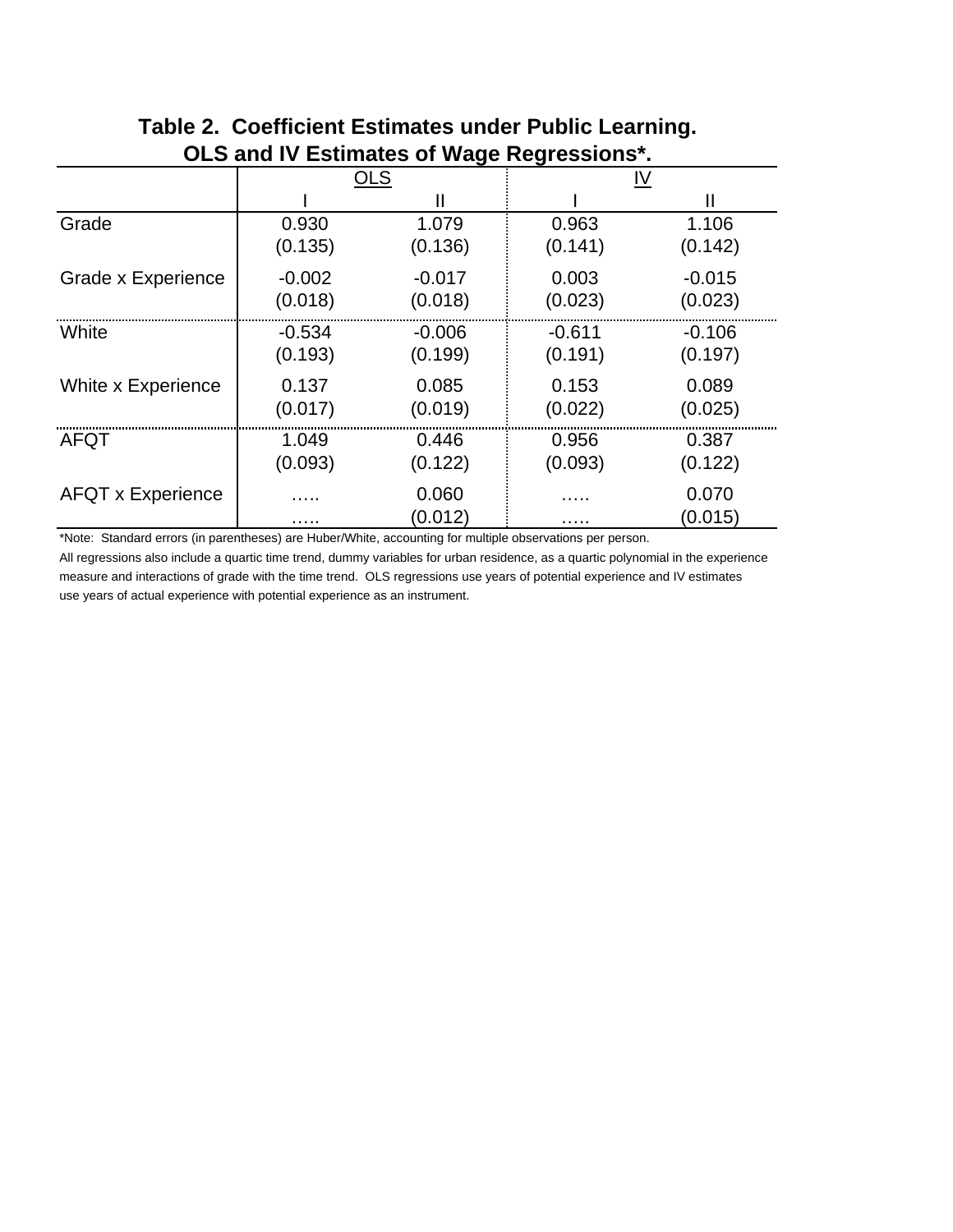| <u>ULU Maya Kayi cəsiblis Usliy Türkilim Lapatalıcı .</u> |           |           |           |
|-----------------------------------------------------------|-----------|-----------|-----------|
|                                                           |           |           | Ш         |
| Grade                                                     | 1.0064    | 0.8341    | 0.9783    |
|                                                           | (0.1363)  | (0.1337)  | (0.1345)  |
| Grade x Experience                                        | $-0.0283$ | $-0.0361$ | $-0.0441$ |
|                                                           | (0.0186)  | (0.0181)  | (0.0183)  |
| Grade x Spell Length                                      | 0.0621    | 0.0625    | 0.0497    |
|                                                           | (0.0138)  | (0.0135)  | (0.0146)  |
| White                                                     | 0.3408    | $-0.5131$ | $-0.0030$ |
|                                                           | (0.1717)  | (0.1891)  | (0.1945)  |
| White x Experience                                        | 0.1190    | 0.1262    | 0.1004    |
|                                                           | (0.0207)  | (0.0204)  | (0.0231)  |
| White x Spell Length                                      | $-0.0201$ | $-0.0339$ | $-0.0838$ |
|                                                           | (0.0364)  | (0.0354)  | (0.0390)  |
| <b>AFQT</b>                                               | .         | 0.9878    | 0.3967    |
|                                                           | .         | (0.0901)  | (0.1201)  |
| <b>AFQT x Experience</b>                                  |           |           | 0.0307    |
|                                                           | .         | .         | (0.0150)  |
| <b>AFQT x Spell Length</b>                                | .         |           | 0.0540    |
|                                                           | .         | .         | (0.0219)  |

## **Table 3. Asymmetric Learning. OLS Wage Regressions Using Potential Experience\*.**

\*Note: Standard errors (in parentheses) are Huber/White, accounting for multiple observations per person.

All regressions also include a quartic time trend, a dummy variable for urban residence, quartic polynomials in the experience measure and spell duration and interactions of grade with the time trend.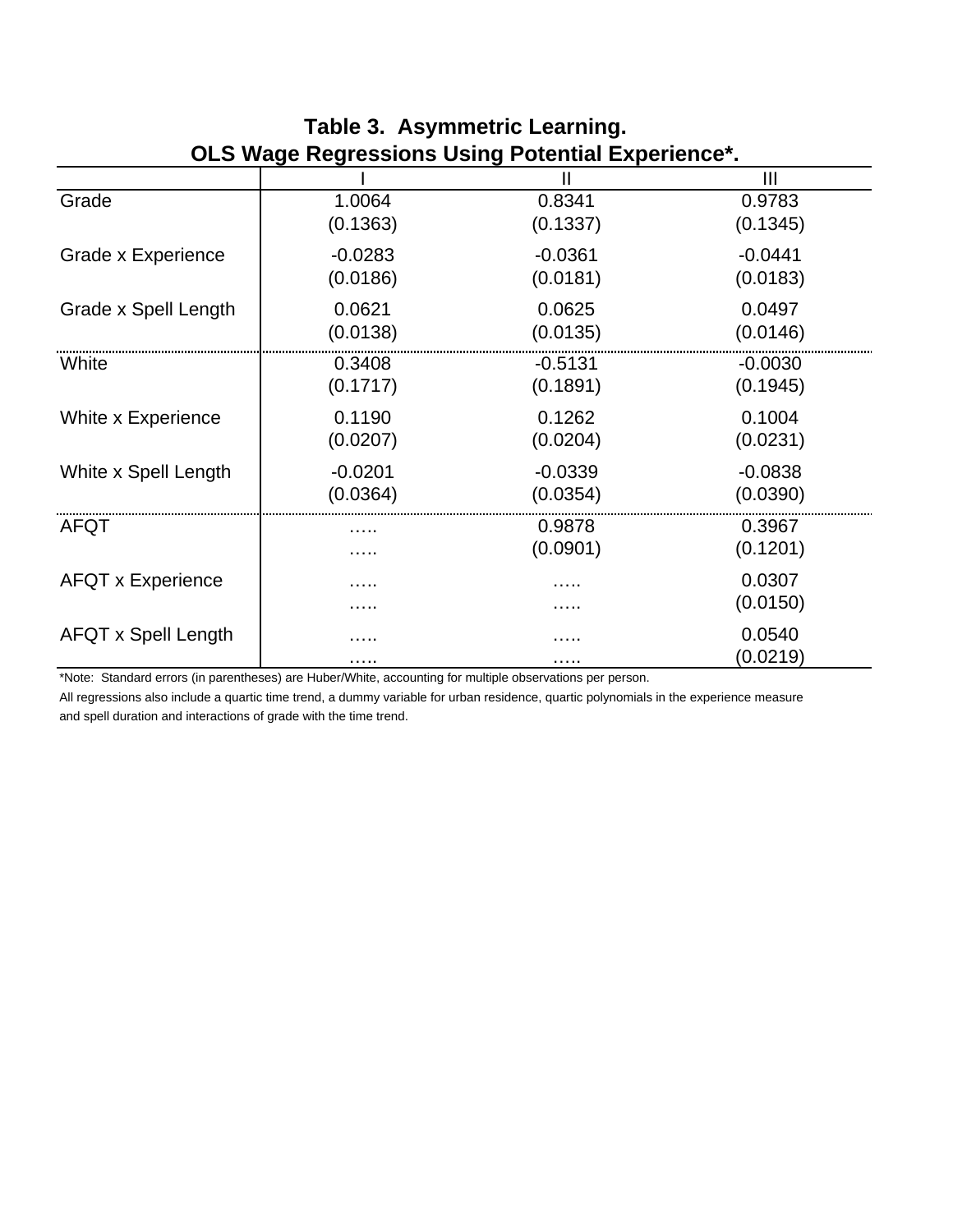|                            |           | <u>IV WAYE NEYIESSIUIIS USIIIY ACLUAI LAPEITEIICE .</u> |           |
|----------------------------|-----------|---------------------------------------------------------|-----------|
|                            |           |                                                         | Ш         |
| Grade                      | 0.9510    | 0.7640                                                  | 0.9249    |
|                            | (0.1636)  | (0.1602)                                                | (0.1587)  |
| Grade x Experience         | $-0.0004$ | $-0.0104$                                               | $-0.0181$ |
|                            | (0.0274)  | (0.0271)                                                | (0.0274)  |
| Grade x Spell Length       | 0.0236    | 0.0277                                                  | 0.0084    |
|                            | (0.0252)  | (0.0250)                                                | (0.0265)  |
| White                      | 0.0240    | -0.8447                                                 | $-0.2710$ |
|                            | (0.2700)  | (0.2735)                                                | (0.2643)  |
| White x Experience         | 0.1647    | 0.1666                                                  | 0.1456    |
|                            | (0.0365)  | (0.0361)                                                | (0.0387)  |
| White x Spell Length       | $-0.0094$ | $-0.0087$                                               | $-0.0905$ |
|                            | (0.0575)  | (0.0571)                                                | (0.0639)  |
| <b>AFQT</b>                |           | 0.9336                                                  | 0.2758    |
|                            |           | (0.0939)                                                | (0.1327)  |
| <b>AFQT x Experience</b>   |           | .                                                       | 0.0274    |
|                            |           |                                                         | (0.0246)  |
| <b>AFQT x Spell Length</b> |           | .                                                       | 0.0837    |
|                            | .         | .                                                       | (0.0337)  |

## **Table 4. Asymmetric Learning. IV Wage Regressions Using Actual Experience\*.**

\*Note: Standard errors (in parentheses) are Huber/White, accounting for multiple observations per person.

All regressions also include a quartic time trend, a dummy variable for urban residence, quartic polynomials in the experience measure and spell duration and interactions of grade with the time trend. Potential experience and its interactions are used as instruments for actual experience and it's interactions. The residual of spell duration regressed on the worker's average spell duration, actual experience, duration of the current job and a dummy variable for missing values of duration is used as an instrument for spell duration; and the residual's interactions are used as instruments for spell duration's interactions.